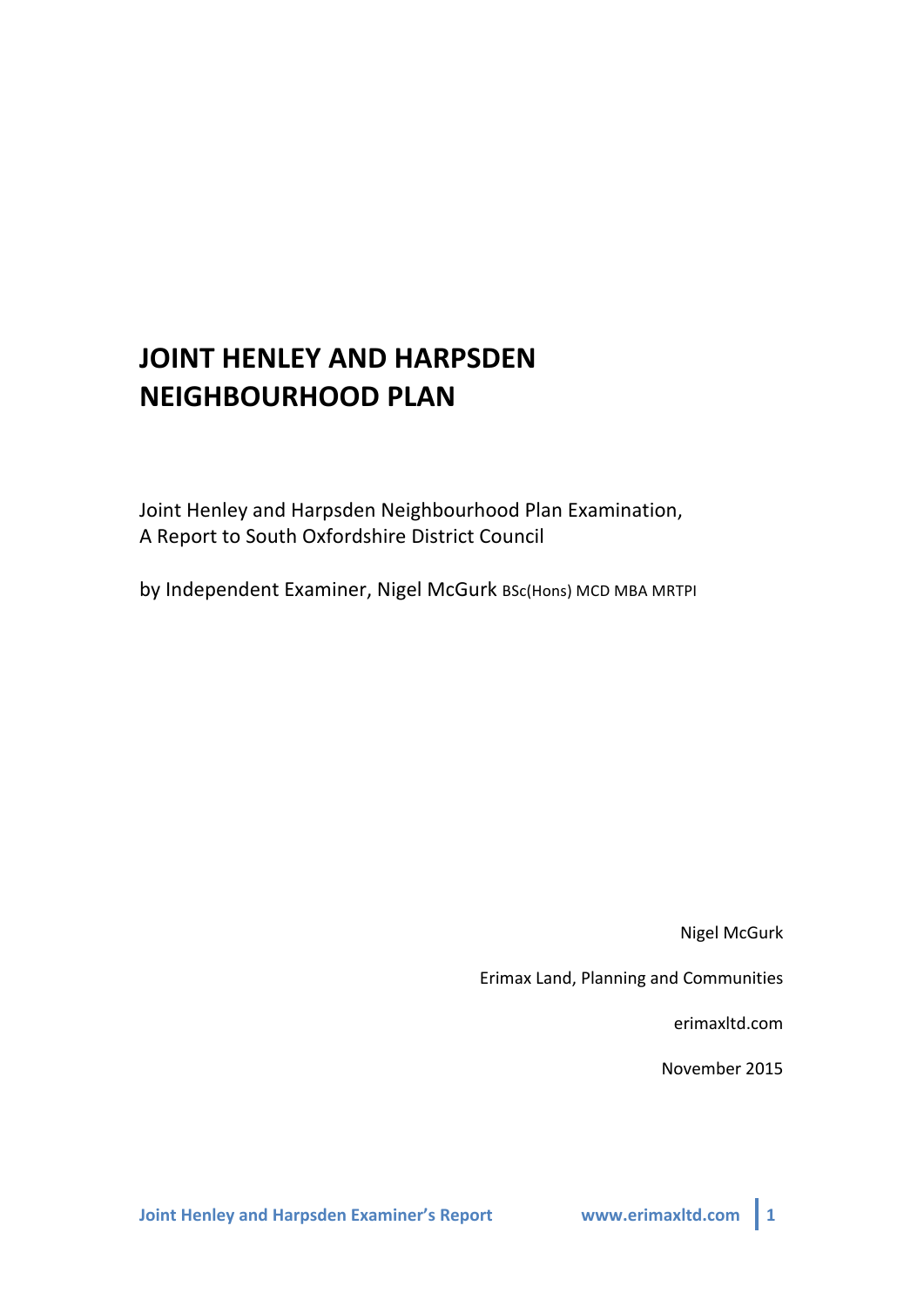#### **Contents:**

- **1.** Introduction
- **2. Basic&Conditions and&Development&Plan&Status**
- **3. Background&Documents and the&Joint&Henley&and&Harpsden Neighbourhood&Area**
- **4. Public&Consultation**
- **5.The Neighbourhood Plan: Introductory Section**
- **6. The Neighbourhood Plan: Policies** 
	- **Housing**
	- **Transport and&movement**
	- **Social&and&community infrastructure**
	- **•** Retail and town centre
	- **Employment**
	- **Environment**
	- **Design&Quality&and&Sustainability**
	- **•** Site Policies
- **7.** The Neighbourhood Plan Other Matters
- 8. Summary
- **9. Referendum**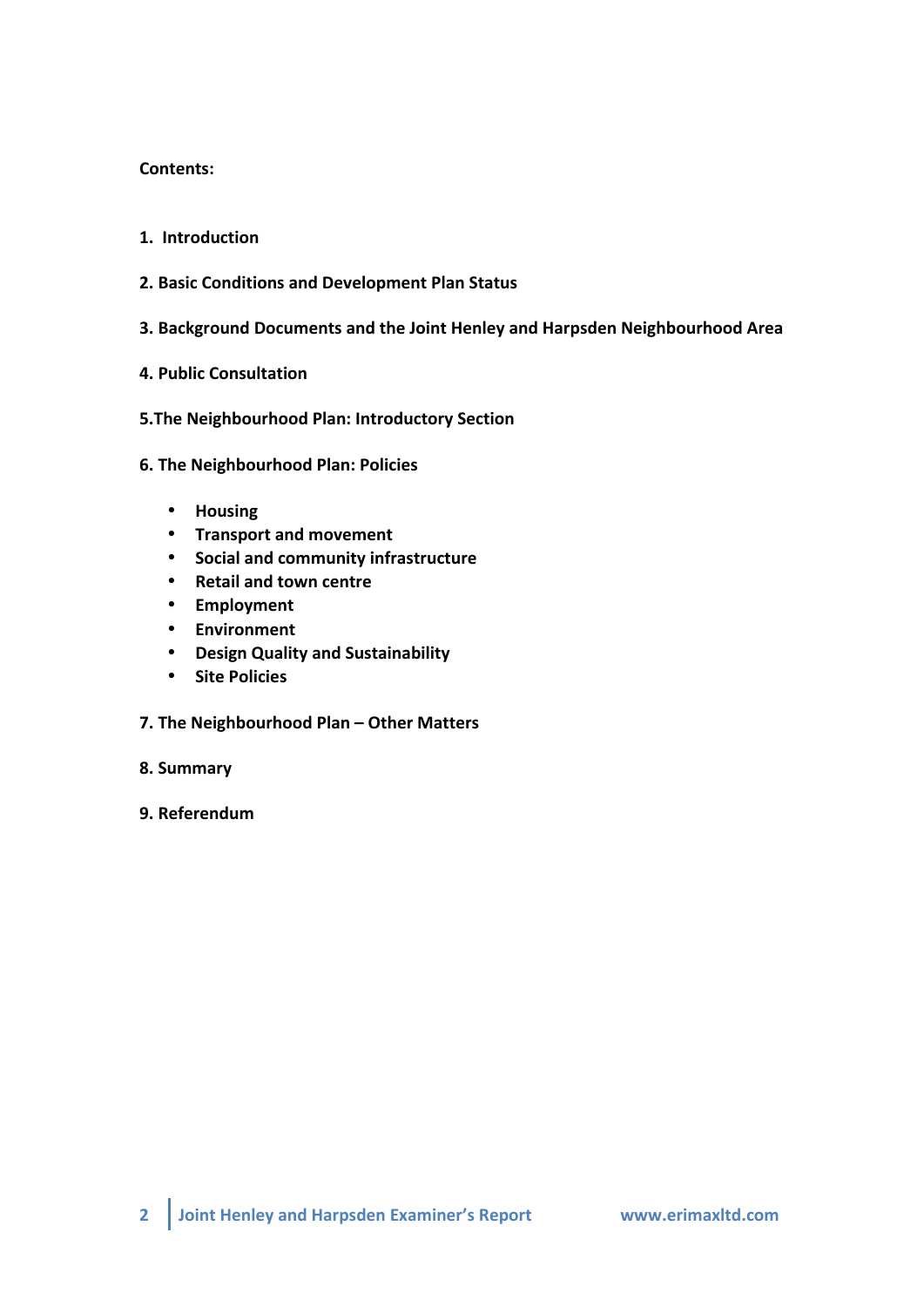#### **1. Introduction&**

#### The Neighbourhood Plan

This Report provides the findings of the examination into the Joint Henley and Harpsden Neighbourhood Plan (referred to as the Neighbourhood Plan).

Neighbourhood planning provides communities with the power to establish their own policies to shape future development in and around where they live and work.

"*Neighbourhood+planning+gives+communities+direct+power+to+develop+a+shared+vision+* for their neighbourhood and deliver the sustainable development they need." (Paragraph 183, National Planning Policy Framework)

Henley Town council is the *qualifying body* responsible for the production of this Neighbourhood Plan. This is in line with the aims and purposes of neighbourhood planning, as set out in the Localism Act (2011), the National Planning Policy Framework (2012) and Planning Practice Guidance (2014). However, the Neighbourhood Area includes land within the adjoining Parish of Harpsden and I note, to produce the Neighbourhood Plan, resident-based working groups reported to a Neighbourhood Plan Governance Committee, which comprised Henley and Harpsden town and parish councillors.

This Examiner's Report provides a recommendation as to whether or not the Neighbourhood Plan should go forward to a Referendum. Were it to go to Referendum and achieve more than 50% of votes in favour, then the Plan would be *made* by South Oxfordshire District Council. The Neighbourhood Plan would then be used to determine planning applications and guide planning decisions in the Joint Henley and Harpsden Neighbourhood Area.

#### Role of the Independent Examiner

I was appointed by South Oxfordshire District Council, with the consent of the qualifying body, to conduct an examination and provide this Report as an Independent Examiner. I am independent of the qualifying body and the local authority. I do not have any interest in any land that may be affected by the Neighbourhood Plan and I possess appropriate qualifications and experience.

I am a chartered town planner and an experienced Independent Examiner of Neighbourhood Plans. I have extensive land, planning and development experience, gained across the public, private, partnership and community sectors.

As the Independent Examiner, I must make one of the following recommendations: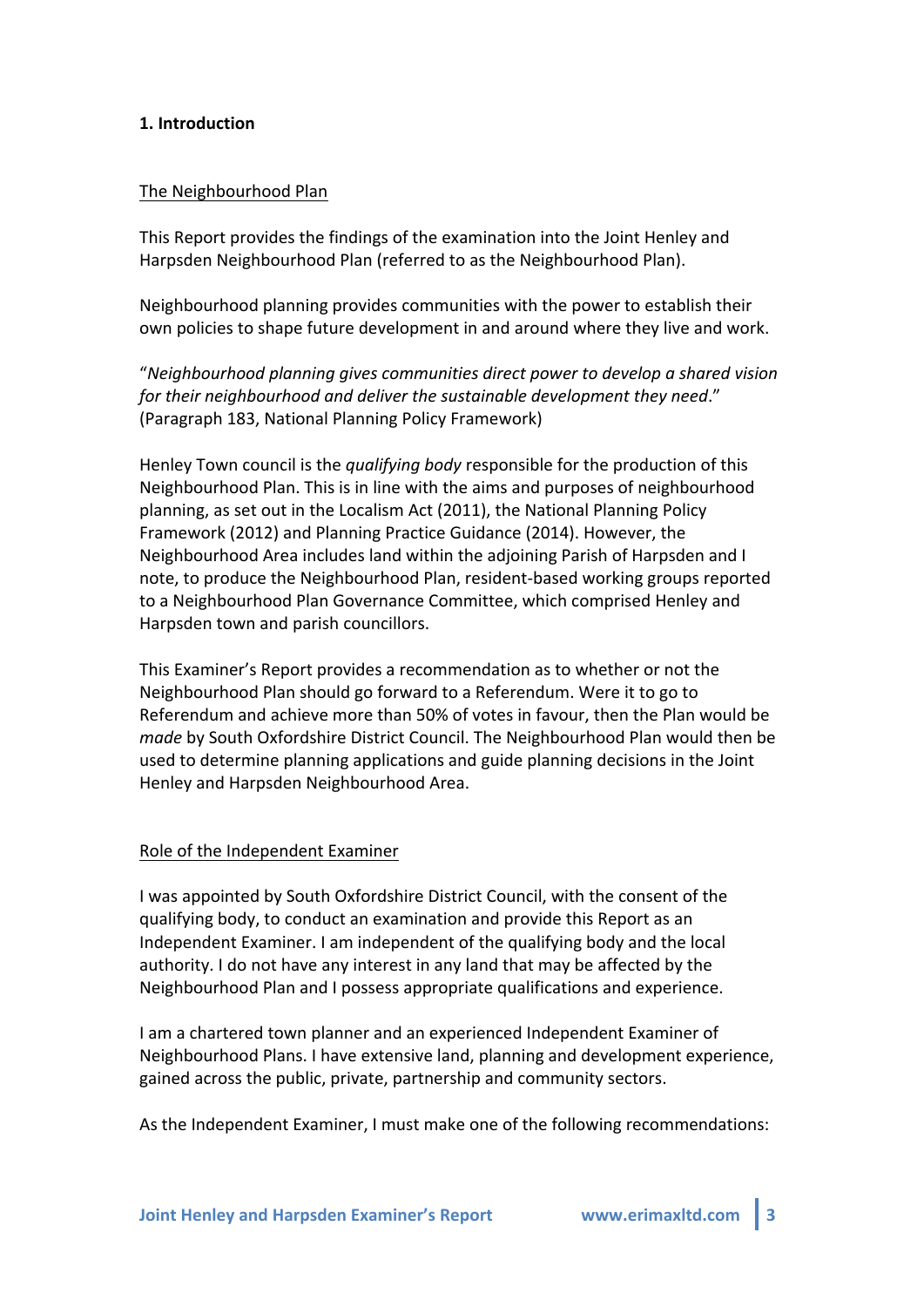- a) that the Neighbourhood Plan should proceed to Referendum, on the basis that it meets all legal requirements;
- b) that the Neighbourhood Plan, as modified, should proceed to Referendum;
- c) that the Neighbourhood Plan does not proceed to Referendum, on the basis that it does not meet the relevant legal requirements.

If recommending that the Neighbourhood Plan should go forward to Referendum, I must then consider whether or not the Referendum Area should extend beyond the Joint Henley and Harpsden Neighbourhood Area to which the Plan relates.

In examining the Plan, I am also required, under Paragraph  $8(1)$  of Schedule 4B to the Town and Country Planning Act 1990, to check whether:

- the policies relate to the development and use of land for a designated Neighbourhood Area in line with the requirements of Section 38A of the Planning and Compulsory Purchase Act (PCPA) 2004;
- the Neighbourhood Plan meets the requirements of Section 38B of the 2004 PCPA (the Plan must specify the period to which it has effect, must not include provision about development that is excluded development, and must not relate to more than one Neighbourhood Area);
- the Neighbourhood Plan has been prepared for an area that has been designated under Section 61G of the Localism Act and has been developed and submitted for examination by a qualifying body.

Subject to the contents of this Report, I am satisfied that all of the above points have been met.

## Neighbourhood Plan Period

A neighbourhood plan must specify the period during which it is to have effect. The Neighbourhood Plan is unclear in this regard. The title page of the Neighbourhood Plan simply refers to the date of its publication (June 2015) and there is no reference to the plan period.

Rather than set out the full plan period with clarity, Paragraph 2.1 on page 6 refers to the Neighbourhood Plan providing a vision for the area "*...up to 2027.*" There is no reference to a start date.

Unfortunately, the confusion is compounded later in the Neighbourhood Plan. Paragraph 7.4 on page 33 states that the South Oxfordshire Core Strategy 2012 (Core Strategy) identifies a housing land requirement for the period "...between 2011 and 2026." However, the Core Strategy covers the period 2006 to 2027 and takes into account housing completions between 2006-2012.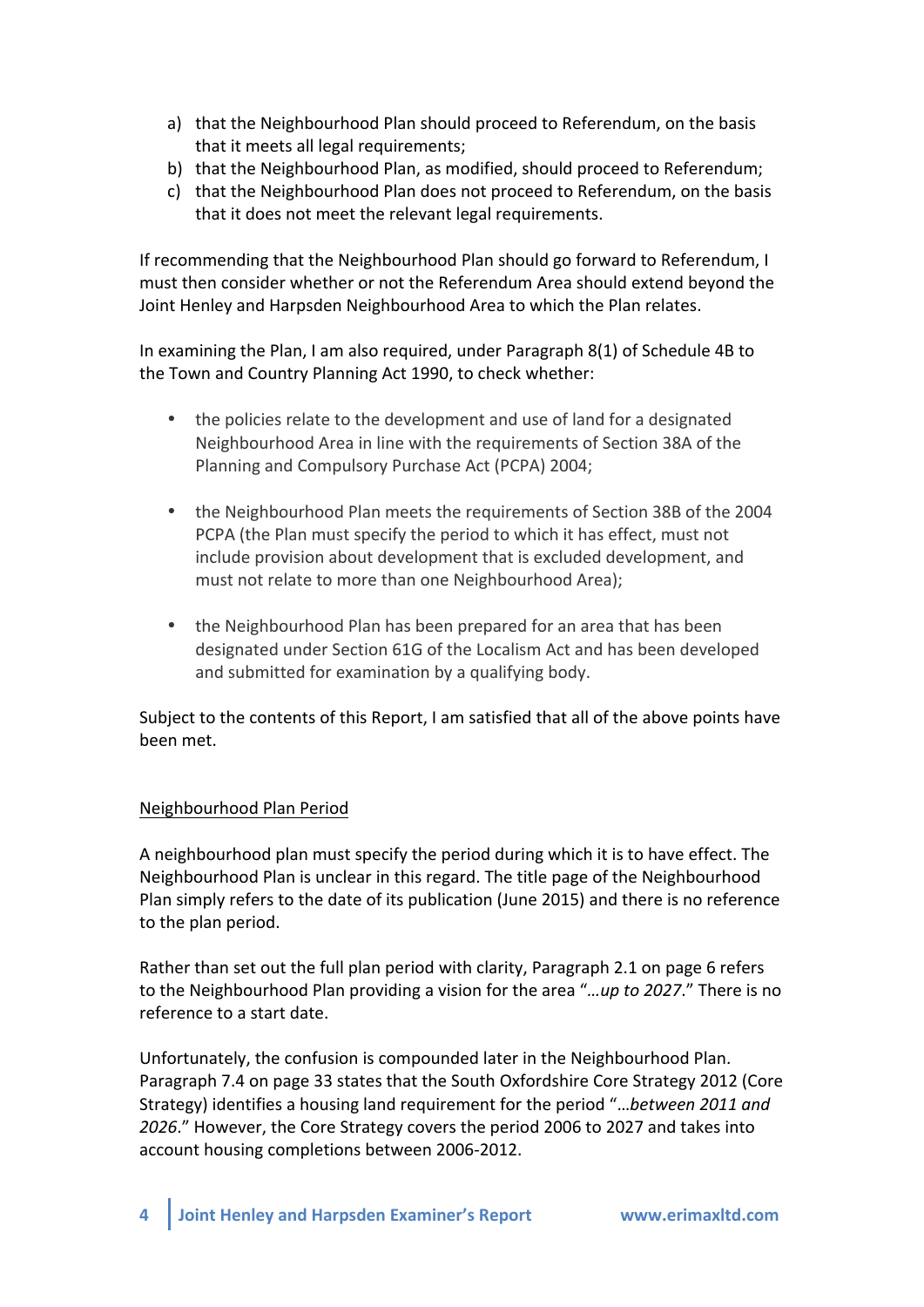Taking the above into account and to provide clarity/avoid confusion, I recommend:

- \* Title page, replace "June 2015" with "2012-2027"
- Page 6 Paragraph 2.1 line 7, change to "The JHHNP sets out the community vision for the future of the area during the plan period 2012-2027."
- **Page 33 Paragraph 7.4 line 3, change to "**...new homes during the period up *to)2027)at)Henley,)being***…"**
- Page 33 Paragraph 7.5 line 7, change to "...within the period up to 2027."

Taking the above into account, I confirm that the Neighbourhood Plan satisfies the relevant requirement in this regard.

## Public Hearing

According to the legislation, *when the Examiner considers it necessary* to ensure adequate examination of an issue, or to ensure that a person has a fair chance to put a case, then a public hearing must be held.

However, the legislation establishes that it is a general rule that neighbourhood plan examinations should be held without a public hearing – by written representations only.

Further to consideration of the written representations submitted, I confirmed to South Oxfordshire District Council that I was satisfied that the Joint Henley and Harpsden Neighbourhood Plan could be examined without the need for a Public Hearing.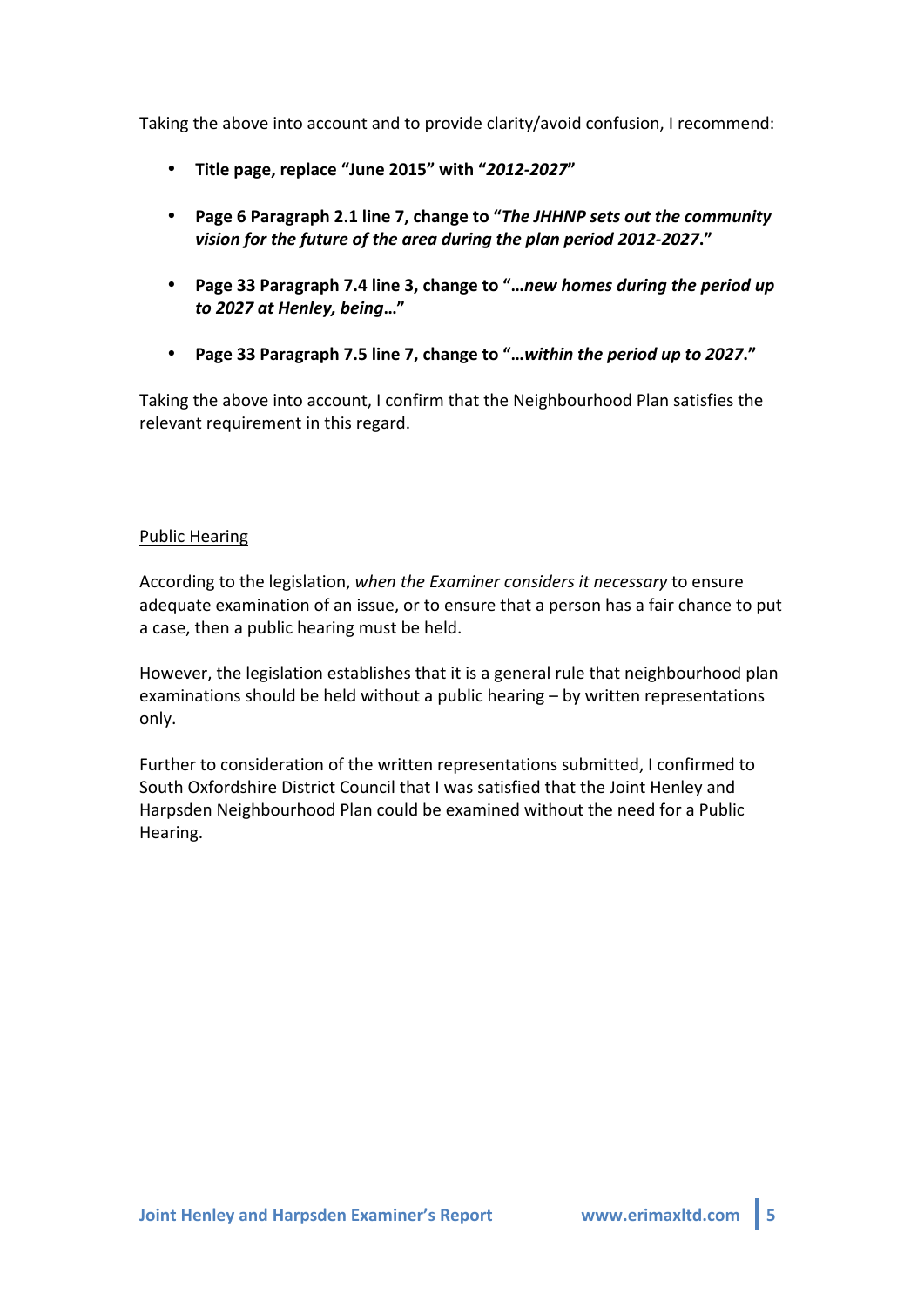# **2. Basic Conditions and Development Plan Status**

## Basic!Conditions

It is the role of the Independent Examiner to consider whether a neighbourhood plan meets the "basic conditions." These were *set out in law*<sup>1</sup> following the Localism Act 2011. In order to meet the basic conditions, the Plan must:

- have regard to national policies and advice contained in guidance issued by the Secretary of State:
- contribute to the achievement of sustainable development;
- be in general conformity with the strategic policies of the development plan for the area:
- be compatible with European Union (EU) and European Convention on Human Rights (ECHR) obligations.

I have examined the Neighbourhood Plan against all of the basic conditions above.

On Page 6, the Neighbourhood Plan states that there is a "*need for Neighbourhood Plans to be consistent with both the National Planning Policy Framework and any relevant Development Plan policies."* This is not the case. The basic conditions are referred to above.

Also on Page 6, the Neighbourhood Plan states that it is a requirement of the Localism Act for neighbourhood planning policies to "*accord with higher level planning policy.*" Again, this is not the case.

Whilst it is not uncommon for neighbourhood plans to seek to paraphrase the basic conditions, the wording of these basic conditions is the result of careful consideration. Paraphrasing them almost inevitably, as in this case, results in their misapplication. I recommend:

- Page 6 Paragraph 2.1, delete last sentence
- Page 6 Paragraph 2.5, replace the second sentence with "As well as have regard to national policies and advice, there is a need for the *Neighbourhood Plan to be in general conformity with the strategic policies of the development plan for the area.* For this reason..."

The relevant development plan for the area is the South Oxfordshire Core Strategy, which was adopted in 2012.

European Convention on Human Rights (ECHR) Obligations

 $1$  Paragraph 8(2) of Schedule 4B of the Town and Country Planning Act 1990.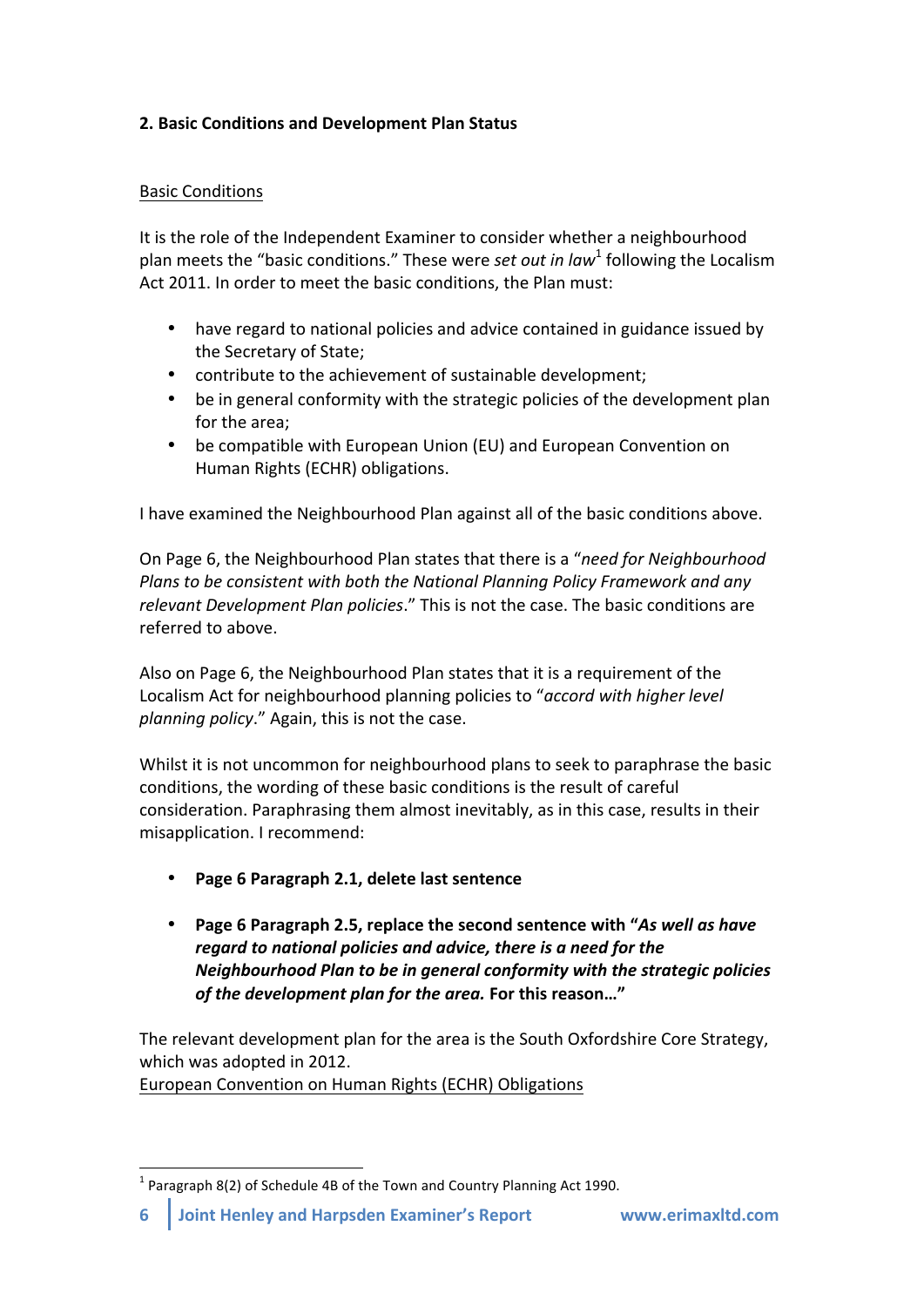An objection to the Neighbourhood Plan states that "*under European legislation we in Henley have the Human Right to breathe clean air."* However, there is no substantive evidence to lead me to the conclusion that the Neighbourhood Plan is in conflict with the ECHR in this regard.

I am satisfied that the Neighbourhood Plan has regard to fundamental rights and freedoms guaranteed under the ECHR and complies with the Human Rights Act 1998 and there is no substantive evidence to the contrary.

#### European Union (EU) Obligations

There is no legal requirement for a neighbourhood plan to have a sustainability appraisal<sup>2</sup>. However, in some limited circumstances, where a neighbourhood plan is likely to have significant environmental effects, it may require a Strategic Environmental!Assessment.!

The Basic Conditions Statement confirms that South Oxfordshire District Council determined that a Strategic Environmental Assessment was required due to the Neighbourhood Plan including housing allocations within the Chilterns Area of Outstanding Natural Beauty (AONB).

Subsequently, a Sustainability Appraisal was produced. The Sustainability Appraisal fully incorporated the requirements of the European Strategic Environmental Assessment Directive. Furthermore, it is clear from consideration of the evidence submitted that Sustainability Appraisal was integral to the plan-making process and was consulted upon in an appropriate manner.

The Environment Agency, English Heritage (now, with regards to planning matters, Historic England) and Natural England were consulted and their comments taken into account. None of the statutory consultees have raised any concerns with the Sustainability Appraisal or its conclusions.

A Habitats Regulations Assessment (HRA) is required if the implementation of the Neighbourhood Plan may lead to likely negative significant effects on protected European sites. The Basic Conditions Statement confirms that, as there are no European sites that would be affected, a HRA was not required.

With regards European obligations, I am mindful that national guidance establishes that the ultimate responsibility of determining whether or not a draft neighbourhood plan meets EU obligations lies with the local authority,

"*the+local+planning+authority+must+decide+whether+the+draft+neighbourhood+plan+is+ compatible with EU regulations."* (Planning Practice Guidance 11-031)

 $2$  Paragraph 026, Planning Practice Guidance 2014.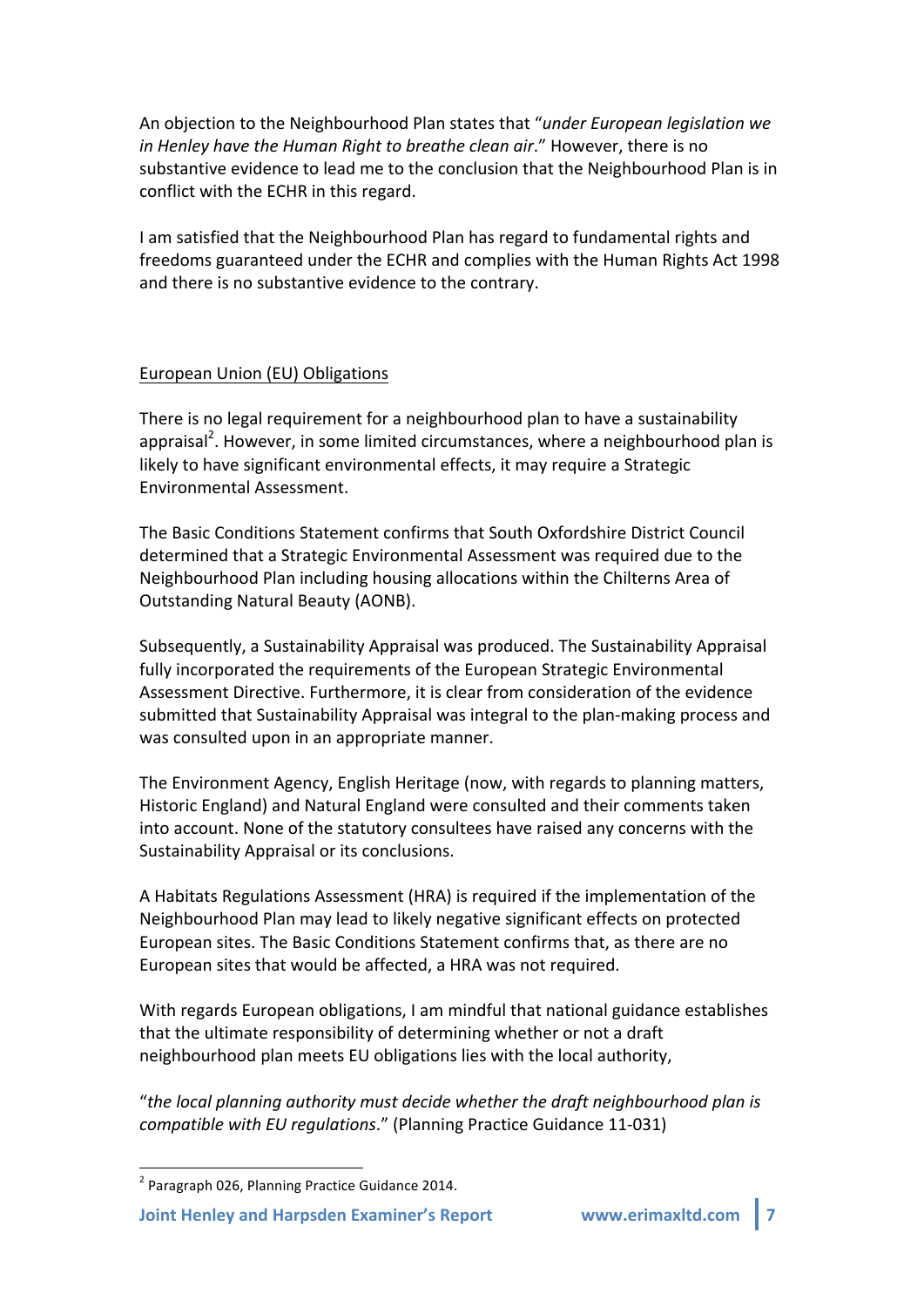South Oxfordshire District Council has confirmed that it has "*worked closely*" with the Neighbourhood Plan group and that most issues have been resolved "*in an* appropriate and satisfactory way." South Oxfordshire District Council has not raised any concerns regarding the Neighbourhood Plan's compatibility with EU obligations.

Taking all of the above into account, I am satisfied that the Neighbourhood Plan is compatible with EU obligations.

I note that an objector to the Neighbourhood Plan considers that "the SEA/SA is *fundamentally flawed.*" It is the objector's contention that the Sustainability Appraisal "overlooks any benefits in relation to meeting housing needs as identified *by the Oxfordshire SHMA.*" However, there is no specific legislative requirement for this. Notwithstanding this, I note that it is neither possible, nor relevant, for a Sustainability Appraisal to consider every possible future scenario.

In the above regard, I am also mindful that the Sustainability Appraisal considers scenarios that relate directly to the housing requirement for Henley, as set out in the Core Strategy. I also note that, whilst comments have been received which suggest that "*Henley is in breach of*" EU Air Quality Directives, no substantive evidence has been provided to demonstrate that the Neighbourhood Plan is not compatible with EU obligations.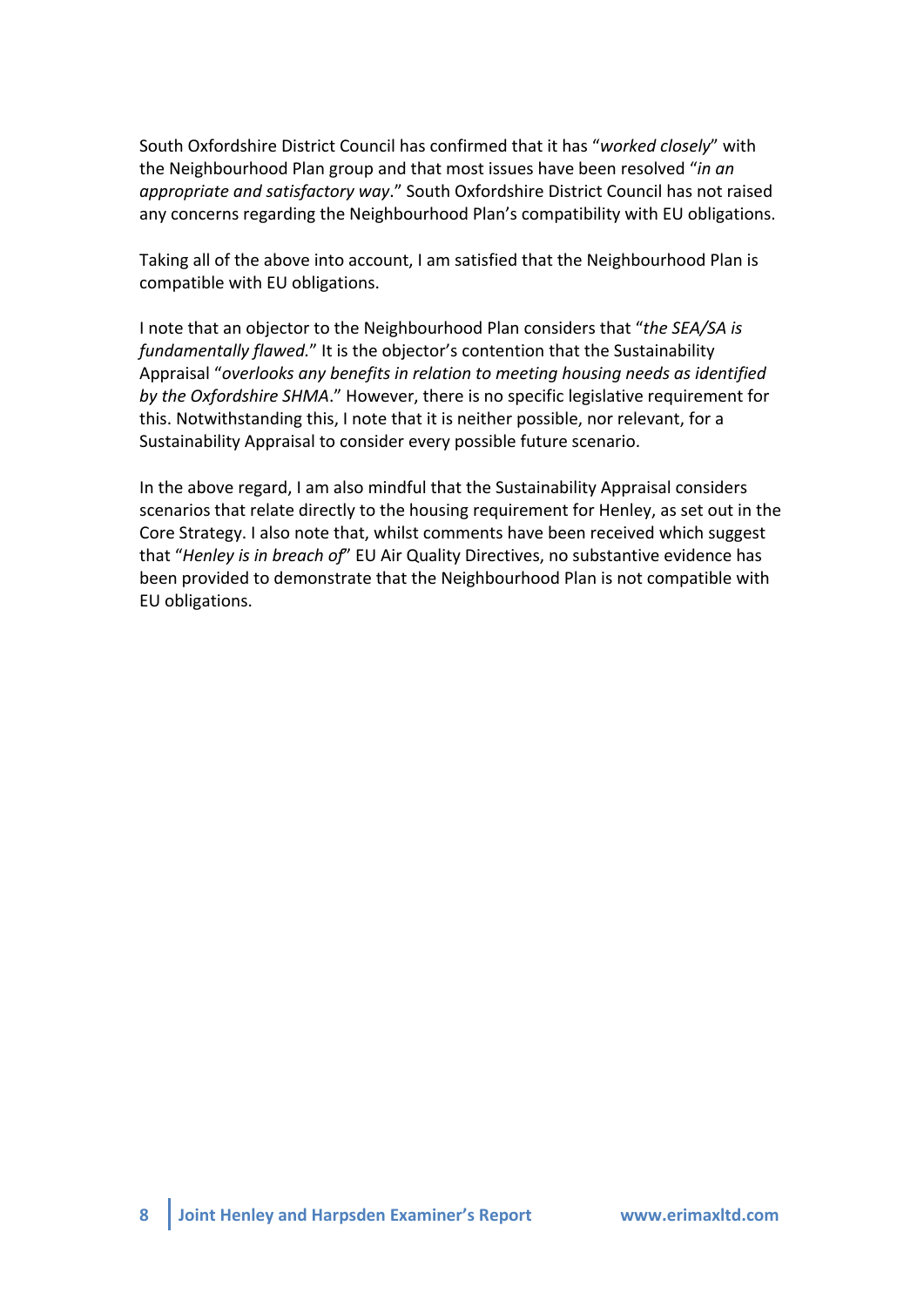## **3. Background&Documents and&Joint&Henley&and&Harpsden Neighbourhood&Area**

#### Background!Documents

In undertaking this examination, I have considered various information in addition to the Joint Henley and Harpsden Neighbourhood Plan. This has included:

- National Planning Policy Framework (The Framework) (2012)
- Planning Practice Guidance (2014)
- Town and Country Planning Act 1990 (as amended)
- The Localism Act (2011)
- The Neighbourhood Planning Regulations (2012)
- South Oxfordshire Core Strategy (2012) (Core Strategy)
- Basic Conditions Statement
- Consultation Statement
- Sustainability!Appraisal
- **Henley Transport Study**
- Viewing Corridors

Also:

Representations received during the publicity period

In addition, I spent an unaccompanied day visiting the Joint Henley and Harpsden Neighbourhood Area.

#### Joint Henley and Harpsden Neighbourhood Area

A plan showing the boundary of the Joint Henley and Harpsden Neighbourhood Area is provided on page 7 of the Neighbourhood Plan.

I note that one of the reasons for the inclusion of both Henley and Harpsden Parishes in a single Neighbourhood Area was the location of potential housing sites, identified by South Oxfordshire District Council, on the edge of Henley, but within Harpsden Parish. This appears to me to be a logical and appropriate reason for the establishment of an extended Neighbourhood Area, encompassing both Parishes.

Further to an application made by Henley Town Council, South Oxfordshire District Council approved the designation of Henley and Harpsden as a Neighbourhood Area on!10 June!2013.

This satisfied a requirement in line with the purposes of preparing a Neighbourhood Development Plan under section 61G (1) of the Town and Country Planning Act 1990 (as amended).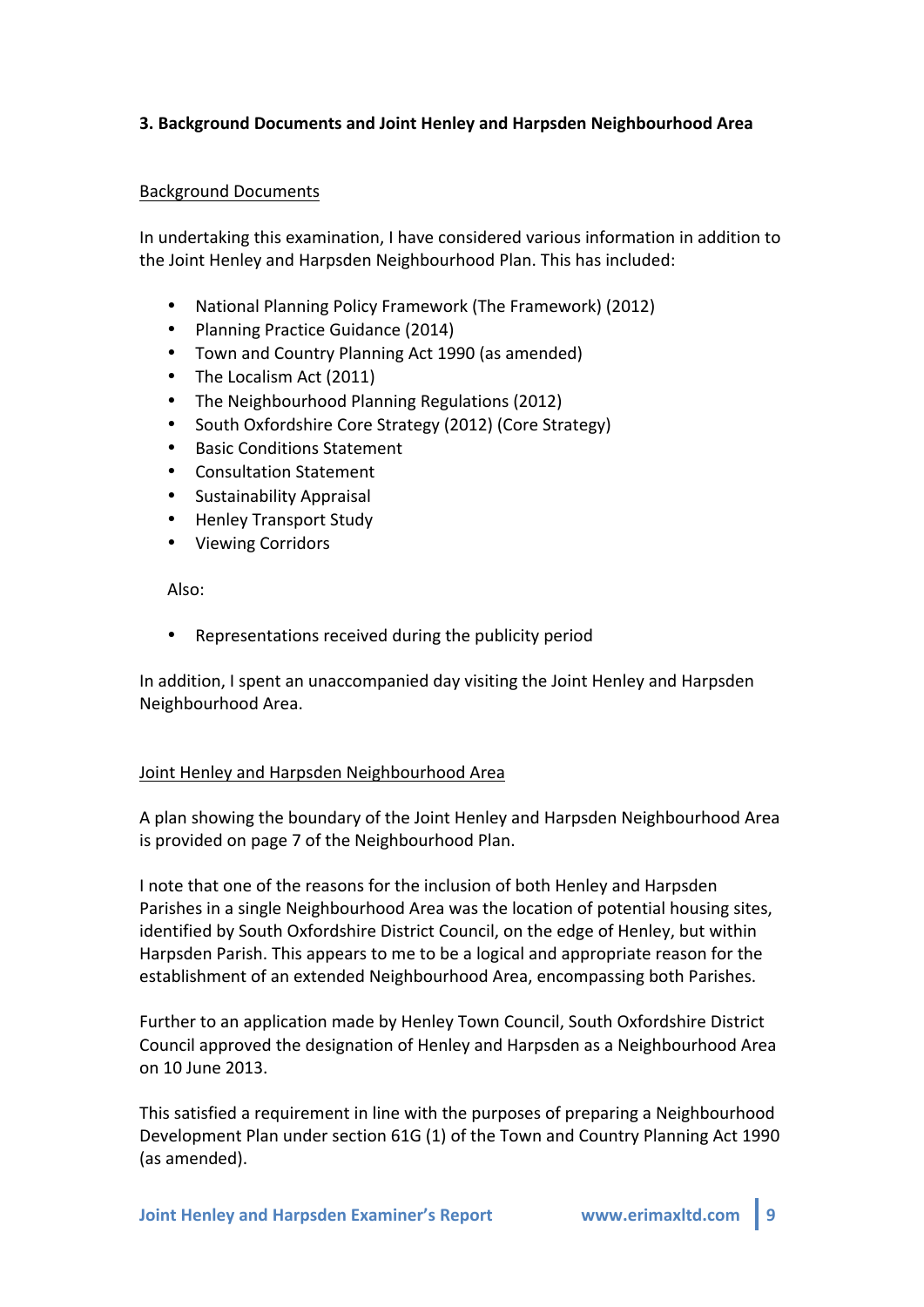# **4. Public&Consultation**

#### Introduction

As land use plans, the policies of neighbourhood plans form part of the basis for planning and development control decisions. Legislation requires the production of neighbourhood plans to be supported by public consultation.

Successful public consultation enables a neighbourhood plan to reflect the needs, views and priorities of the local community. It can create a sense of public ownership, help achieve consensus and provide the foundations for a successful 'Yes' vote at Referendum.

## Joint Henley and Harpsden Neighbourhood Plan Consultation

In line with legislative requirements, a Consultation Statement was submitted to South Oxfordshire District Council. Further to consideration, I can confirm that this sets out who was consulted and how, together with the outcome of the consultation. In this regard, the Consultation Statement meets the requirements of the neighbourhood planning *regulations*<sup>3</sup>.

There is evidence to demonstrate that the views of the wider community were actively sought and taken into account. It is also clear that the plan-makers undertook significant and comprehensive public consultation, beyond that required by legislation.

At the start of the process, a Baseline Report was produced, to establish the social, environmental and economic characteristics of the area. Initial public consultation followed the delivery of a leaflet to every household in September 2013 and at the same time, residents were asked to volunteer to join working groups. Further consultation on initial options was carried out over the Christmas period in 2013 and further to a series of working group sessions during the first part of 2014, a draft plan was consulted on between May and July that year.

Once comments on the first draft had been taken into account, further working group sessions, along with a public focus group, modified the initial document and produced a second draft plan, which was consulted upon during February and March!2015.

The whole of the above was supported by a significant series of well-advertised events. For example, the initial public consultation was supported by five days of exhibitions and open days in three separate venues; and around 450 people

!!!!!!!!!!!!!!!!!!!!!!!!!!!!!!!!!!!!!!!!!!!!!!!!!!!!!!!

<sup>&</sup>lt;sup>3</sup>Neighbourhood Planning (General) Regulations 2012.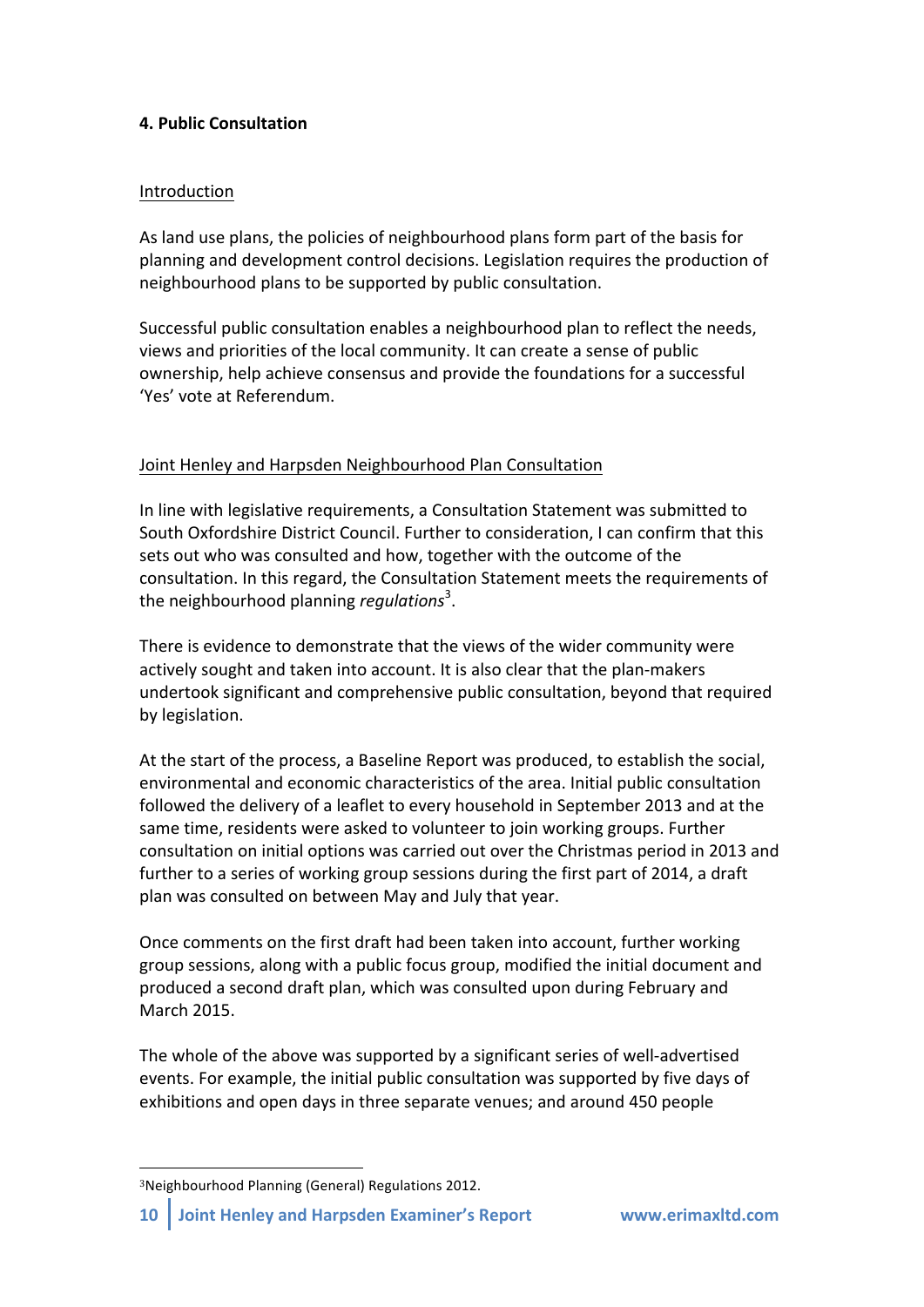attended events during the Christmas 2013 consultation, with nearly 500 completed questionnaires received.

Separate events were held with pupils at Gillots School and Henley College. Over 500 Henley College students completed a questionnaire. A business breakfast workshop was held and reported, with assistance from South Oxfordshire's economic development team. Also, site promoters and landowners were invited to present to working groups and participate in  $Q$  and A sessions, with nine promoters taking part over two days in November 2013.

Notably, more than 60 local residents volunteered to join the working groups, which considered and reported the full range of issues covered by the Neighbourhood Plan; and which ultimately determined the Neighbourhood Plan's content. Whilst an objection has criticised the working groups as holding meetings in "*closed session*" and keeping the identity of individuals "secret," there is no substantive evidence before me to demonstrate that the working groups carried out their roles inappropriately. On the contrary, I consider it a tribute to the local community that as many as 60 local residents were prepared to dedicate their time and effort to the purpose of producing the Neighbourhood Plan.

The two draft plan consultations were supported by significant activities, including exhibitions, events, drop-in sessions and the distribution of leaflets and questionnaires.

It is clear, from consideration of the Consultation Statement, that plan-makers went well beyond legislative requirements, to actively seek comments on, and involvement in, the neighbourhood planning process.

Consultation was widely communicated and well-publicised in a variety of ways, including via a comprehensive Neighbourhood Plan website, from which relevant documents and information could be accessed; through the extensive use of questionnaires, including Survey Monkey; via email and social media; through the publication of minutes; via the delivery of leaflets; through notices and posters; and through coverage in the Henley Herald and Henley Standard.

Taking all of the above into account, the Consultation Statement presents an audit trail to demonstrate that consultation was wide-ranging, comprehensive and transparent. Comments were pro-actively sought and comments received were duly considered. There is plentiful evidence to demonstrate that the Neighbourhood Plan reflects the views of local people.

Consultation was carried out in an open manner, and people and organisations were not just provided with a fair chance to have their say, but were actively encouraged to engage in shaping the Neighbourhood Plan.

I am satisfied that the consultation process was comprehensive and robust.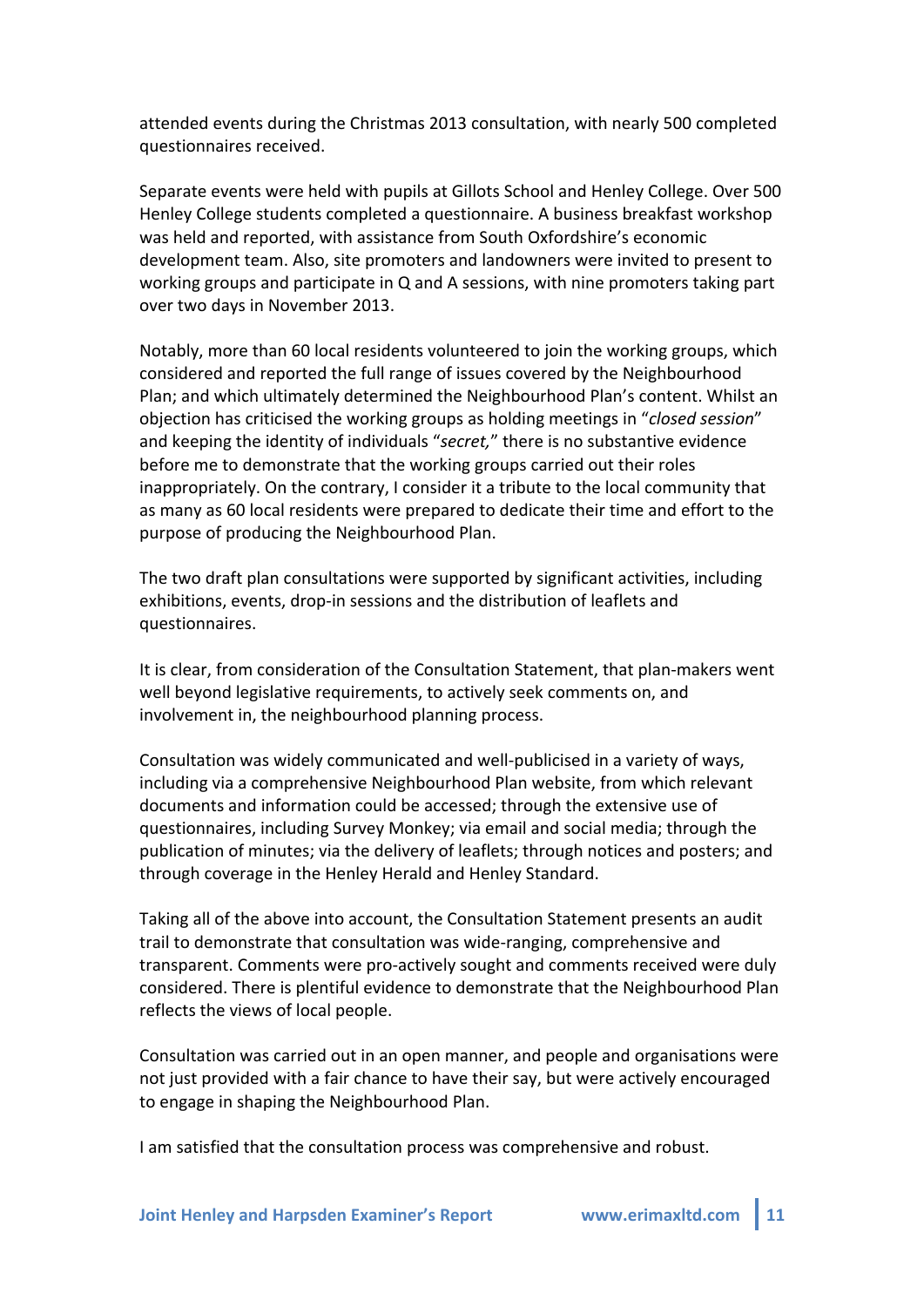## **5.** The Neighbourhood Plan – Introductory Section

## Where modifications are recommended, they are presented as bullet points and highlighted in bold print, with any proposed new wording in italics.

The policies of the Neighbourhood Plan are considered against the basic conditions in Chapter 6 of this Examiner's Report. I have also considered the Introductory Section of the Neighbourhood Plan and make recommendations below which are aimed at making it a clear and user-friendly document.

The Neighbourhood Plan is well presented. The use of plans and diagrams is supplemented with many interesting and informative photographs throughout the document. Text is clearly set out and Policies are distinctive from supporting information. All of this combines to result in an attractive and easy-to-read Neighbourhood Plan.

The Glossary and Contents are concise. However, the summary on Pages 4 and 5 is unusual, in that it appears to attempt to "squeeze" the whole of the Neighbourhood Plan into a couple of pages. This is unnecessary  $-$  all of the information summarised on Pages 4 and 5 is repeated, with more clarity, elsewhere in the document. By leaping straight into the content of the Policies, I find that Pages 4 and 5 present an unnecessarily confusing introduction to the Neighbourhood Plan.

I recommend:

## **Delete Pages 4 and 5**

Pages 6 and 7 can then more appropriately introduce the Neighbourhood Plan, its background and its intentions. I have recommended changes to Page 6 earlier in this Report.

Section 3 of the Neighbourhood Plan takes four pages to explain the consultation process. This is excessive, not least as a separate Consultation Statement, setting out the process in detail, was submitted alongside the Neighbourhood Plan, in line with legislative requirements. Essentially, the information provided on Pages 8 and 9 provides a comprehensive enough summary of the process. The further detail provided on Pages 10 and 11 is unnecessary and takes emphasis away from the most important part of the Neighbourhood Plan - its Policies. I recommend:

## **Delete Pages 10 and 11**

Section 4 provides interesting and helpful background information. The Vision and Objectives Section, together with the Strategy Section, provides an excellent introduction to the Policies that follow. It draws a firm link between the aims of the community and the Neighbourhood Plan's Policies.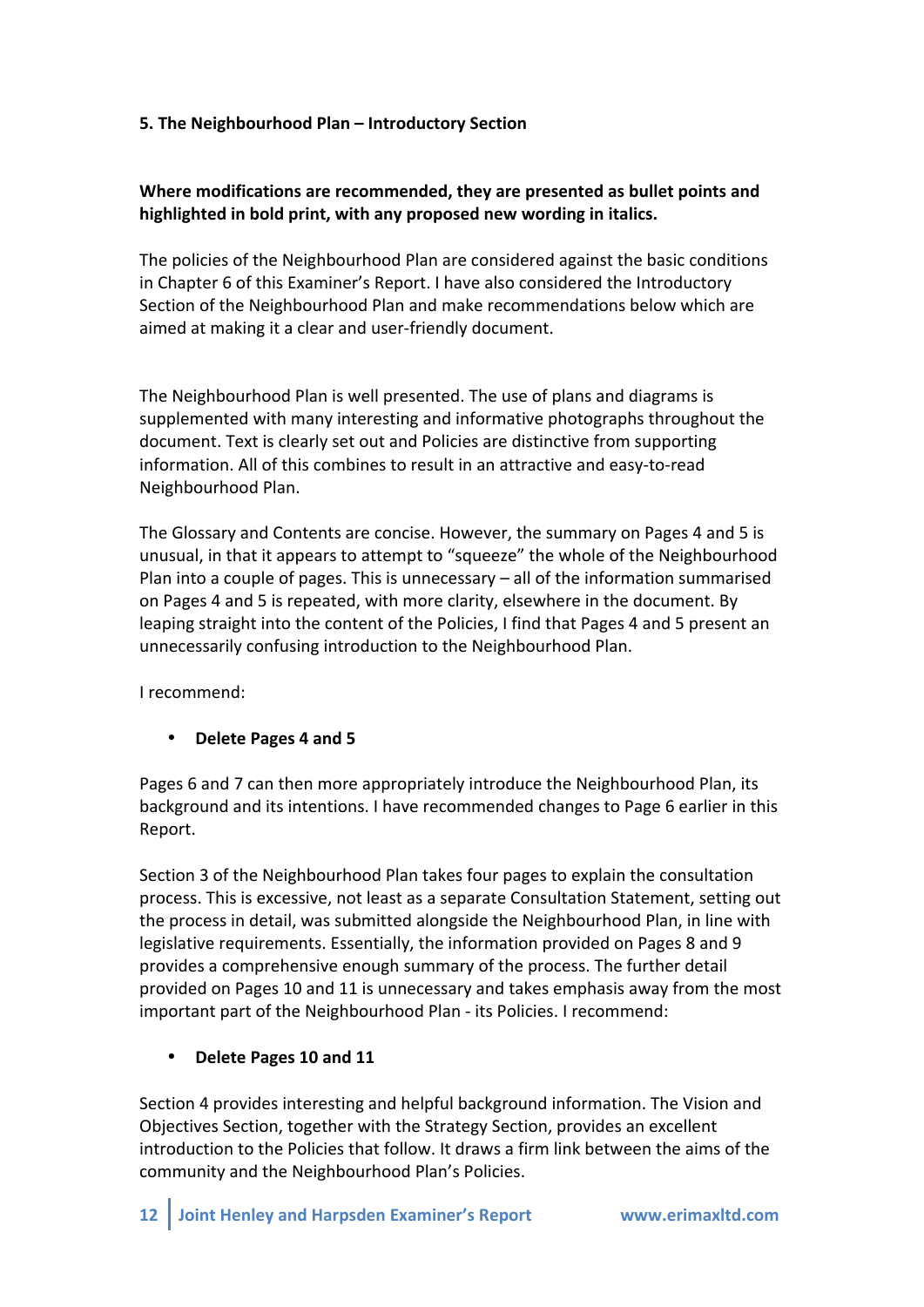I note that Paragraph 4.4 includes an unusual reference suggesting that the County Council predicts that the population of the area will increase by just 1% by 2026. This appears as a somewhat awkward and given the content of the Neighbourhood Plan, including its housing allocations, irrelevant comment. I recommend:

• Delete the second half of Paragraph 4.4 from "The County Council..." to the end of the Paragraph.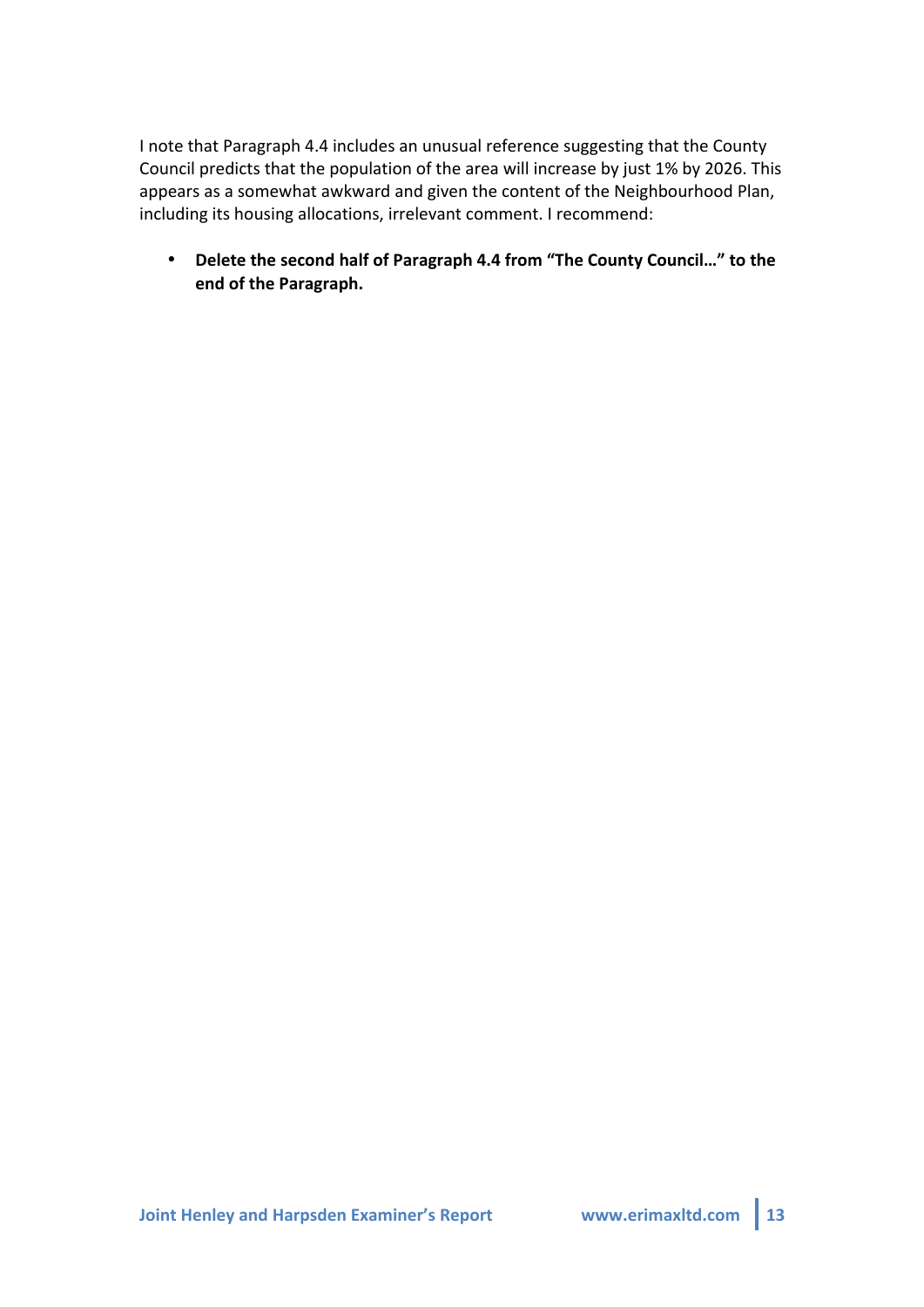# **6.** The Neighbourhood Plan – Neighbourhood Plan Policies

The introduction to the Policy Section is a little confusing. For example, the National Planning Policy Framework will not deliver the Neighbourhood Plan's vision. I recommend:

• Delete Paragraph 7.1

The Table on Page 32 sets out a link between the Policies of the Neighbourhood Plan and the Objectives set out earlier. Whilst the Table adds little to the content of the Neighbourhood Plan, there is no harm in it being retained, subject to ensuring that it does not lead readers to think that the Neighbourhood Plan's Objectives carry similar weight to its Policies. I recommend:

Add new sentence at the end of Paragraph 7.2, "For clarity, the *Neighbourhood Plan Objectives should not be confused with the Neighbourhood Plan Policies. This Table is simply provided for information purposes)\$ to)demonstrate)how)the)Policies)of)the)Neighbourhood)will)meet) the)Objectives)set)out)in)the)preceding)pages***."**

Paragraph 7.3 introduces confusion rather than clarity. It is not a requirement for Neighbourhood Plan Policies to "conform" to Objectives. I recommend:

• **Delete Paragraph 7.3**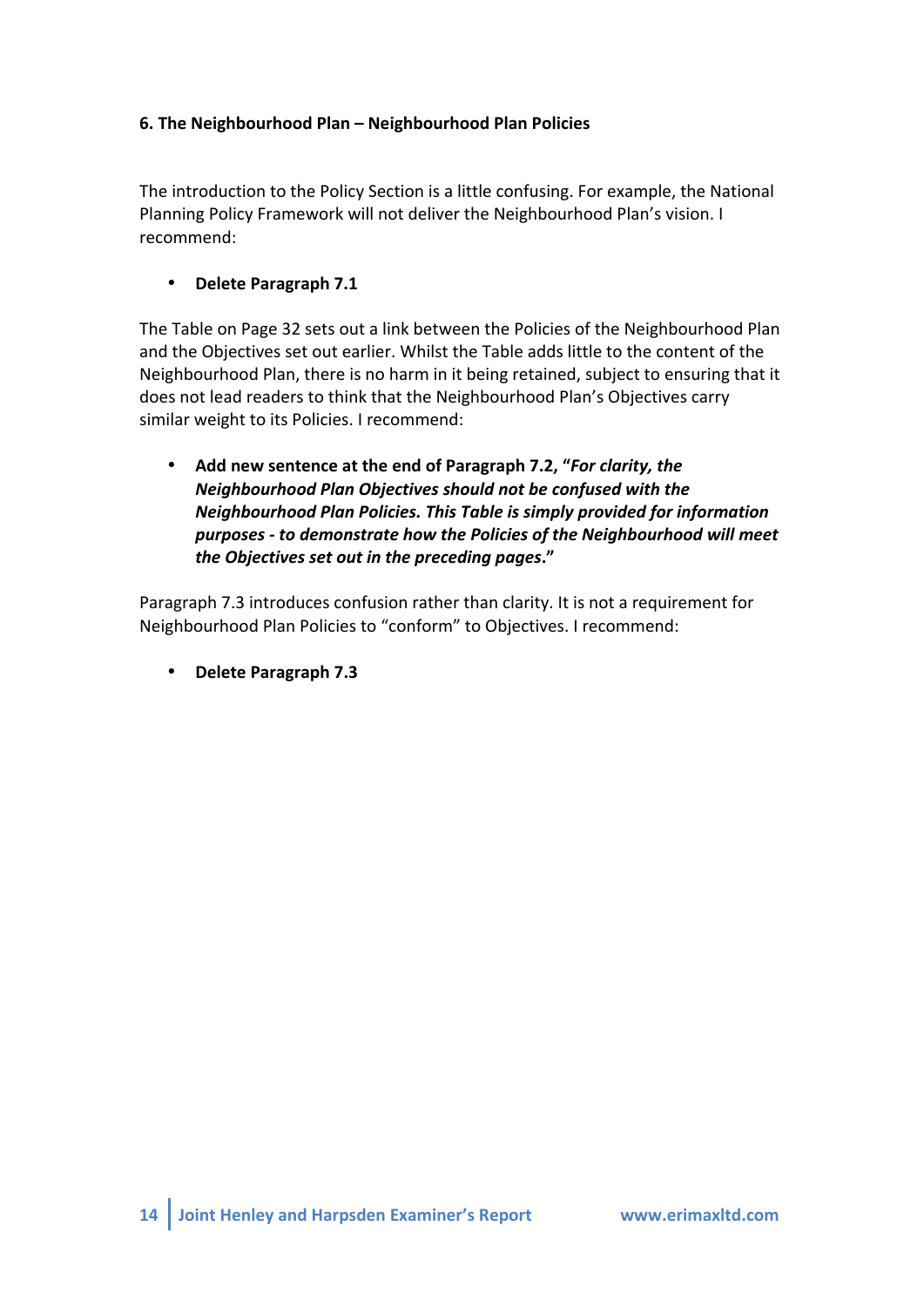#### **Housing**

#### Policy H1: Allocate land for 450 new homes

I have made recommendations above with regards Paragraphs 7.4 and 7.5 of the Neighbourhood Plan.

Paragraph 7.7 provides a helpful summary of how the Neighbourhood Plan is in general conformity with the Core Strategy and how plan-makers have taken into account other relevant information, particularly that arising through the plan-making and consultation processes, to inform the Neighbourhood Plan's approach to housing allocation.

Policy H1 allocates land for 450 homes. Whilst this quantum of housing is in general conformity with Core Strategy Policies CSH1 and CSHEN1 (and reflects para 10.9 of that document, where the Inspector recommends the delivery of 450 homes in Henley, if possible), the wording of the Policy is inappropriate as it relies upon the content of other documents. I comment below with regards the deliverability of the housing allocations.

I also note that the Policy refers to the "Key Diagram." There is no Key Diagram in the Neighbourhood Plan, just an untitled plan on Pages 30 and 31. This plan is extremely "busy" and its key does not fully correspond to the content of the plan itself (for example, the AONB is not shown on the plan). In addition, whilst it is a useful reference document, it is of such a scale that it cannot appropriately define land allocations.

Taking the above into account, and subject to my further comments below, I recommend:

Change wording of Policy H1 to: "*Land for new housing is allocated at the sites)listed)below.)Development)within)each)of)the)sites)is)subject)to)the)Site)* Allocation Policies set out in this Plan." (and retain the Table showing the sites, allocation and gross site areas)

In the above way, Policy H1 is in general conformity with the Core Strategy. It supports sustainable growth and in this way, has regard to national policy; and contributes to the achievement of sustainable development. In addition to this, it does not set out a maximum housing number, or cap, and so does not necessarily prevent or preclude sustainable development from coming forward.

Further to the above, whilst the individual Site Allocation Policies are provided later in the Neighbourhood Plan, I find it appropriate to consider them within the Housing section of this Report as any significant changes to these Policies may impact on my recommendations in relation to Policy H1.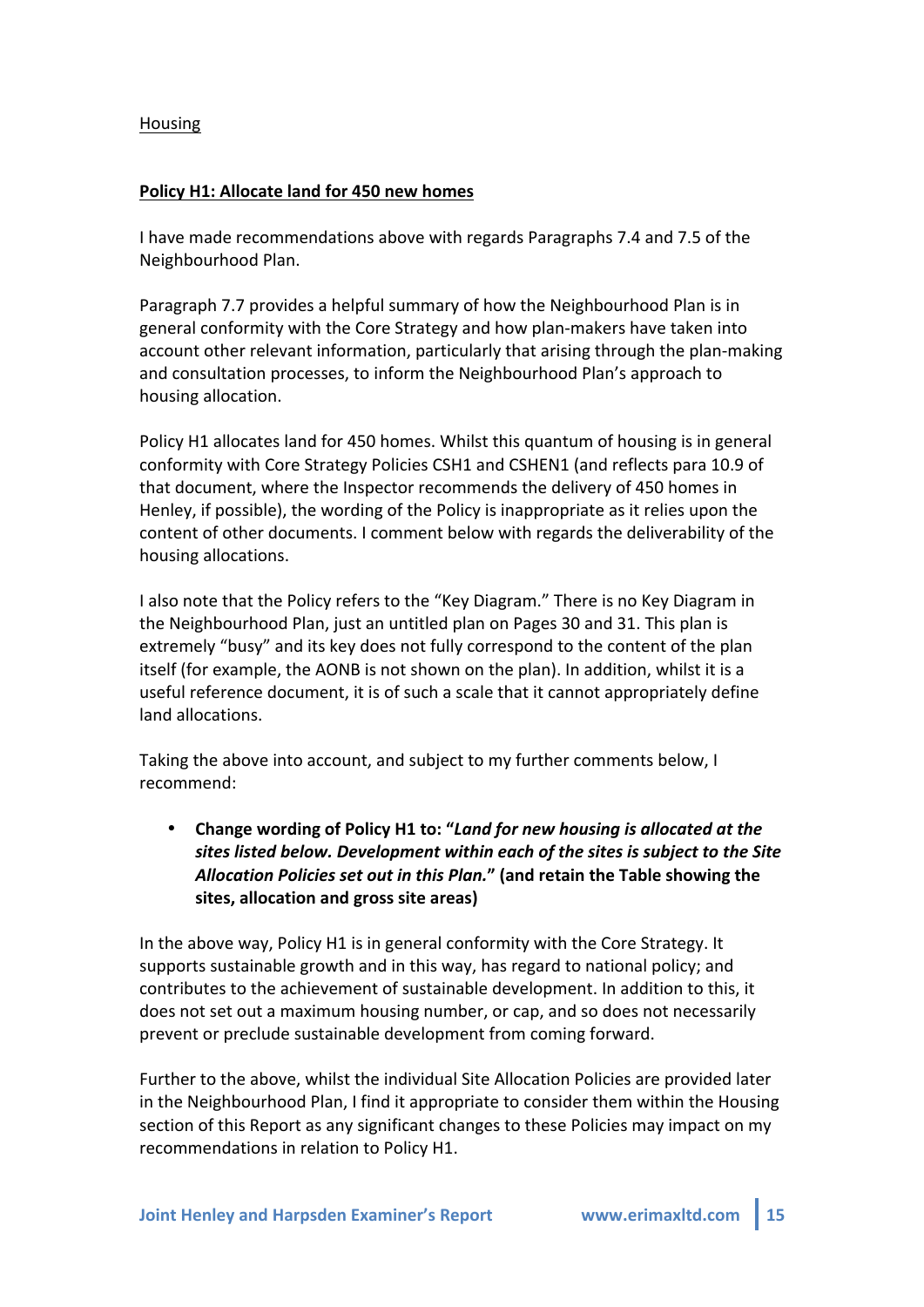Policy SP1 relates to Site M, Highlands Farm, which is allocated for up to 140 new homes amongst other uses. In addition, **Policy SP12** is concerned with Site M1, a site adjacent to Site M and one that the Neighbourhood Plan seeks to reserve for development, to be released if Site C, the subject of **Policy SP11**, does not come forward by 2020.

I consider it helpful to consider **Policy SP11** first. Policy H1 allocates land at Site C (Gillotts School) for "up to 50 dwellings."

The supporting text to Policy H1 refers to the delivery issues associated with Site C, largely relating to the replacement of playing fields. Whilst this is not a factor that will necessarily prevent development from coming forward – and I am mindful in this regard that the Headteacher and Chair of Governors of Gillotts School have provided evidence of how it is proposed to enhance the School's playing facilities – it presents a risk to delivery.

From consideration of all of the evidence, I am aware that the allocation of land at Gillotts School is a matter of local contention and that ultimately, the plan-makers determined that the potential benefits of development – including enhanced alternative sports provision – would outweigh the possible harm arising.

In the above regard, I note that plan-making is rarely a straightforward process and that there are times when difficult and even contentious decisions need to be made. In this case, there is evidence to demonstrate that the decision to allocate land at Gillotts School has emerged through a process that included a balanced assessment and robust consultation. The allocation of Site C has regard to Paragraphs 72 and 73 of the Framework, which afford "*great weight to the need to...alter schools*" and recognise the "*important contribution to the health and well-being of communities*" that opportunities for sport and recreation present.

In seeking to take account of the delivery risks associated with Gillotts School, the Neighbourhood Plan seeks to allocate two reserve sites, Site M1 and Site A1 (the subject of Policy SP13), which together provide for a total of 50 dwellings.

However, whilst Policies SP12 and SP13 state that Policy H1 reserves Sites M1 and A1, this simply isn't the case. Policy H1 does not mention Sites M1 and A1. It is the supporting text to Policy H1 that establishes that if Site C "*has not been brought forward by 1<sup>st</sup> January 2020"* then the two reserve sites will be released.

Notwithstanding the absence of any reference in Policy H1, this seems to me to be a very odd approach.

Essentially, in seeking to allocate Sites M1 and A1 as reserve sites, the Neighbourhood Plan recognises that they provide the potential for sustainable development. Having considered the information before me, it is apparent that both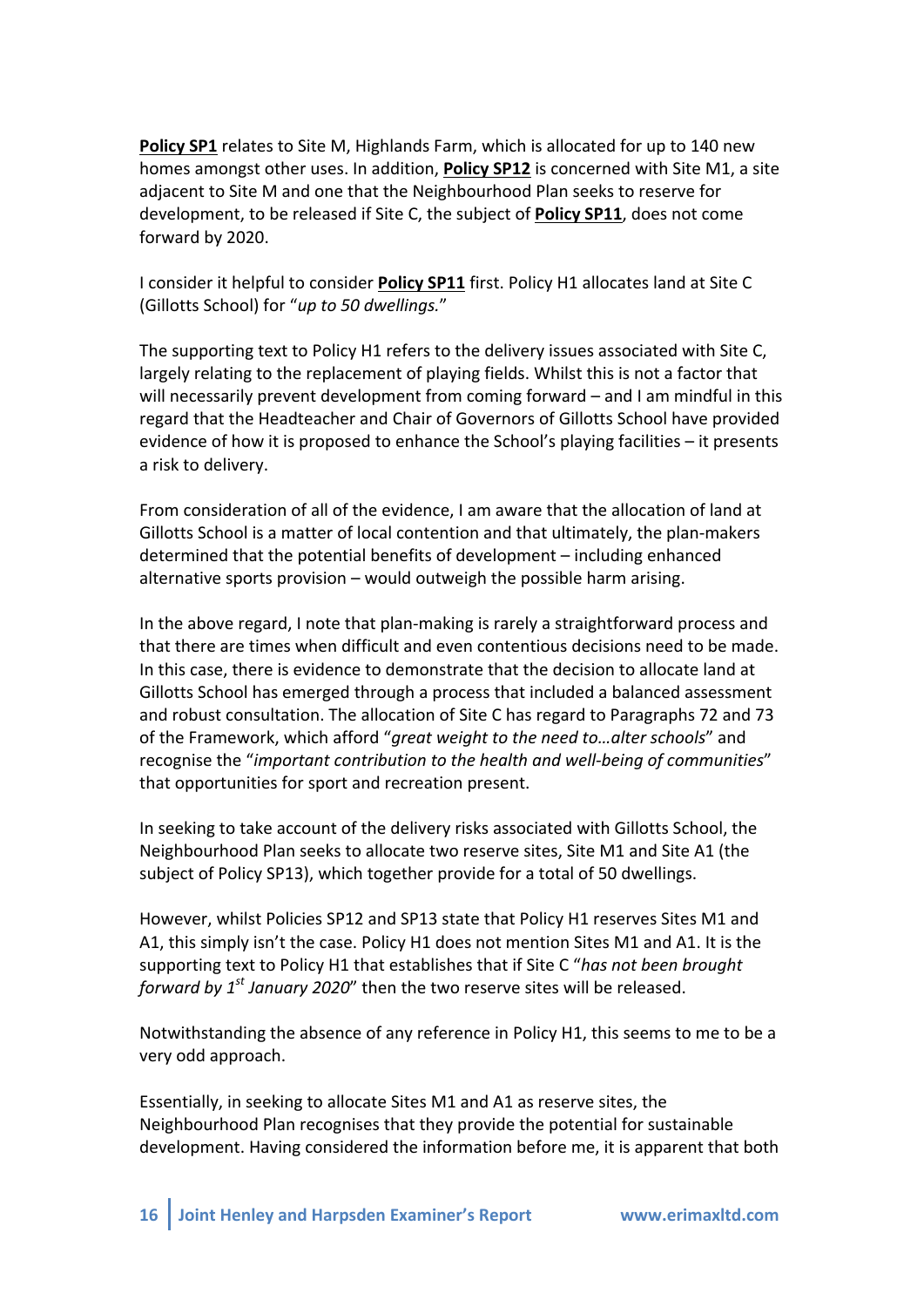reserve sites have merits whereby their residential allocation meets the basic conditions.

For example, part of Site M1 comprises previously developed land, the re-use of which is supported by national policy. The allocation of Site A1 would provide for a wide choice of high quality homes, in line with Paragraph 50 of the Neighbourhood Plan, in a location within reasonable proximity of services and facilities, and with the potential for the delivery of new and improved cycling and walking links, having regard to Chapter 4 of the Framework, which promotes sustainable transport.

The intention of the Neighbourhood Plan appears to be to prevent these sites from being released if Site C comes forward before 2020. However, what makes the approach particularly strange, is that, if Site C were to come forward for development on January  $2^{nd}$  2020, then the two reserve sites would be released for development. Consequently, all three sites would be developed anyway and the Neighbourhood Plan would provide for the delivery of 500 homes during the plan period. Whilst I acknowledge that there is some evidence around which site is "better from a traffic and air quality management perspective" this becomes somewhat irrelevant, as, subject to the above, all three sites can come forward anyway.

The Ministerial Foreword to the Framework is entirely clear in stating that "Development that is sustainable should go ahead, without delay." No substantive reason is provided to justify holding back the release of Sites A1 and M1, then releasing them for development if Site C has not come forward by January  $1<sup>st</sup>$  2020.

Further to the above, I am also mindful that both sites are adjacent to other allocations in the Neighbourhood Plan. It is a core planning principle to "*always seek to secure high quality design and a good standard of amenity*" (Para 17, Framework). Good design is indivisible from good planning and national policy requires development proposals to "*optimise the potential*" of sites (Para 58, Framework).

As set out, Policy H1 would prevent two of the most significant allocations in the Neighbourhood Plan (Sites M and A) from being planned and delivered alongside Sites M1 and A1, as it introduces uncertainty over the release of the latter two sites. This has major implications for the effective masterplanning of sustainable development.

In the case of Site A (the subject of **Policy SP8**), as noted later in this Report, the ability to plan it together with Site A1 would provide a greater opportunity to optimise its potential whilst meeting the requirement to preserve the Conservation Area and its setting. Unfortunately, the requirements of Policy H1 effectively require Site A to be planned as an entirely separate entity from Site A1. As a consequence of this, the Neighbourhood Plan fails to have regard to Paragraph 58 of the Framework.

To a large degree, Sites M and M1 form part of the same wider site. They are immediately adjacent to one another and both contain large areas of previously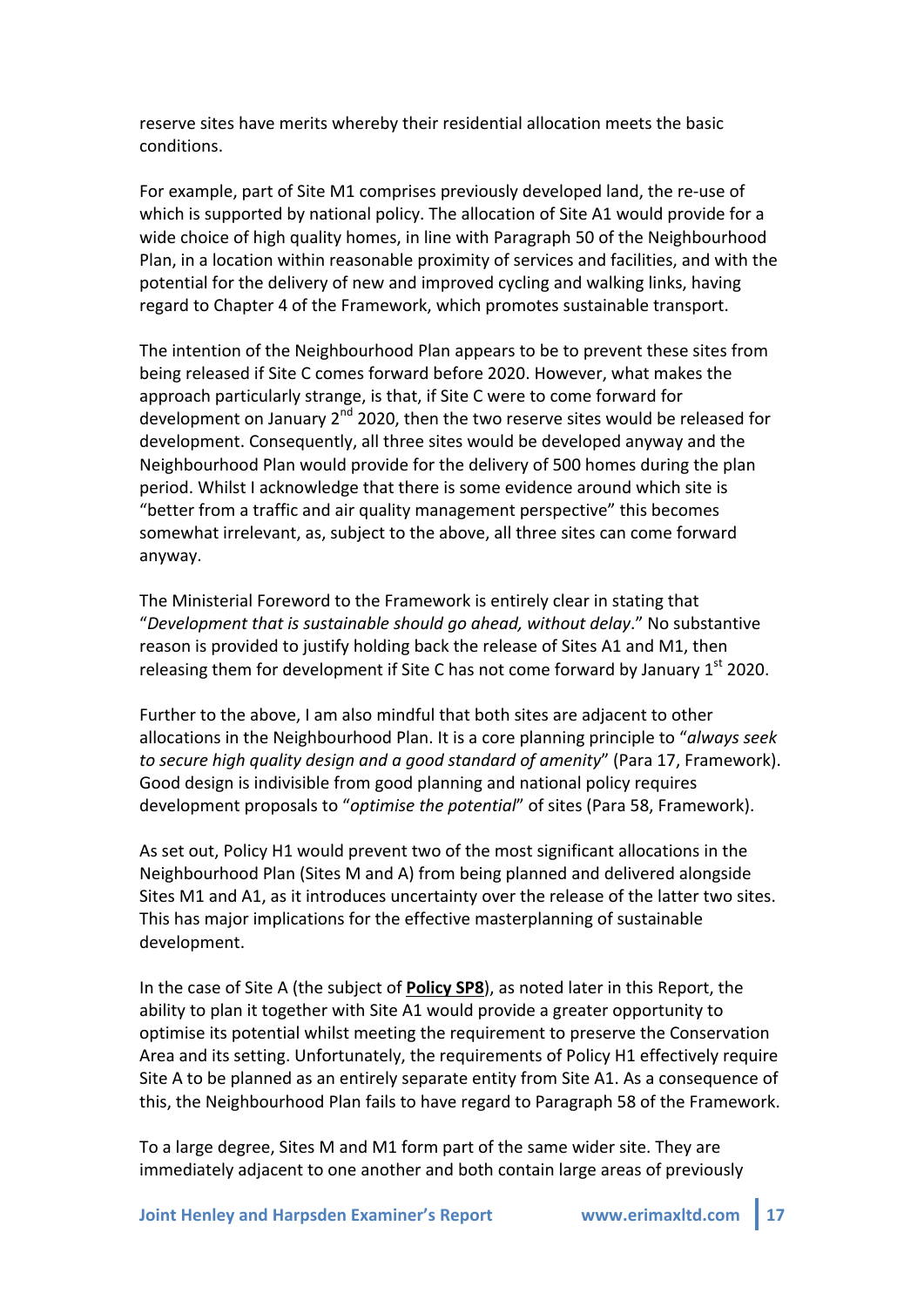developed land. Importantly, Site M1 is entirely reliant upon Site M for access. Both sites need to deal with similar archaeological and heritage constraints. The Neighbourhood Plan even states that "*The same issues relevant to Site M are applicable to Site M1*." Planning the two sites together would clearly optimise their potential and thus have regard to national policy.

By way of contrast, as set out, the Neighbourhood Plan would actively prevent a developer's ability to optimise the potential of both sites. It would potentially prevent the effective and sustainable re-use of previously developed land, contrary to national policy.

With regards to Site M, the Chilterns Conservation Board has expressed concern regarding potential impact on the AONB. The Framework affords great weight to conserving landscape and scenic beauty in AONBs. In this respect, I agree that it would be clearer for Policy SP1 to separate out matters relating to impact on the AONB to those relating to green infrastructure and biodiversity. However, having regard to Paragraph 59 of the Framework, which states that "*design policies should avoid unnecessary prescription or detail*," I consider that the Policy would not meet the basic conditions if it was overly prescriptive. I take these factors into account in making the recommendations below.

I note that indicative land use plans are provided in Appendices. The Appendices do not form part of the Neighbourhood Plan. Consequently, these plans have little status. Furthermore, as indicative plans, they are subject to significant changes. Consequently, I find that the plans do not provide any degree of certainty for decision makers or prospective applicants and as such, add nothing to the content of the Neighbourhood Plan.

Taking all of the above into account, I recommend:

- Delete Paragraph 7.8
- Delete Policy SP12 and associated text/plan
- Delete the land use plans in the Appendices (pages 80-82 inclusive) and **Paragraphs&8.6,&8.17&and&8.22**
- Policy SP1, extend Site M to include M1. Increase approximate size to **8.2ha;** change a) to "*around 170 homes*"; and delete bullet point m) (which **is incomplete anyway)**
- Policy SP1, add bullet point b) from the deleted Policy SP12
- Policy SP1, delete reference to Core Strategy Policy CSQ4, it is unnecessary and confusing to reference this in a Neighbourhood Plan Policy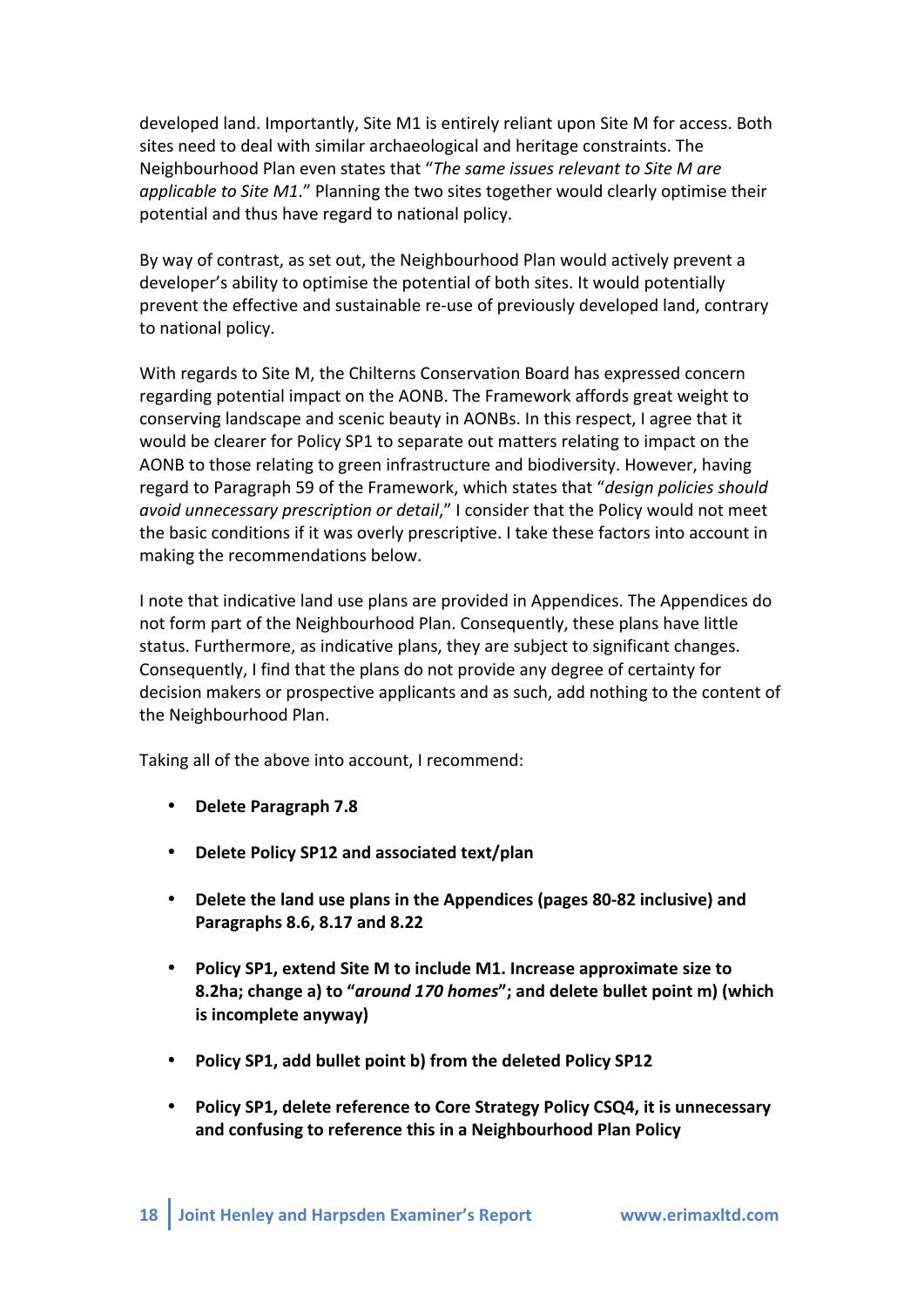- Policy SP1, end f) at "...boundary *edges.*" Introduce a new bullet point, below, stating "*Ensures that the development has no greater impact on the AONB)than)the)existing)development)on)the)site;)and)that)development) conserves)and)where)possible,)enhances)the)landscape)and)scenic)beauty)of) the AONB***." Remove apostrophe in 8.2 (and 7.54) and refer to "AONB" in 8.23&(and&4.31).**
- **Delete Policy SP13 and associated text/plan**
- **Policy SP8, extend Site A to include Site A1. Change third line to "...for** *around)60)dwellings***."**
- Policy SP8, delete bullet point e)
- **Policy&SP8,&change&8.14,&line&5,&to&"…of&***60)dwellings)across)around)3.8ha,)* the density is around 16 dwellings per ha."
- **Policy&SP8,&change&8.15,&line&1&to&"***The)total)of)60)dwellings)is)identified***…"**
- **Policy&SP8,&change&8.16,&line&2,&to&***"…(around)60)…"*
- **Policy SP11, remove the reference to, and extract from, the Framework** from the Policy, as well as the unnecessary reference to another Policy in the Neighbourhood Plan, from "The present...community as a whole." It is not the role of Neighbourhood Plan Policies to repeat the content of other Policies from other documents and the Neighbourhood Plan should be read as a whole.
- **Policy&H1,&Table,&change&Site&A&to&"***Around)60)dwellings…3.8ha***"**
- **Policy&H1,&change&Site&M&to&"***Around)170)dwellings)as)part…site…8.2ha***"**
- **Policy H1, change Table Total to "Around 500 dwellings"**

An objection to the Neighbourhood Plan contends that it does not provide for any contingency or flexibility. This is not the case. The Neighbourhood Plan does not promote less development than set out in the Core Strategy and consequently, it has regard to Paragraph 184 of the Framework. Furthermore, the Neighbourhood Plan provides for development over and above the requirements of Core Strategy Policy CSHEN1, which requires the allocation of land for 400 dwellings in Henley<sup>4</sup>.

 $1$  I note that Policy CSHEN1's supporting text also refers to the provision of land for an additional 50 dwellings. This takes into account the Core Strategy Inspector's comment that a future plan should look to proved 450 dwellings if possible. The supporting text conditions this with "*if it proves to be possible to identify suitable land free of constraints in the circumstances then pertaining."* Whilst I note that, in general, most development sites tend to be constrained to some degree or other, the reference provides some degree of balance to the suggestion that development in Henley is subject to a "cap." Notwithstanding this, the neighbourhood planning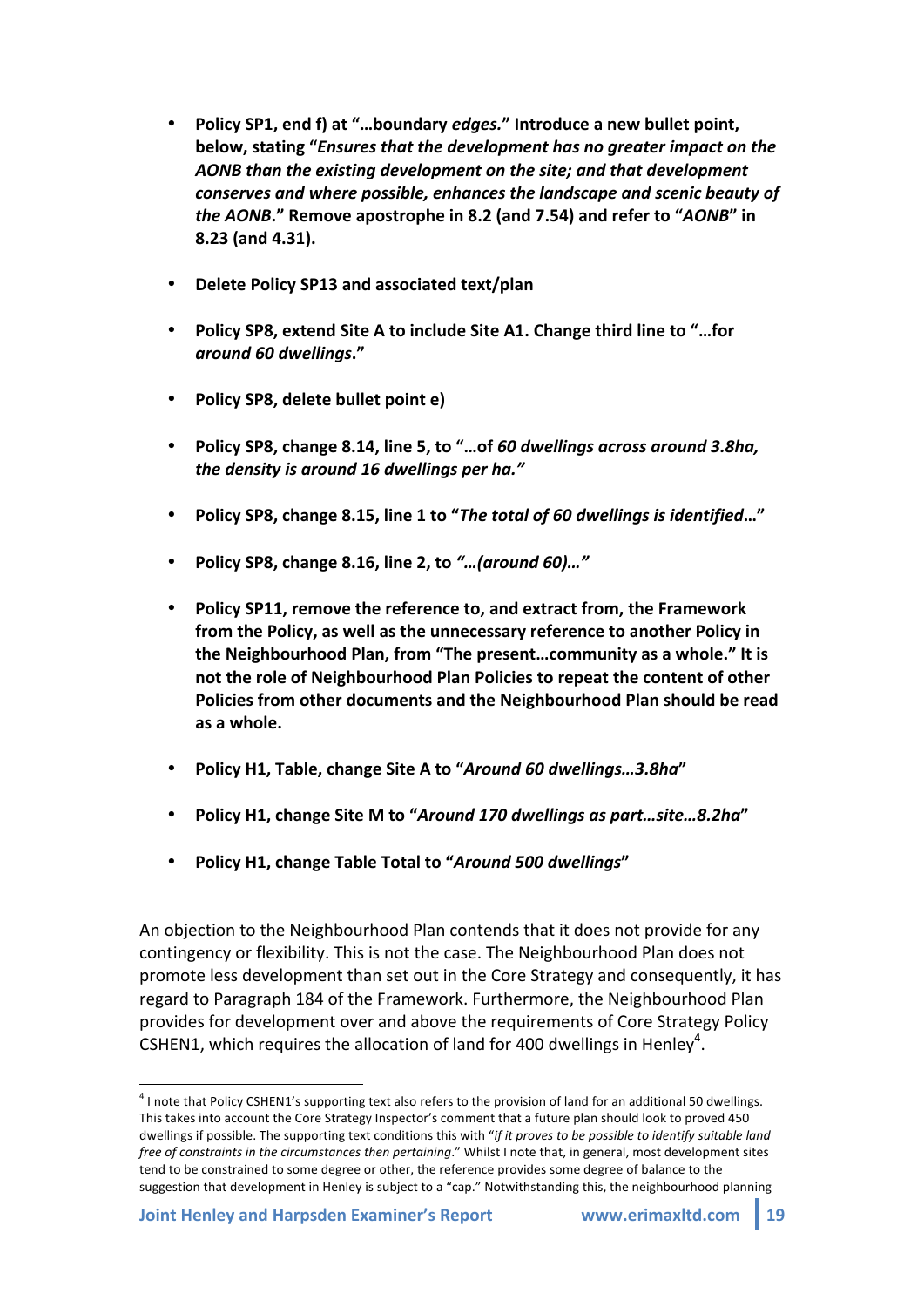Consequently, it provides for sustainable growth, helps to boost the supply of housing and provides for the delivery of a wide choice of high quality homes. In this regard, the Neighbourhood Plan contributes to the achievement of sustainable development, has regard to the Framework and meets the basic conditions. I also note that there is no substantive evidence to demonstrate that the allocated sites are not capable of being delivered during the plan period.

A number of objections to the Neighbourhood Plan refer to alternative sites for residential allocations. However, the Neighbourhood Plan provides for sustainable development on sites that meet the basic conditions and which, together, provide for development over and above that set out in the Core Strategy. It provides for sustainable growth and there is no need for it to allocate further sites.

In acknowledging that the Neighbourhood Plan provides for development in excess of that set out in the Core Strategy, I note that Paragraph 183 of the Framework is explicit in recognising the "*direct power*" afforded to communities to "*develop a shared+vision+for+their+neighbourhood+and+to+deliver+the+sustainable+development+ they need.*" I also note that there is no substantive evidence before me to demonstrate that, either individually or together, the housing allocations would undermine the strategic policies of the Core Strategy.

In addition to the above, I am mindful that South Oxfordshire District Council has expressed some concerns "about the capacity of the allocated sites to deliver the *expected number of new homes proposed*" and that, to some degree, the recommendation above helps to address this. I also note that South Oxfordshire District Council suggests including a reference in Policy H1 to the Henley Transport Study. However, whilst informative, I note that this Study simply provides guidance.

The Table in Policy H1 uses the term "*up to*" ahead of each number of dwellings. I note above that South Oxfordshire District Council have some concerns about the number of dwellings assigned to each site. In addition, I find that the phrase "up to" limits the ability of each site to provide for flexibility, for example, to take account of changing market conditions over time, having regard to national policy.

Furthermore, evidence has been submitted to demonstrate that the limits imposed by the use of the phrase "*up to*" may prevent sustainable development from coming forward. For example, it is suggested that Site Z, considered later in this Report, could be capable of providing more than 13 dwellings within a sustainable development and there is no substantive evidence before me to the contrary.

Taking the above into account, I recommend:

- **Policy&H1,&Table,&change&"up&to"&to&"***around***"**
- **Site allocation Policies, change all references to "up to" to "around"**

!!!!!!!!!!!!!!!!!!!!!!!!!!!!!!!!!!!!!!!!!!!!!!!!!!!!!!!!!!!!!!!!!!!!!!!!!!!!!!!!!!!!!!!!!!!!!!!!!!!!!!!!!!!!!!!!!!!!!!!!!!!!!!!!!!!!!!!!!!!!!!!!!!!!!!!!!!!!!!

process in Henley has clearly identified sites in Henley with residential potential and has undergone robust consultation.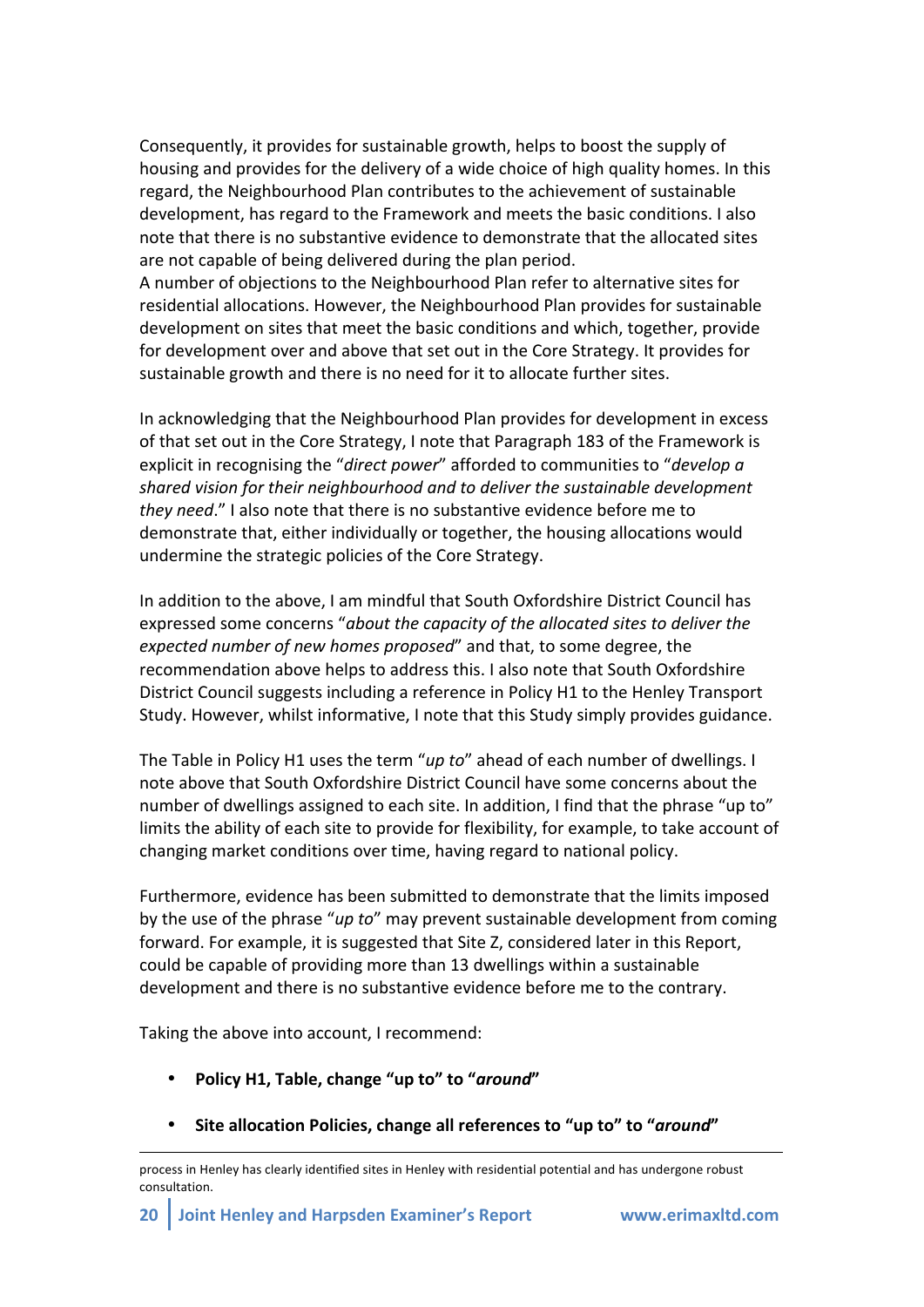Subject to the above, Policy H1 and the subsequent site Policies contribute to the achievement of sustainable development.

The Foreword of the Framework recognises that sustainable development is about positive growth. Taking the above into account, Policy H1 has regard to national policy and contributes to the achievement of sustainable development. It meets the basic!conditions.

I recommend changes to **Policy SP8** above. As a result of the recommendation, Site A will comprise around 3.8 ha and provide for around 60 dwellings.

Part of Site A lies within Henley Conservation Area. Part of the rest of the site is located within the setting of Henley Conservation Area.

National policy recognises that England's heritage assets as irreplaceable. Consequently, they are to be conserved in a manner appropriate to their significance. Chapter 12 of the Framework establishes the basis for the conservation of heritage assets and Core Strategy Policy CSEN3 states that heritage assets will be conserved and enhanced for their historic significance and important contribution to local character.

Nowhere does national or local strategic policy state that development cannot take place within, or within the setting of, Conservation Areas. However, as heritage assets are irreplaceable, any harm or loss resulting from development requires clear and convincing justification. Where there is substantial harm to the significance of a designated heritage asset, consent for development will be refused, unless it can be demonstrated that substantial public benefits outweigh that harm or loss. Even where less than substantial harm would arise, there is a need to weigh the public benefits of a proposal against the harm.

Thus, any application on land impacting on the Henley Conservation Area would need to overcome significant hurdles - national and local planning policy afford a high degree of protection to heritage assets.

There is no substantive evidence before me to demonstrate that Site A could not possibly be developed without any such development being in direct conflict with the Framework and Policy CSEN3.

I recommend above that there should be an opportunity for Site A1 to be planned alongside Site A. Whilst adjacent to Site A, Site A1 does not relate to the Henley Conservation Area in the same way. Consequently, planning the two sites as one provides the opportunity to optimise potential, having regard to the Framework.

It has been suggested that Sites A and A1 are not needed. However, I am mindful of South Oxfordshire District Council's comments with regards site capacities and find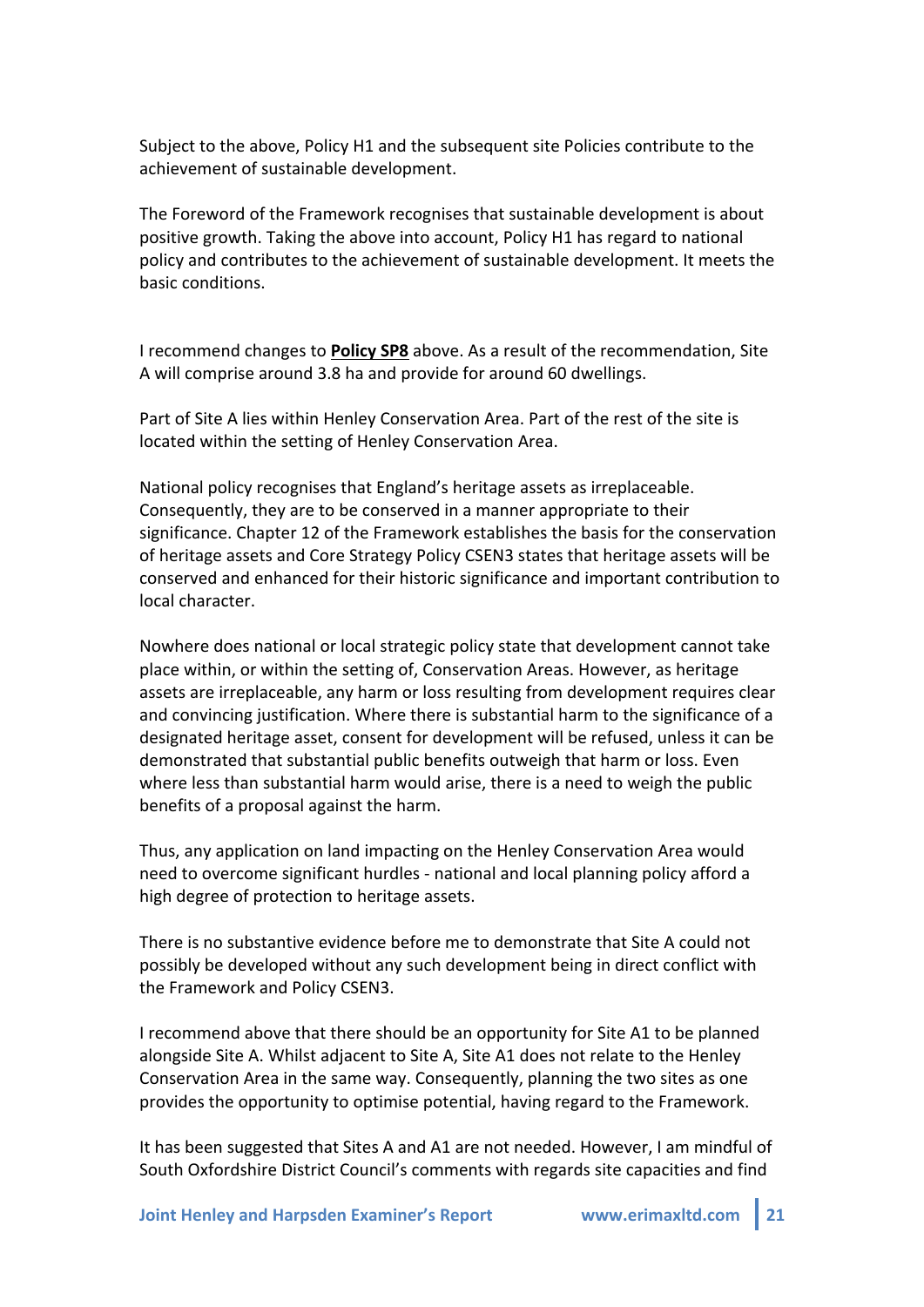that, if both sites were removed from the Neighbourhood Plan, there is a risk that it would not meet the requirements of the Core Strategy and provide for flexibility and sustainable growth, having regard to the Framework.

In support of the allocations, a legal opinion was submitted on whether or not there is a need for the requirements of various parts of the Planning (Listed Buildings and Conservation Areas) Act 1990 to be applied. Whilst I have considered this opinion, it has little if any bearing on my findings above.

Generally, neighbourhood planning legislation is refreshingly simple. It tends not to be unnecessarily complicated, convoluted or unduly legalistic and so enables neighbourhood planners - who more often than not, volunteer their time and resources - to have as good an understanding of the necessary processes as anyone else. Whilst law and land use planning are necessarily intertwined, detailed legal opinions are not always necessary or helpful.

Further to all of the above, in considering Policy SP8, I am particularly mindful of Historic England's role and responsibility for looking after England's historic environment. With specific regard to Policy SP8, Historic England has no objection, but rather, it states "We can confirm that the submission version of the plan has *addressed+our+concern+with+regard+the+potential+impact+on+the+Henley+Conservation+ Area*."

The Government body responsible for the historic environment has raised no concerns that the allocation of Site A fails to meet the basic conditions.

Taking all of the above into account, no changes to Policy SP8 are recommended, other than those set out earlier.

Together, Policies SP2, SP3, SP4, SP5, SP6, SP7, SP9 and SP10 relate to the rest of the Neighbourhood Area's allocated residential sites.

All of the sites subject to the Policies listed at the top of this page are brownfield. Consequently, their redevelopment can comprise the effective use of previously developed land, having regard to national policy.

Policy SP2 provides no definition of what "an exceptional gateway development" comprises and so there is a lack of clarity within the Policy for both decision makers and prospective applicants.

Furthermore, there is no need to explicitly reference other Policies, as the Neighbourhood Plan should be considered as a whole. This is a factor that applies to all of the Site Allocation Policies. Also, as worded, the Site Allocation Policies are grammatically incorrect, in that they mix up tenses.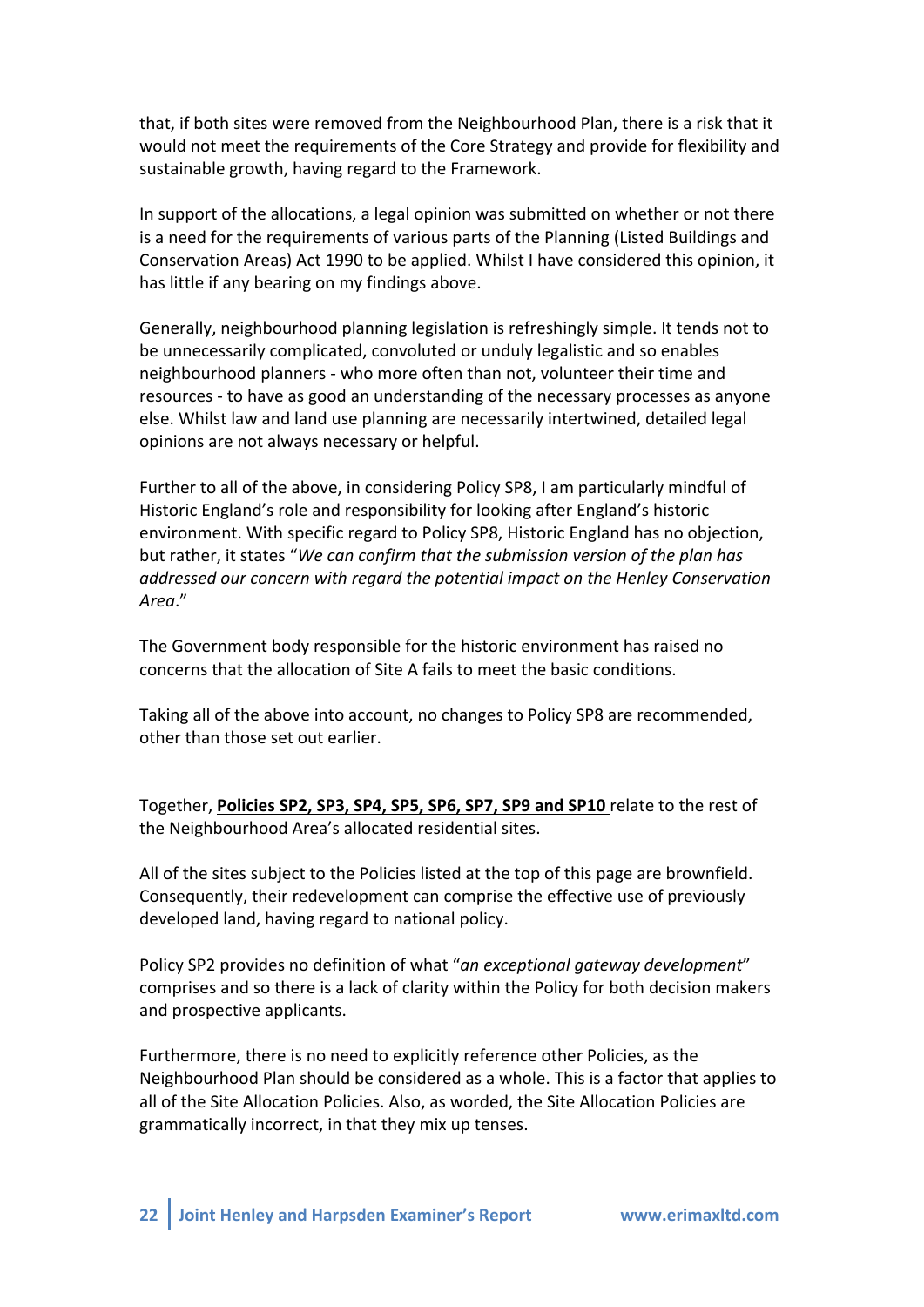Policy SP5 requires the Design Brief to demonstrate how Site J integrates with Site H. There is no requirement for Site H to integrate with Site J. Whilst, as worded, the delivery of Site J is subject to the opening of replacement community sports facilities, there is no substantive evidence to demonstrate that it could not possibly come forward in advance of Site H. In such a case, a requirement to integrate with something that has not yet occurred would prevent sustainable development. In addition to this, a requirement to integrate with Site H, where development is effectively free to "turn its back" on Site J, is unduly onerous.

Further to the above, it is a concern that, as worded, Policy SP5 prevents "permission" for development until replacement community sports facilities have opened. This is an inflexible approach, that may serve to prevent sustainable development from coming forward. I make a recommendation below that, ultimately achieves the purpose of securing sports facilities, but does so in a manner that takes development viability, amongst other important factors into account.

Sites U and X are located adjacent to one another, but comprise separate sites. No details are provided to demonstrate how Site U can be "*integrated*" with Site X, although I note that there is scope to ensure that the development of either site does not prejudice that of the other.

Taking all the above into account, I recommend:

- For all of the Site Allocation Policies, remove the phrases "in addition to the **principles set out within Policy H2<sup>n</sup> (or, where applicable, "in addition to** the principles set out within Policy H2 and Core Strategy Policy CSQ4") and "to conform with Policy T1"
- For all of the Site Allocation Policies, revise the grammar along the lines of **"the&***Design)brief)should)demonstrate)how)the)proposed development…Maximises…Delivers…Contributes)to***…Integrates&** with...Mitigates...etc." The developments have not yet occurred and a Design Brief is intended to provide guidance for the future.
- Policy SP2, delete "delivering an exceptional gateway development to the **town"**
- Policy SP5, f) replace "...site H (Mill Lane former Jet Garage) and.." with **"***the***"**
- Policy SP5, change d) to "*Development should not start prior to*..."
- **Policy SP6, change a) to "does not prejudice the delivery of Site X"**
- Policy SP9, change b) to "*does not prejudice the delivery of Site U*"

Subject to the above, the Site Policies meet the basic conditions.

**Joint Henley and Harpsden Examiner's Report WWW.erimaxltd.com | 23**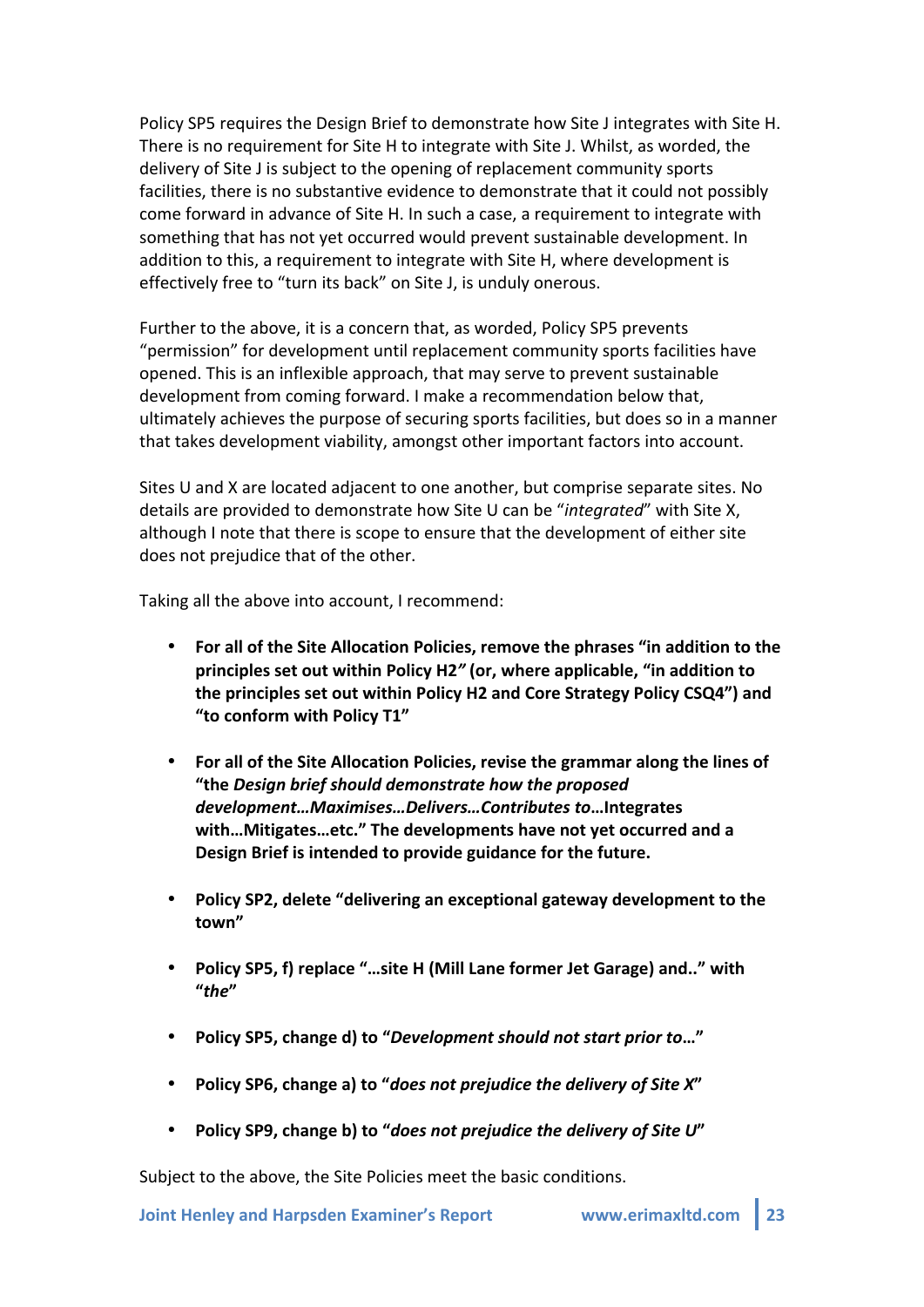#### **Policy H2: Design Brief**

Good design is recognised by national policy as comprising

"a key aspect of sustainable development...indivisible from good planning" (Para 56, The Framework)

and national policy requires good design to contribute positively to making places better for people (Chapter 7, The Framework).

By seeking the provision of Design Briefs for each allocated site, Policy H2 has regard to national policy. However, as worded, Policy H2 is reliant upon another Policy in another document, not within the control of the Neighbourhood Plan. Furthermore, there is no explanation or guide to how a Design Brief can be proportionate to the scale of a proposed development.

In addition to the above, Policy H2 requires potential applicants to seek to agree a Design Brief with both Henley Parish Council and South Oxfordshire District Council prior to being submitted as part of a planning application. Whilst pre-application discussion should be encouraged, I note that the approach set out in Policy H2 seeks to place a burden on another body, outside the control of the Neighbourhood Plan.

The Policy goes on to state that every allocated site *needs* to have a Design Brief that covers a wide range of factors, without providing any evidence to demonstrate that every one of these factors is relevant to the site the subject of the Design Brief. It is not clear, for example, why the development of ten dwellings at Site V needs to cover the location, type and management of open space and recreation facilities, and "connecting walking and cycling routes." Without this clarity, Policy H2 may seek to impose requirements that are irrelevant to and/or place an undue burden on development proposals.

With regards the above, Paragraph 193 of the Framework is clear in its requirement for supporting information to be "*relevant, necessary and material to the application in question*." In this respect, Policy H2 fails to have regard to national policy.

Furthermore, part vi) of Policy H2 effectively requires all development to enhance local character. Whilst a welcome aspiration, as set out, it amounts to an onerous requirement for all housing allocations to meet without any evidence to demonstrate that it has regard to any national policy, or is in general conformity with any local strategic policy.

I recommend:

• **Policy H2, delete second sentence**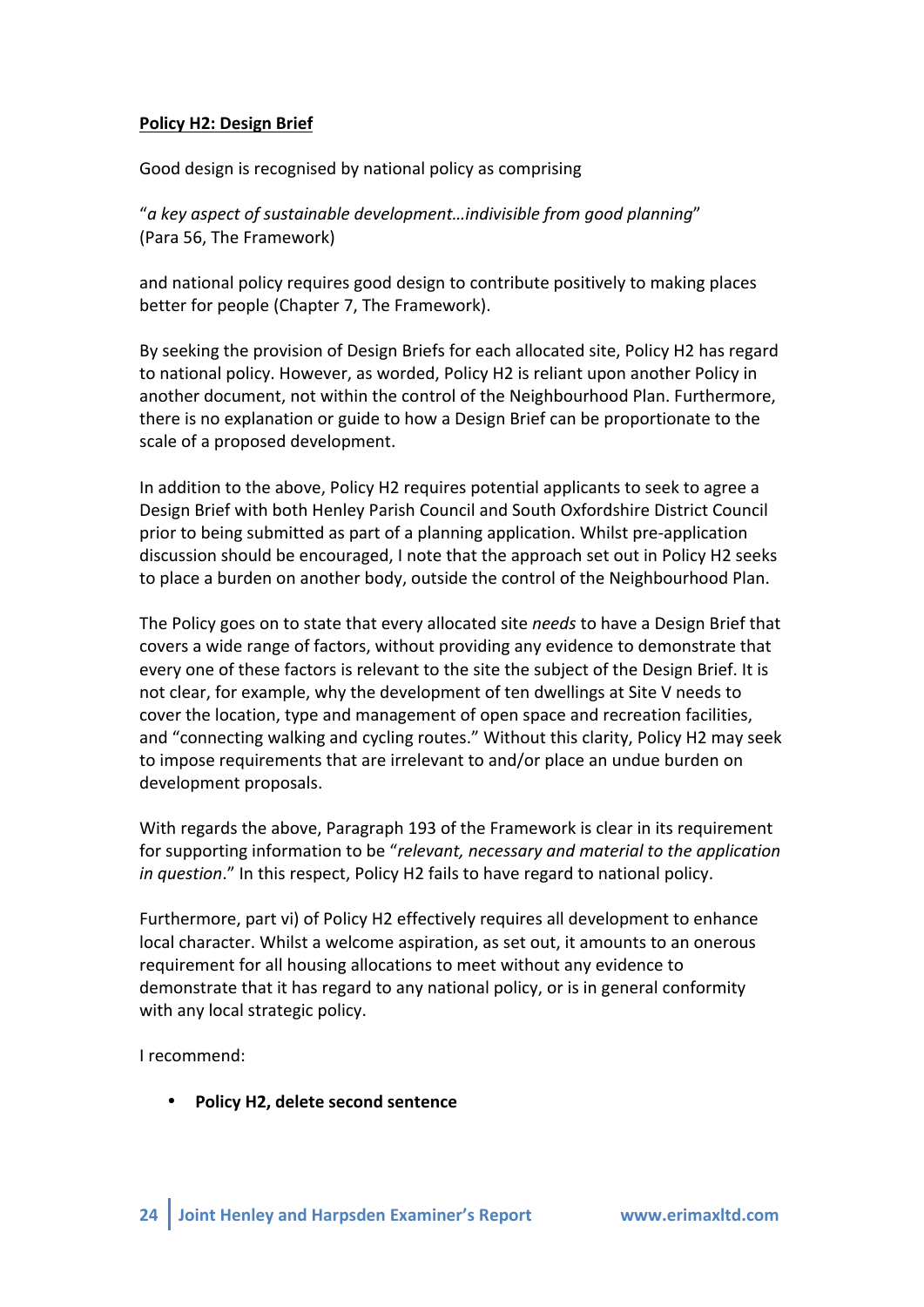- **Policy&H2,&change&second&paragraph&to&"***Applicants)should)seek)to)discuss) the)content)of)the)Design)Brief)with)Henley)Town Council and)where) appropriate,)Harpsden)Parish)Council***."**
- **Change&line&16&to&"***Where)appropriate,)the)Design)Brief)should)demonstrate) consideration)of:***"**
- **Change vi) to "How the development responds to local character."**

Subject to the above, Policy H2 meets the basic conditions. I note that the supporting text to Policy H2 simply sets out things that the Neighbourhood Plan would like to encourage and no changes are recommended.

## Policy H3: Type and Size of New Housing

Generally, Policy H3 seeks to provide a wide choice of high quality homes, having regard to the Framework.

Bullet points b) and c) rely on other Policies and documents beyond the control of the Neighbourhood Plan, as do the first two paragraphs that follow the list of bullet points, as well as the final paragraph of the Policy.

I recommend:

- Policy H3, delete b) and c)
- Policy H3, delete from "For sites less...Core Strategy" and delete final **paragraph**

## **Policy H4: Provision of Facilities**

Policy H4 relies upon two other Policies in the Neighbourhood Plan. I recommend deletion of Policy SCI1 below, as it does not meet the basic conditions. I recommend the deletion of the majority of Policy EN2 below, as much of the Policy fails to meet the basic conditions.

Further to the above, Policy H4 provides no detail about the level of contribution required; what the full range of facilities required are; why this full range of facilities is required; and why the full range of facilities are directly relevant to the development contributing towards them.

Policy H4 fails to provide a decision maker with a clear indication of how to react to a development proposal and thus fails to have regard to Paragraph 154 of the Framework.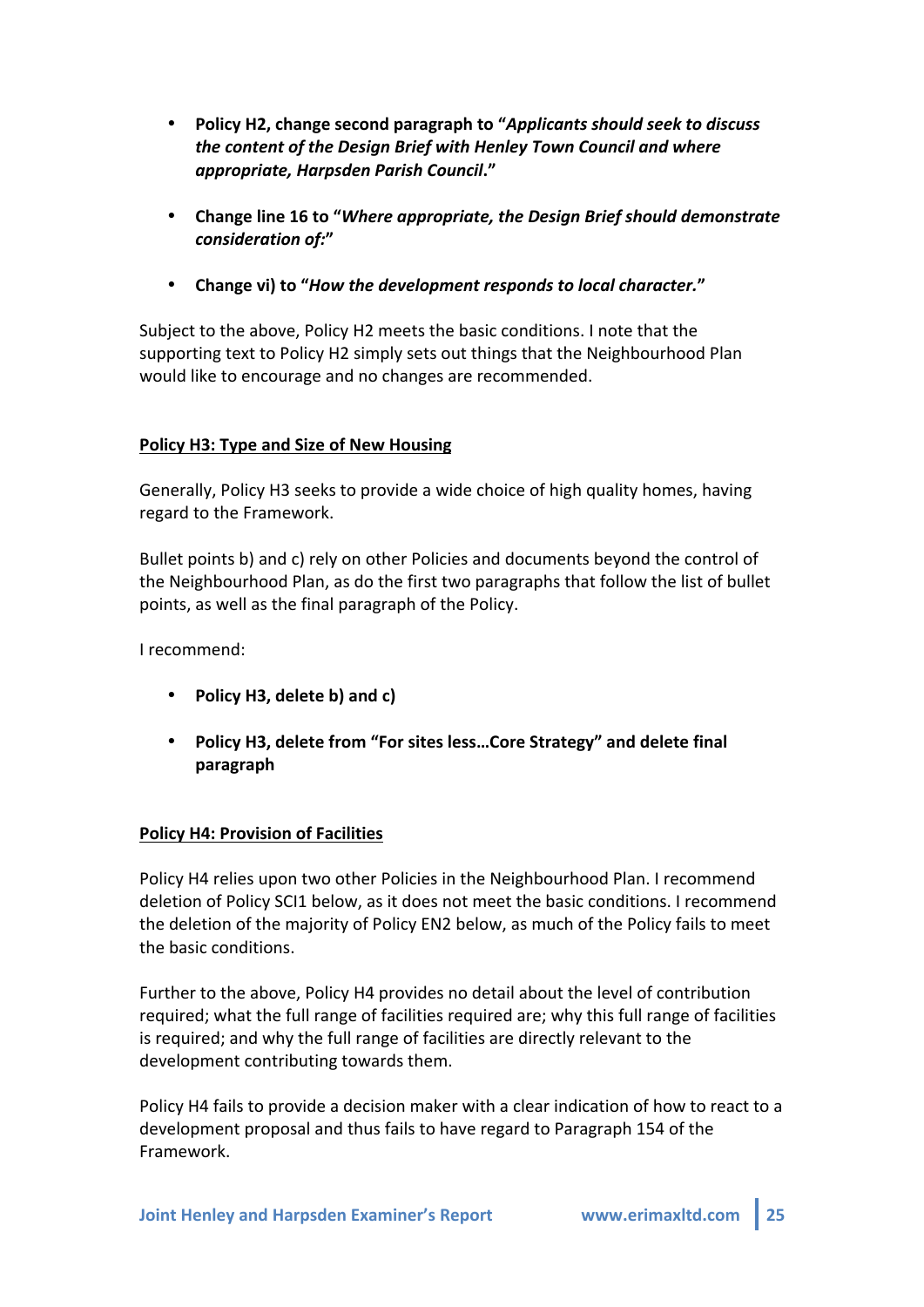Policy H4 does not meet the basic conditions. I recommend:

• **Delete Policy H4 and all related text** 

## **Policy H5: Infill and self-build dwellings**

It may be possible for a development to be sustainable, even where there is some degree of policy conflict. Development planning is often a balancing exercise and national policy is unambiguous in stating that sustainable development should go ahead without delay.

Taking the above into account, an approach that requires development to be sustainable and have no conflicts whatsoever with any planning policy fails to have regard to national policy and advice.

I recommend:

• **Policy H5, end Policy at "...sustainable development." (and delete rest of Policy)**

National policy promotes the effective use of land and Paragraph 50 of the Framework sets out the need to plan for people wishing to build their own homes. Subject to the above, Policy H5 contributes to the achievement of sustainable development and meets the basic conditions.

## **Policy H6: Contingency**

Policy H6 is not a land use planning policy. It is a statement setting out possible future actions by Henley Town Council and Harpsden Parish Council. I recommend:

**Delete Policy H6 and create an "Action Point." Move the text of the deleted** Policy to the Action Point, but delete the last sentence of the first **paragraph.**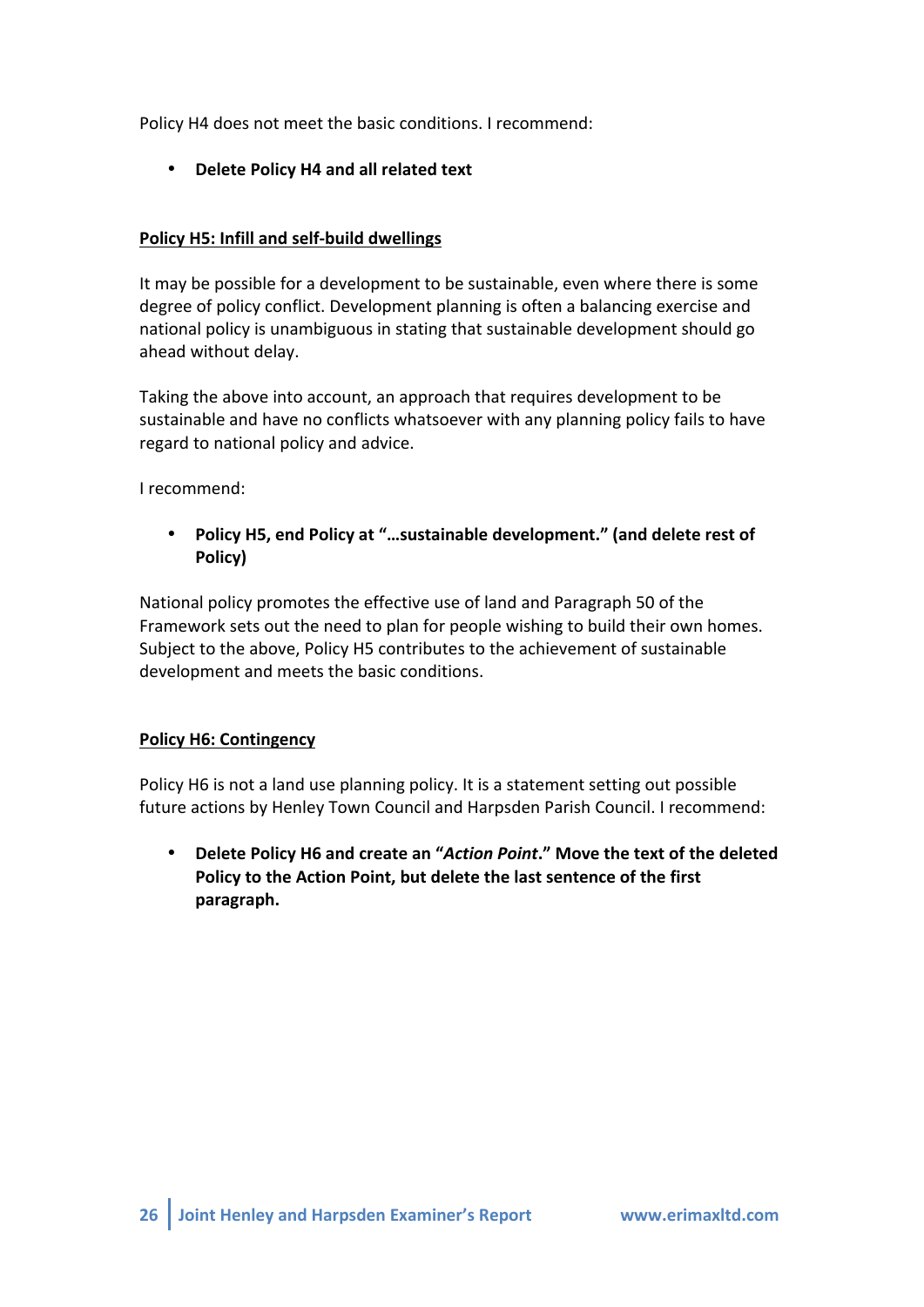#### Transport!and!Movement

#### Policy T1: Impact of development on the transport network

Parts 1 and 2 of Policy T1 are reliant upon other Policies or other bodies and are beyond the control of the Neighbourhood Plan. Parts 3 and 4 of Policy T1 state that something should happen, but provides no mechanism for it to do so. Part 6 of Policy T1 places an unduly onerous requirement upon all development, but is clearly not relevant to all development.

Notwithstanding the above, whilst confusingly worded, the remaining parts of Policy T1 seek to promote sustainable transport, having regard to Chapter 4 of the Framework.!

As worded, Part 5 is somewhat vague, but can appropriately be linked to allocated development sites. It is inappropriate for the final part of the Policy to apply to all forms of development – for example, on what possible basis would a household extension be encouraged to improve public transport including rail?

No indication is provided as to how the Neighbourhood Plan will "encourage" something to happen. Also, the Neighbourhood Plan provides no definition of what a "car club" comprises – for example, the Morris Minor Owners Club is a car club.

I recommend:

- Policy T1, delete parts 1, 2, 3, 4 and 6
- **Policy&T1,&change&Part&5&to&"***Allocated)residential)development)sites)will)be) required to provide a Travel Plan, setting out how opportunities…development."*
- Policy T1, change the last part of the Policy to "*The provision of new or improved walking or cycling routes; improvements to public transport; and the incorporation of electric car charging points, will be supported.*" Add to the final sentence "Until Community Infrastructure Levy (CIL) is in place, *financial)contributions)from)allocated)residential)sites)will)be)sought) for…Plan.***"**

Subject to the above, Policy T1 meets the basic conditions. The supporting text to Policy T1 provides interesting background information and no changes are recommended.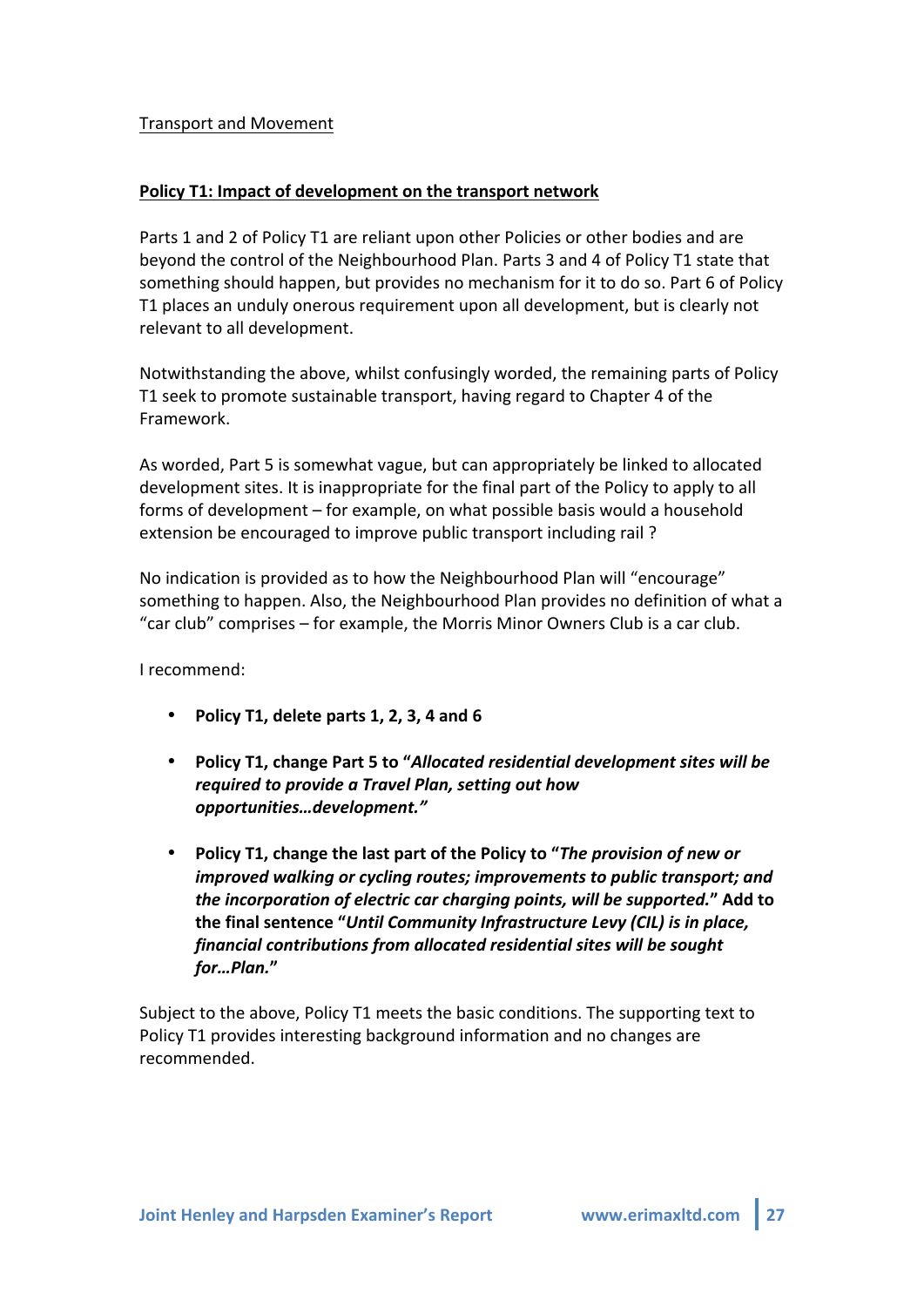# **Policy T2: Cycling Routes**

Chapter 4 of the Framework encourages sustainable modes of transport and Policy T2 has regard to this.

It is not clear how the Neighbourhood Plan will encourage something to take place, and no information is provided to set out how the Neighbourhood Plan will "ensure that Henley is well connected, safe and accessible by bicycle." I recommend:

## • **Policy&T2,&delete&"and&encourage…bicycle."**

Subject to the above, Policy T2 meets the basic conditions.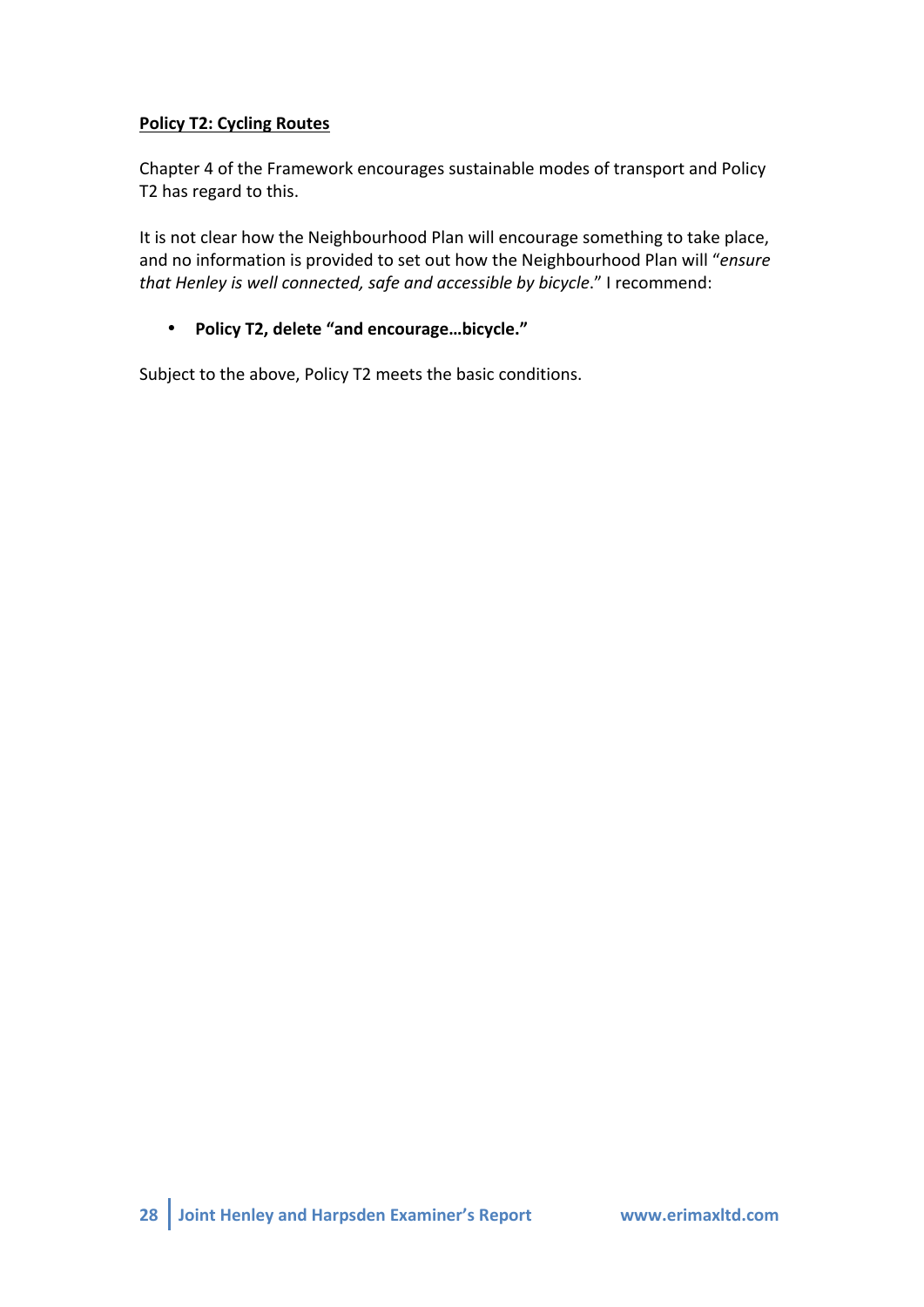#### Social and Community Infrastructure

#### Policy SCI1: Provision of social and community infrastructure

Policy SCI1 relies upon a document that doesn't exist and a Policy in another document, beyond the control of the Neighourhood Plan. It requires all development to contribute to an undefined "full range of facilities required," regardless of whether such a contribution is necessary to make the development acceptable in planning terms, directly related to the development, or fairly and reasonably related in scale and kind to the development.

Consequently, Policy SCI1 is unduly onerous and fails to have regard to national policy. It does not meet the basic conditions. I recommend:

**Delete Policy SCI1 and related text** 

#### Policy SCI2: Comprehensive Renewal of Gillotts School

Policy SCI2 refers to an area defined on the Key Diagram. As noted above, there is no Key Diagram in the Neighbourhood Plan. Furthermore, the plan on pages 30 and 31 of the Neighbourhood Plan is at an inappropriate scale to be considered capable of " defining" a site with any relevant precision.

There is no indication in Policy SCI2 of how the Neighbourhood Plan will "*ensure*" the delivery of "*a first class facility...in cutting edge learning*," whatever that might be.

Much of Policy SCI2 comprises a reference to another Policy in the Neighbourhood Plan and the repetition of part of the Framework.

However, the Framework affords great weight to the need to expand or alter schools (Paragraph 72) and supports the replacement of sports facilities with equivalent or better facilities (Paragraph 74), and part of the Policy has regard to this. I recommend:

# • **Policy&SCI2,&change&wording&to&"***The)renewal)of)Gillotts)School)will)be) supported)subject)to)it)resulting)in)the provision)of)alternative)enhanced) sports)facilities)to)those)that)currently)exist***."**

Subject to the above, Policy SCI2 meets the basic conditions.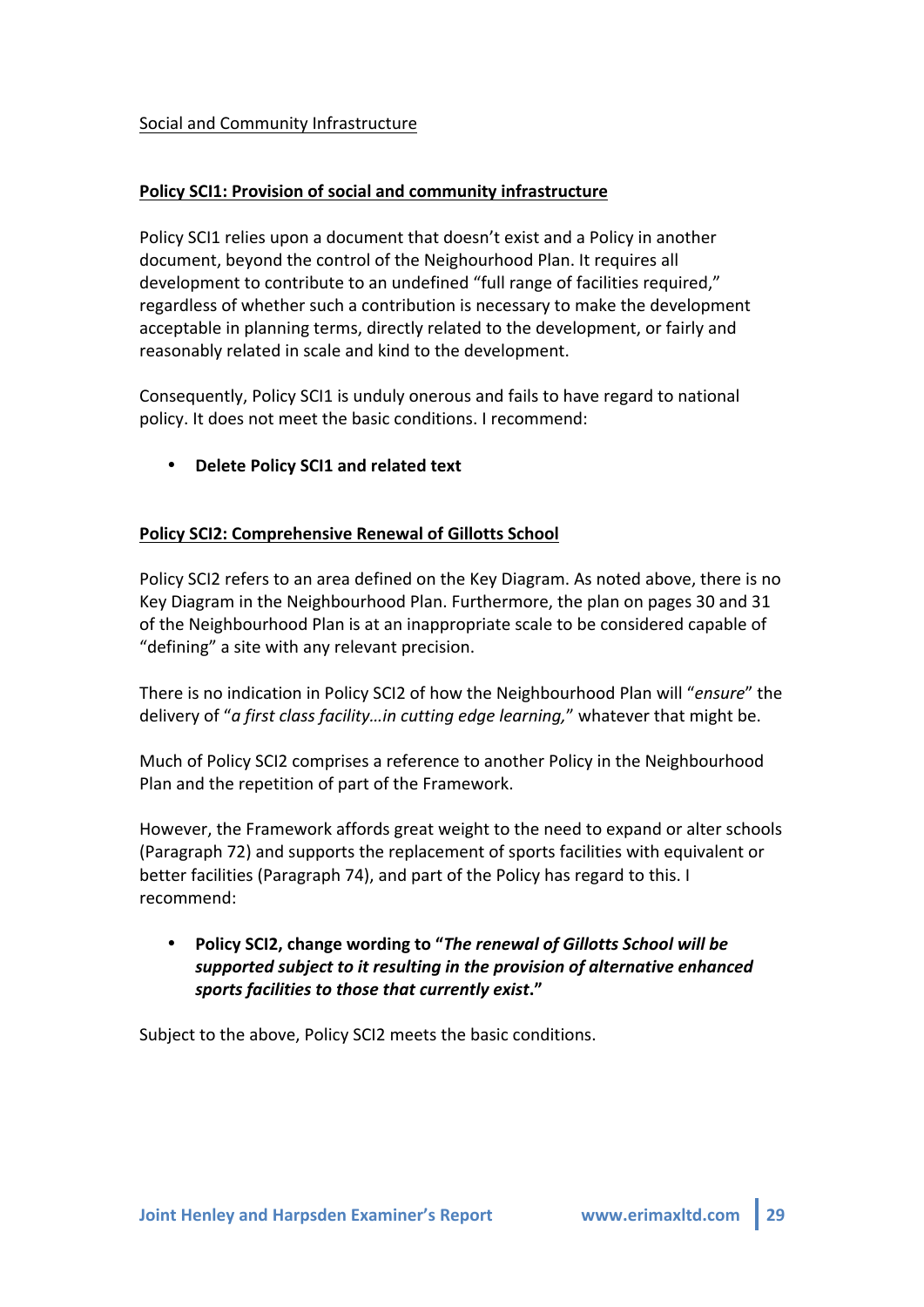# Policy SCI3: Renewal and enhancement of community facilities

Policy SCI3 refers to community facilities identified on the Key Diagram. Notwithstanding the points above, the plan on pages 30 and 31 of the Neighbourhood Plan shows two yellow dots with orange circles around them in locations not too distant from the centre of Henley. These dots apparently correspond to "Community facilities with potential for renewal and enhancement" under the title "Keys." No other detail is provided. This does not constitute the appropriate identification of community facilities.

The supporting text names community facilities. Rather than refer to something that is not properly identified, Policy SCI3 should more appropriately refer to specific facilities.

Chapter 8 of the Framework promotes healthy communities and Policy SCI3 generally has regard to this. I recommend:

• **Policy&SCI3,&change&wording&to&"***The)renewal)and)enhancement)of)the)* community facilities used by the following community groups, will be supported: Henley on Thames Social Club for the Over 60s; Henley on **Thames Scouts; and Headway Thames Valley."** 

## **Policy SCI4: Community Right to Build**

Policy SCI4 supports proposals based on the Community Right to Build. The Policy has regard to national policy and advice and subject to the recommendations below, meets the basic conditions.

Policy SCI4, end Policy "...will be *supported.*" (and delete the Policy text that **follows)**

## **Policy SCI5: Henley College**

The Framework is positive with regards to development that will widen choice in education and Policy SCI5 has regard to this. The Policy seeks to support the redevelopment of Henley College's sites in order to meet accommodation needs. However, as worded, it comprises a partial statement and not a land use planning policy.

Further to the above, the Policy does not define what "an educational facility of the highest standard" actually is. Consequently, it does not provide decision makers with a clear indication of how to react to a development proposal.

There is no detailed information setting out what form future redevelopment might take. Rather than include generalised comments, it is appropriate for the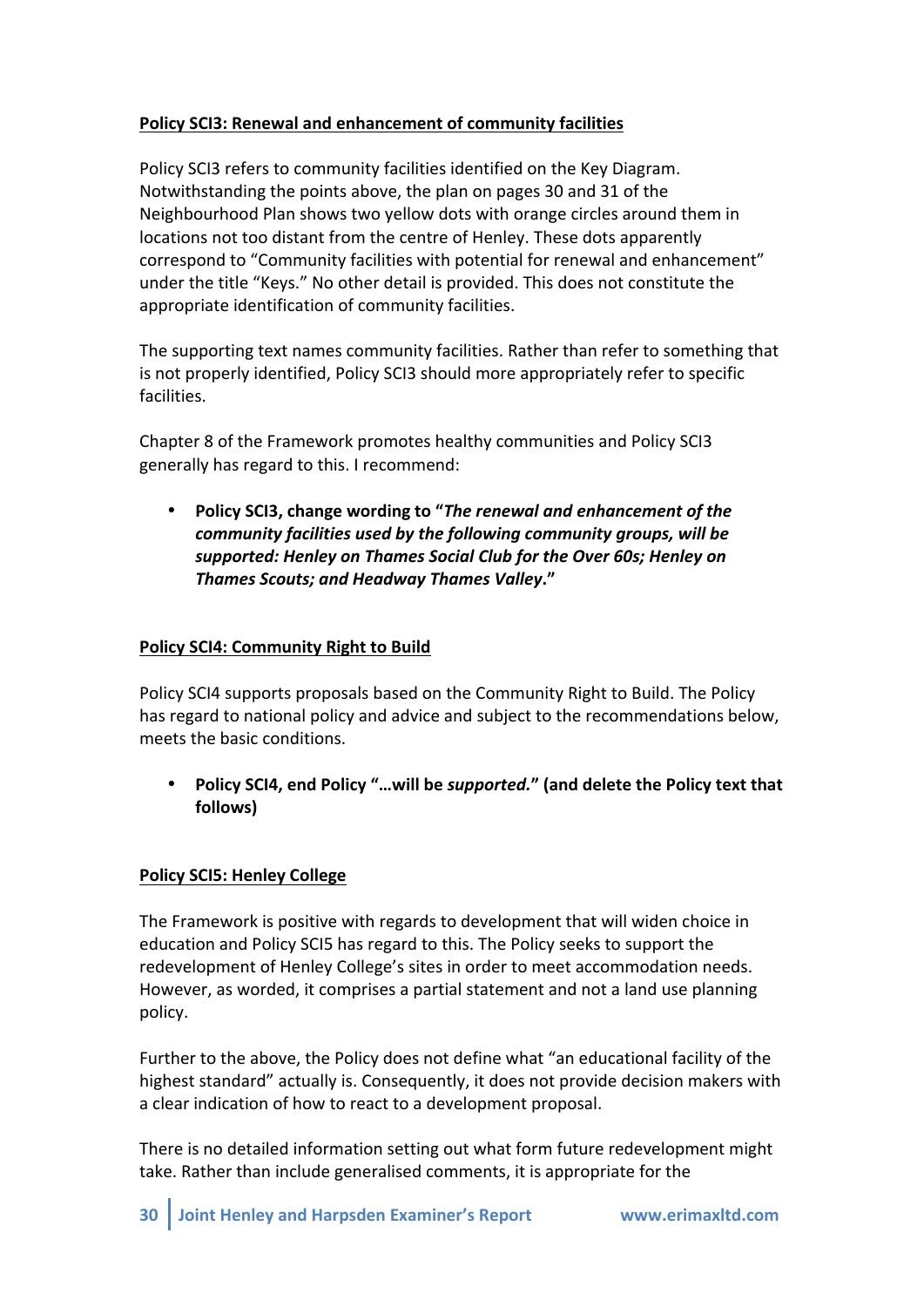Neighbourhood Plan to be specific. I note that Henley College has commented that the Neighbourhood Plan does not reflect the College's position.

I recommend:

- **Policy SCI5, re-word as "The redevelopment of Henley College, to meet** *educational)accommodation)needs,)will)be)supported***."**
- Replace Para 7.35 with "This Policy recognises Henley College as an important asset to the town." Delete all other text.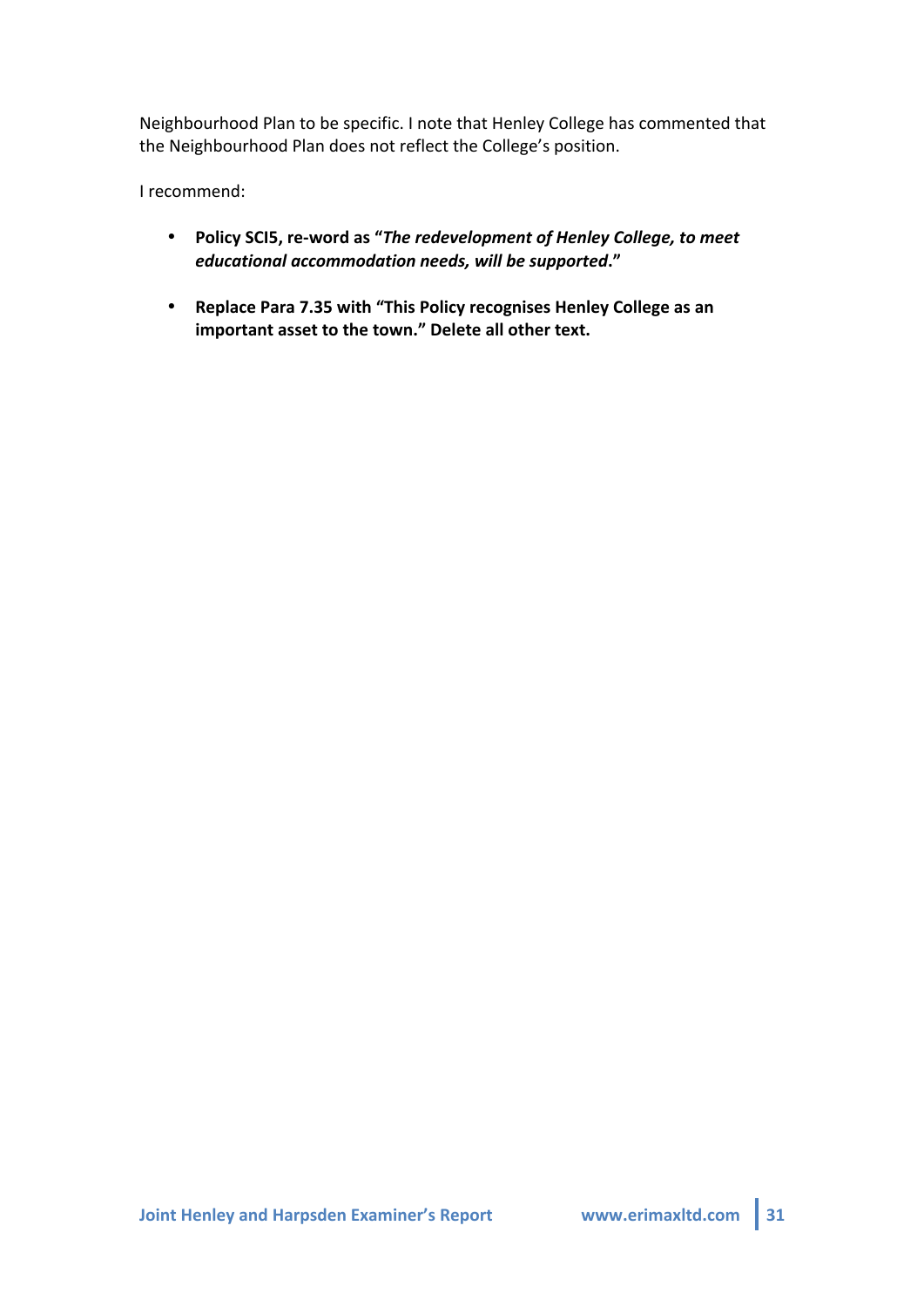#### Retail and town centre

## **Policy TCE1: Henley Town Centre**

Policy TCE1 refers to a Key Diagram inset. The reference should more appropriately be to the Town Centre Plan on page 47. I note that the Town Centre Plan's reference to another plan in another document is confusing and unnecessary.

Generally, Policy TCE1 supports the vitality of the town centre, having regard to Chapter 2 of the Framework. It emphasises the importance of focusing development within Henley Town Centre, but does not prevent sustainable development from coming forward outside it.

The Framework sets a threshold for retail impact assessments  $-$  for development outside of town centres – of 2,500 square metres. Policy TCE1 seeks to establish a locally set threshold of 500 square metres. Whilst national policy supports the setting of local thresholds, there is no substantive evidence to demonstrate why the threshold in the Neighbourhood Area should be as low as 500 square metres. This is so significantly different to the national policy threshold that, without substantive reasoning and detailed supporting evidence, it leads Policy TCE1 to fail to meet the basic conditions.

I recommend:

- **Policy TCE1, replace the first sentence with "The Henley Town Centre) boundary** is shown on the Henley Town Centre Plan." Delete the reference to the Core Strategy under the Town Centre Plan.
- **Policy&TCE1,&change&"500sqm"&to&"***2500sqm***"**

## **Policy TCE2: Market Place Hub**

The first sentence of this Policy is vague and may have unintended consequences. For example, as worded, Policy TCE2 supports any form of development, so long as it would support Market Square as a focal hub. Also, the bullet points would benefit from clearer wording. Notwithstanding these two comments, the general aim of Policy TCE2 contributes to the achievement of sustainable development. I recommend:

- Policy TCE2, delete first sentence and change second sentence to: "*The following)development)will)be)supported within)Market)Square:***"**
- **Policy TCE2, change bullet points to "***a) Use Class A3 Food and Drink uses, particularly in the northern part of the square; b) market stalls; c) secure cycle)storage,)particularly)a)covered)facility.***"**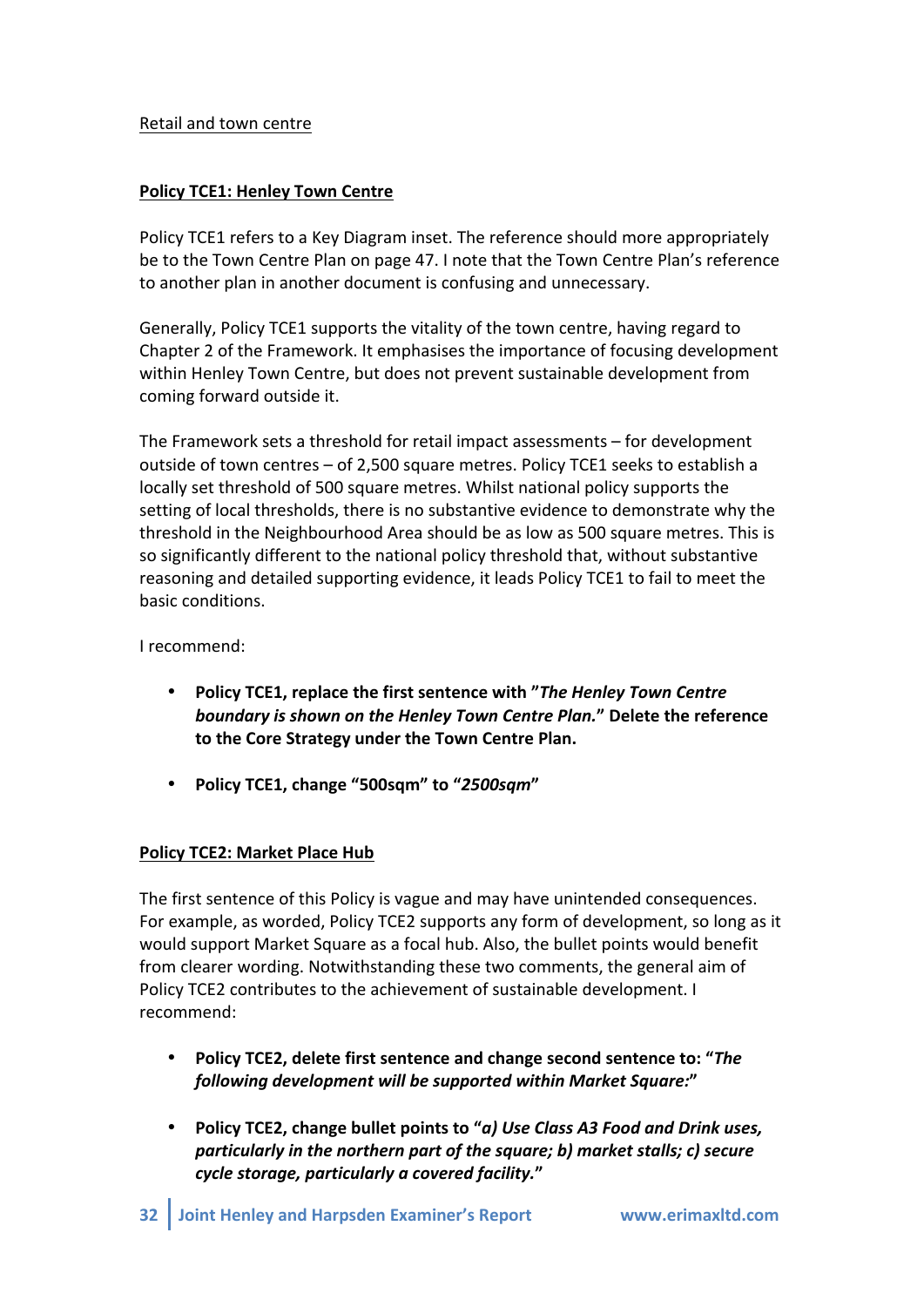## Policy TCE3: Hotel and bed space

The Framework supports tourism in town centres (Paragraph 23). The Policy has regard to this, but it is not clear what "*reinforcing bed provision*" actually means. There is no need to reference another Policy in the Neighbourhood Plan and in any case, it is not clear why only one other Policy would be relevant to tourism related development.

I recommend:

**Policy TCE3, re-word as "Provision of tourist accommodation within the** *town)centre)will)be)supported***."**

#### **Policy TCE4: Employment and residential above shops**

As above, the Framework supports the vitality of town centres. This Policy has regard to national policy and contributes to the achievement of sustainable development. It meets the basic conditions.

#### **Policy TCE5: Town Centre Car Park Management**

The Neighbourhood Plan would like to see the introduction of a town centre car park management system. Policy TCE5 is not a land use planning policy. It sets out a local aspiration and references matters that can be sought by the Town Council but not necessarily controlled by the Neighbourhood Plan. I recommend:

- **Delete Policy&TCE5**
- Retain wording (but remove from box, so it is clear that the wording does **not&comprise&a&policy)&and&entitle&as&"***Community)Action:)Town)Centre)Car) Park)Management***"**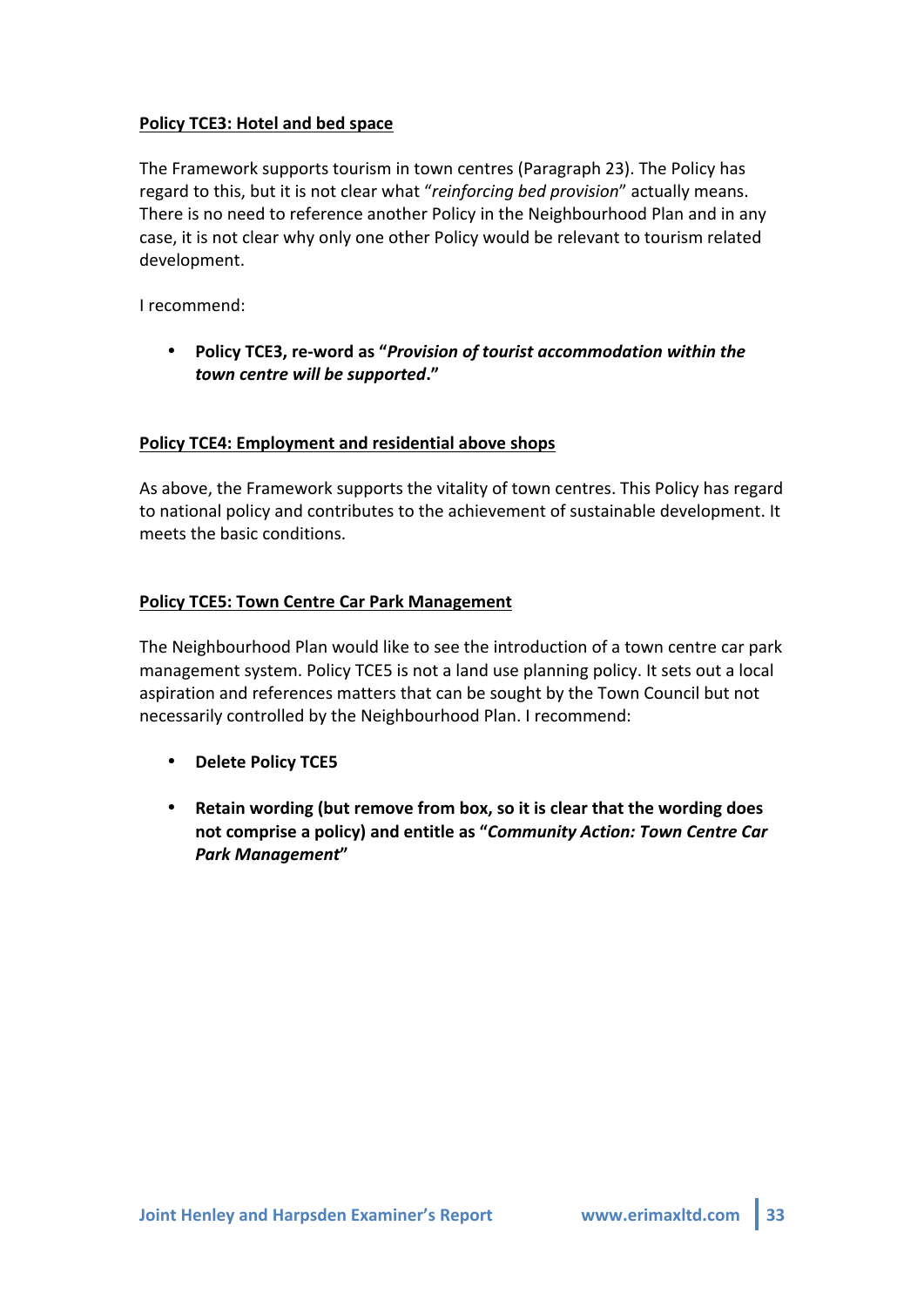# Policy TCE6: 16-18 Hart Street (Former Latino's Night Club) (Site AE)

This is a positive development Policy. It promotes brownfield development and with the exception of some unclear wording, it meets the basic conditions.

The second part of the Policy does not set out any meaningful or controllable requirements. It simply asks for a prospective developer to demonstrate how various things have been considered.

I recommend:

- Policy TCE6, delete "as designated in the Key Diagram"
- Policy TCE6, delete from "*Proposals for this site..."* to the end of the Policy

## **Policy TCE7: Town Centre Action Plan**

It is not clear why every development within the town centre  $-$  or which may have some possible effect on the town centre (there is no definition of what such development might be) – needs to identify how it has considered every action of a Town Centre Action Plan, which itself, changes every year. There is no information to demonstrate that all of these actions within the Town Centre Action Plan are, or will be, relevant to every such development. Consequently, the requirements of the Policy are unduly onerous.

In addition to the above, there is no indication of what might happen if every action of the Town Centre Action Plan has not been considered – nor what benefits might arise from the consideration of every action.

To add to the confusion, the supporting text then goes on to provide a long list of fourteen actions that do not even form part of the Action Plan.

I recommend:

- **Delete Policy TCE7**
- Create a new "Community Action: Town Centre Action Plan" with new text at the start of Paragraph 7.40 "The Town and Parish Councils will seek to encourage development that takes *into account town centre actions listed in)the)Henley)Town)Centre)Action)Plan,)as)well)as)those)listed)below…***"&** (retain all of the text in Paragraph 7.40)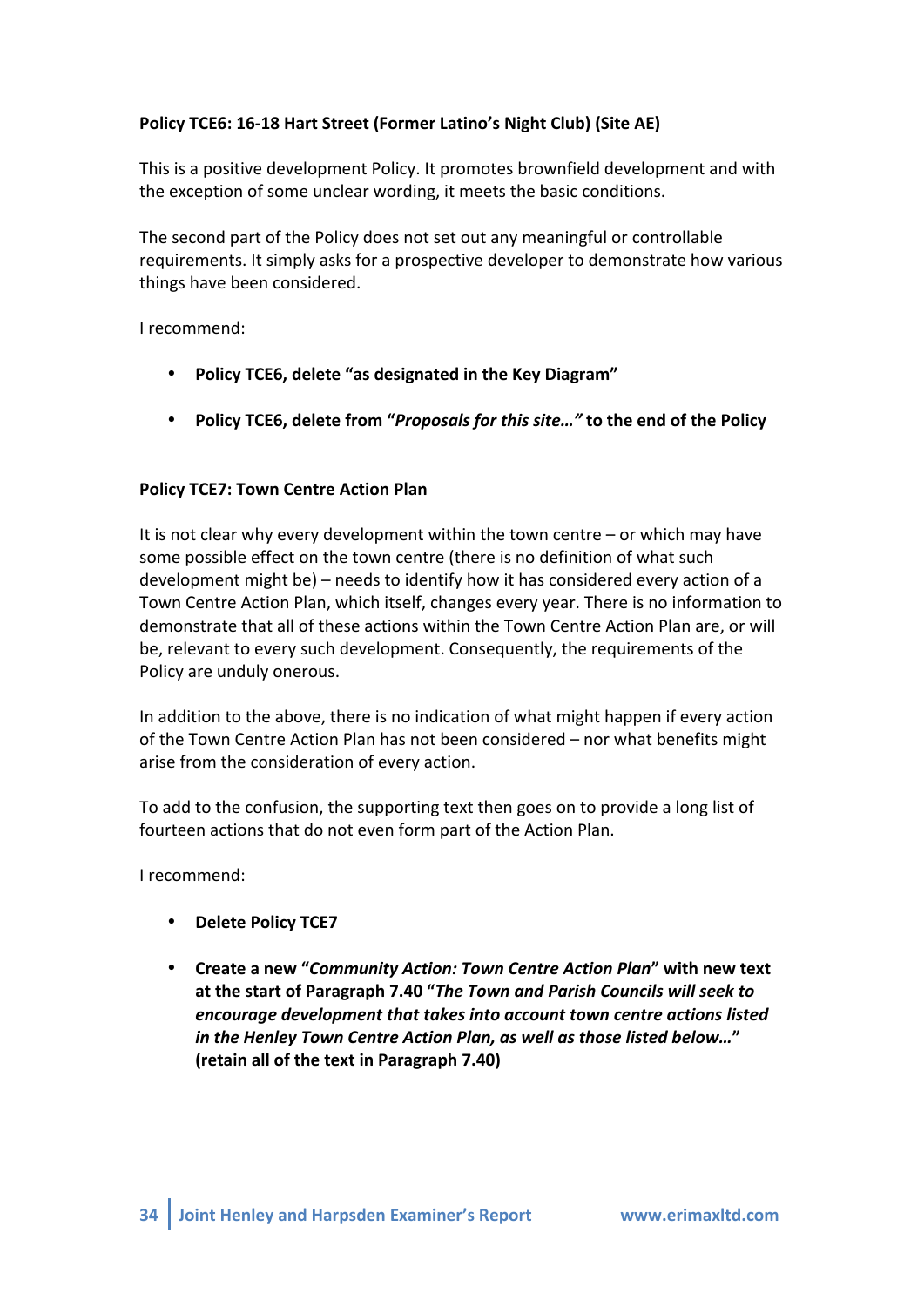#### Employment

#### **Policy E1: Supporting Henley's Economy**

The first part of Policy E1 is reliant upon other Policies within another document beyond the control of the Neighbourhood Plan. The Policy then becomes confusing. It states that planning permission will be granted, but then goes on to state that certain uses will be prioritised. If something is granted, it is granted. The reference to prioritisation is therefore meaningless. This approach fails to provide decision makers with a clear indication of how to consider a development proposal.

The Policy states that the provision of office space within Henley will be granted planning permission. This is a wide and vague statement that is entirely reliant upon other Policies. It fails to provide prospective applicants with any clarity. For example, would a ten storey office block in a residential cul de sac be granted permission ?

The Policy then goes on to refer to specific sites that are considered in more appropriate detail in individual Policies elsewhere in the Neighbourhood Plan.

Taken as a whole, Policy E1 is poorly conceived, poorly worded and fails to meet the basic conditions. The Policy attempts to achieve too much and the result is confusing and inappropriate. I note that the Framework promotes the effective use of land and supports economic growth and my recommendation below takes this into account.

I recommend:

## Policy E1, re-word as "*Development at Reading Road Industrial Estate that* supports its role as the Neighbourhood Area's main employment area will be *supported.***"&**

#### Policy E2: Former Wyevale Garden Centre (Site P)

This Policy supports the re-use of a brownfield site for employment and for nonresidential institutions. I note that Site P is a readily available brownfield development site and an objection considers that the site should be allocated for a C2 care home use. However, there is no substantive evidence before me to demonstrate that, in failing to allocate a site for a C2 care home, the Neighbourhood Plan necessarily fails to meet the basic conditions. As an aside, I note that there is no substantive evidence to demonstrate that a C2 care home would necessarily integrate well with employment uses and would not provide any constraint on employment uses coming forward.

The plan-makers consider that Site P is well-placed to contribute to the employment and culture of the local area and there is nothing to demonstrate that this is not the case. National policy supports the effective use of brownfield land and development that contributes to economic growth and healthy communities (with specific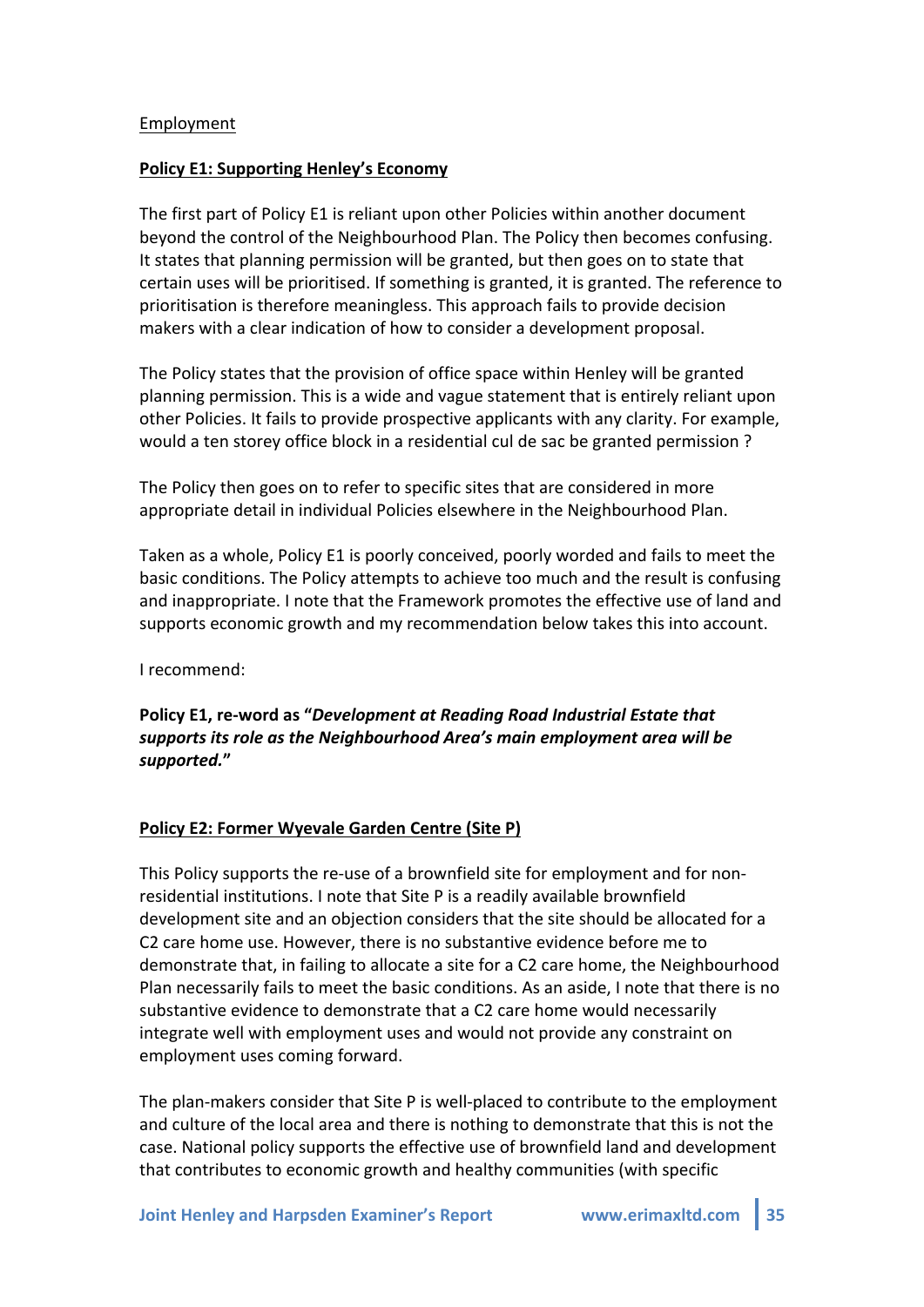reference to cultural buildings in Paragraph 70). There is nothing to clearly demonstrate that it would not be possible for Site P to viably deliver B1, B2 and potentially, D1 development. I am also mindful that the Neighbourhood Plan allocates a number of employment sites for residential use and that Site P provides alternative land for employment use in the Neighbourhood Area. In this regard, Policy E2 is in general conformity with Core Strategy policy CSSHEN1.

However, the Policy refers to another Policy in another Plan and in point e) sets out a viability requirement that goes beyond the control of land use planning policy. I recommend:

- \* Policy E2, delete "in addition...CSQ4,"
- **Policy E2, delete bullet point e)**

Subject to the above, Policy E2 contributes to the achievement of sustainable development and meets the basic conditions.

# Policy E3: Henley Railway Station Car Park, South (Site W) and

The Framework is explicit in directing development away from areas at risk of flooding where development is not necessary. There is insufficient evidence to demonstrate that Site W can meet the sequential test set out in Chapter 10 of the Framework and as such, I find that Policy E3 fails to have regard to national policy. I recommend:

# **Delete Policy E3**

I note that the above recommendation does not prevent development from possibly coming forward at Site W, but that any development proposal would need to demonstrate that the relevant sequential test has been met.

## **Policy E4: Land at Newtown Road (Site AD)**

This policy allocates brownfield land for development and as such, contributes to the achievement of sustainable development. No changes are recommended.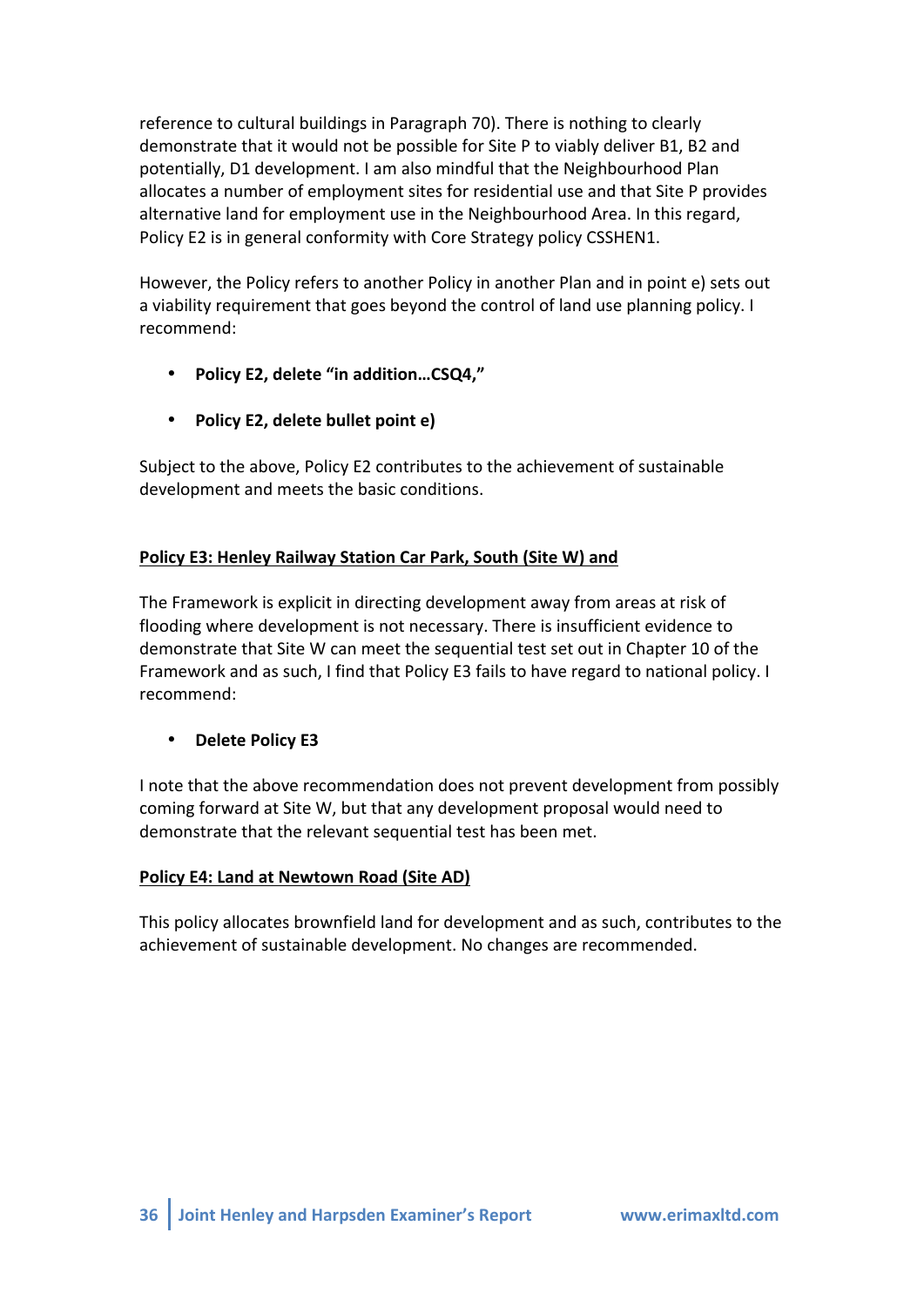#### Environment

#### **Policy EN1: Environmental Protection**

Generally, Policy EN1 seeks to provide protection to environmental resources and in so doing, it contributes to the achievement of sustainable development

However, as worded, the Policy is unduly onerous and fails to justify why it goes well beyond any requirements set out in national policy or in the strategic policies of the Core Strategy. For example, it requires all development to enhance all watercourses, banks and associated river corridors; and requires all development, including for example, a household extension, to seek to improve public access to Harpsden Valley and enhance key viewing corridors.

The Policy attempts to achieve too much and ends up being unworkable, impossible to implement and largely irrelevant. This is a shame, as the aims of the Policy in respect of protecting key views have been the subject of much work.

In making my recommendations below, I note that the AONB is already afforded significant protection by national and local planning policy.

There is no evidence to demonstrate that all development impacting on viewing corridors (as opposed to all development) can enhance the viewing corridors. Consequently, it is inappropriate for this to be a requirement of the Neighbourhood Plan.!

Some development in viewing corridors may comprise relatively minor development. It would be unduly onerous, for example, to require an application for a household extension to provide a Landscape Visual Impact Assessment as suggested in the supporting text. In this regard, I note that the supporting text is written as though it forms part of the Policy, which it does not.

The Plan on page 55 simply identifies viewing corridors. It does not set out Key Views, as suggested. The "Key Views" photographs show several nice views, but they do not provide precise information with respect to the viewing corridors. This is a problem. It is not clear how development can conserve something that is not, itself, clearly defined.

The supporting text states that "the viewing corridors are fully described and set out *in the supporting evidence base.*" I have considered the Viewing Corridors document that supported the Neighbourhood Plan. Whilst interesting, it is a brief, six page document that does not, in any way, comprise a detailed and precise definition of Viewing Corridors and nor can it be considered a clear and comprehensive guide for development.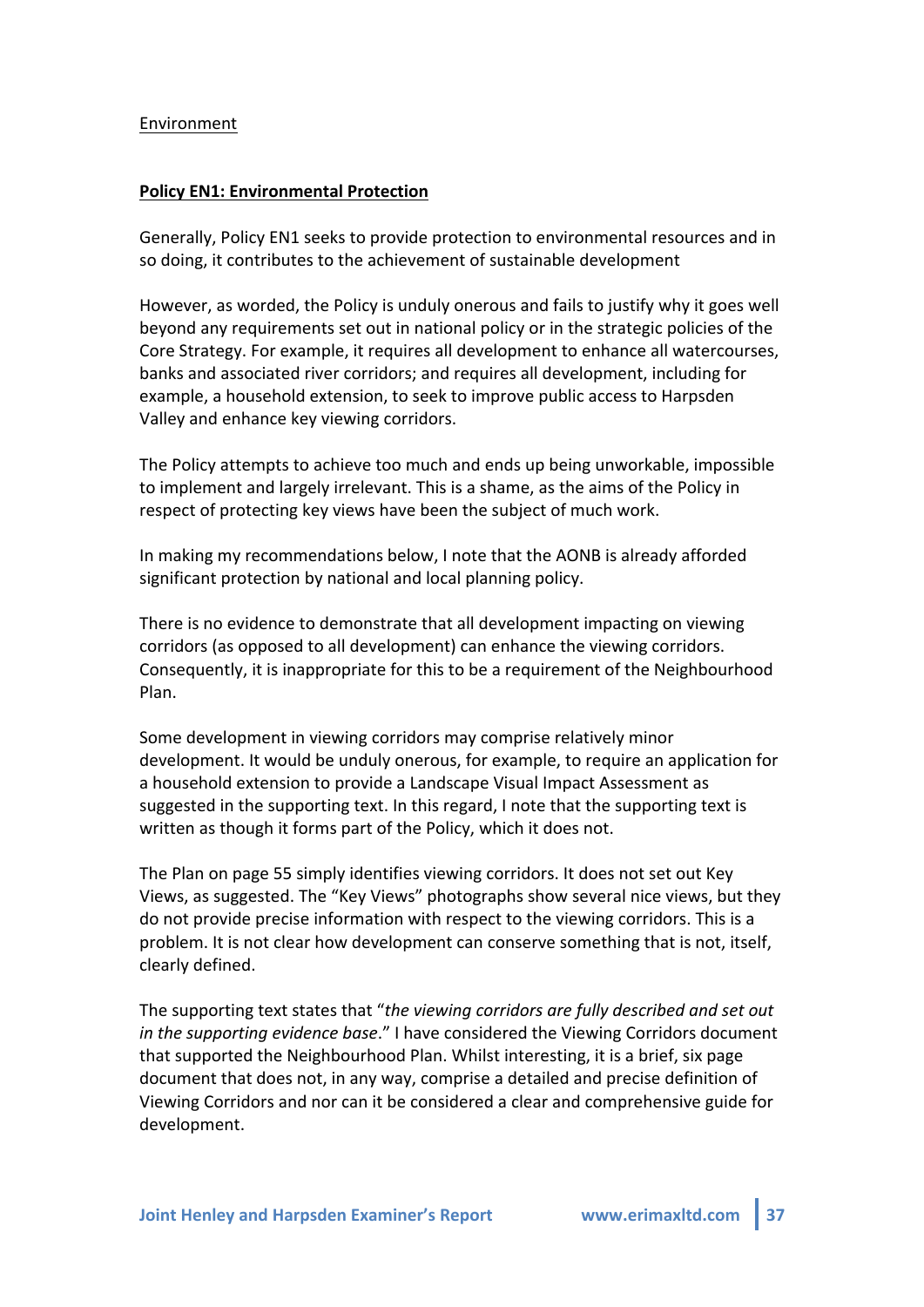Taking all of the above into account, I am not satisfied that there is sufficient detailed evidence to form the basis of a viewing corridor Policy, such that development within, or outside, the identified viewing corridors must preserve views within them, to them, or from them. Consequently, Policy EN1 does not meet the basic conditions as it fails to provide prospective applicants with sufficient detail, or decision makers with a clear indication of how they should react to a development proposal.

I acknowledge that the deletion of this Policy will disappoint plan-makers. However, I note that the work undertaken to date provides an excellent starting point for the creation of an evidence base upon which to found future planning policy.

I recommend:

- Delete Policy EN1, replace with "*Community Action: Viewing Corridors*" and add text "The Town and Parish Councils will seek to progress the significant work already undertaken on Viewing Corridors within the Neighbourhood Area, with the aim of providing precise information that can help to provide *the)basis)of)future)planning)policy***."**
- Delete Paragraphs 7.46, 7.48, 7.49, 7.50 and 7.51
- Introduce new sentence at start of Paragraph 7.45, "The viewing corridor areas are shown on the following plan and important views in the *Neighbourhood)Area)shown)on)the)following)pages.)The)Town)and)Parish)* Council will seek to encourage development proposals within these areas to *take)full)account)of)important)views***."**

## Policy EN2: New and Replacement Green Infrastructure and Public Open Spaces

It is not clear why Policy EN2 applies to residential developments of over 10 dwellings and it is not clear what contributions will be required from any such development. Green infrastructure, as defined, appears to relate to many, various things but nothing specific. The Policy is reliant upon another strategy controlled by another body.

Taking the above into account, Policy EN2 is unclear and fails to have regard to Paragraphs 203-206 of the Framework. It does not meet the basic conditions. I recommend:

• **Delete Policy EN2**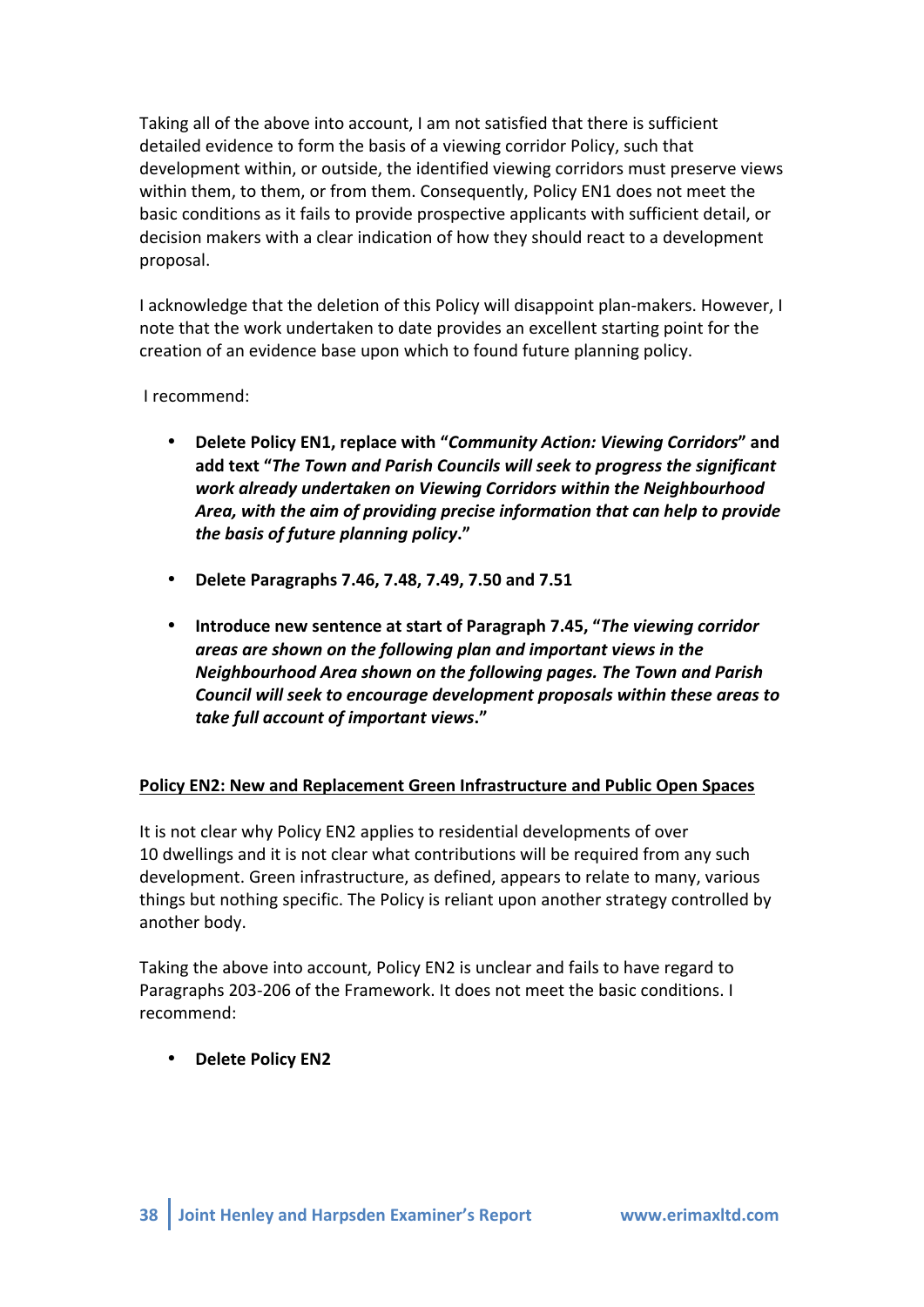## **Policy EN3: Improve Existing Green Spaces**

Policy EN3 is reliant upon a Policy recommended for deletion. Further to this, the Policy provides little clarity with regards what specific contributions will comprise and upon what basis they will be calculated. It fails to have regard to Paragraphs 203-206 of the Framework and does not meet the basic conditions.

#### **Delete Policy EN3 and supporting text**

In recommending the deletion of Policies EN2 and EN3 I note that the more detailed site-specific policies in the Neighbourhood Plan refer explicitly to green infrastructure.

#### **Policy EN4: Biodiversity**

This is a sweeping Policy that places an onerous requirement on all development to enhance rural and urban biodiversity.

In reality, many development proposals will not be able to enhance rural and urban biodiversity, and nor will it be relevant for them to do so.

The general intention of the Policy – to protect and enhance biodiversity – has regard to the aims of national policy, as set out in Chapter 11 of the Framework (Conserving and enhancing the natural environment).

I recommend:

• **Policy EN4, change to "The protection and enhancement of urban and rural** biodiversity will be supported. Net gains in biodiversity, through the *creation of new habitats; the enhancement of existing sites; and the* development and implementation of ecological management plans, will be *supported***."**

Subject to the above, Policy EN4 contributes to the achievement of sustainable development.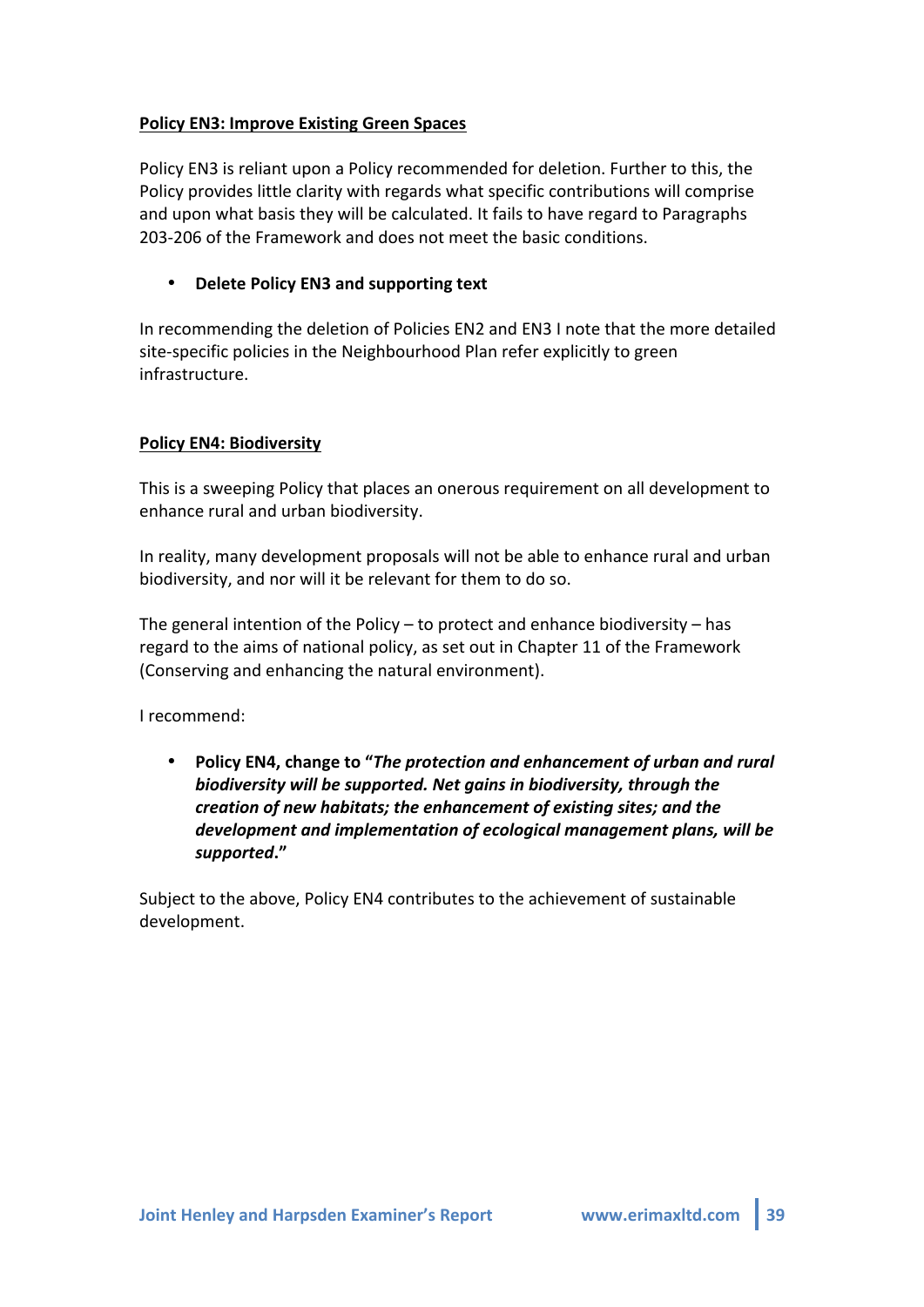## **Policy EN5: Historic Environment**

Policy EN5 partially repeats guidance set out in the Framework. However, in so doing, it provides an incomplete approach to the protection of heritage assets. It provides no indication as to how development proposals will be considered. Heritage assets are recognised by the Framework (Chapter 12) as irreplaceable. As worded, Policy EN5 fails to have regard to the Framework and does not contribute to the achievement of sustainable development.

I recommend:

• **Delete Policy EN5** 

## **Policy EN6: Contamination**

This Policy concerns matters that are the responsibility of others, and not under the control of the Neighbourhood Plan. I recommend:

• **Delete Policy EN6** 

#### **Policy EN7: Water Resources**

This Policy concerns matters that are the responsibility of others and not under the control of the Neighbourhood Plan. I recommend:

• **Delete Policy EN7**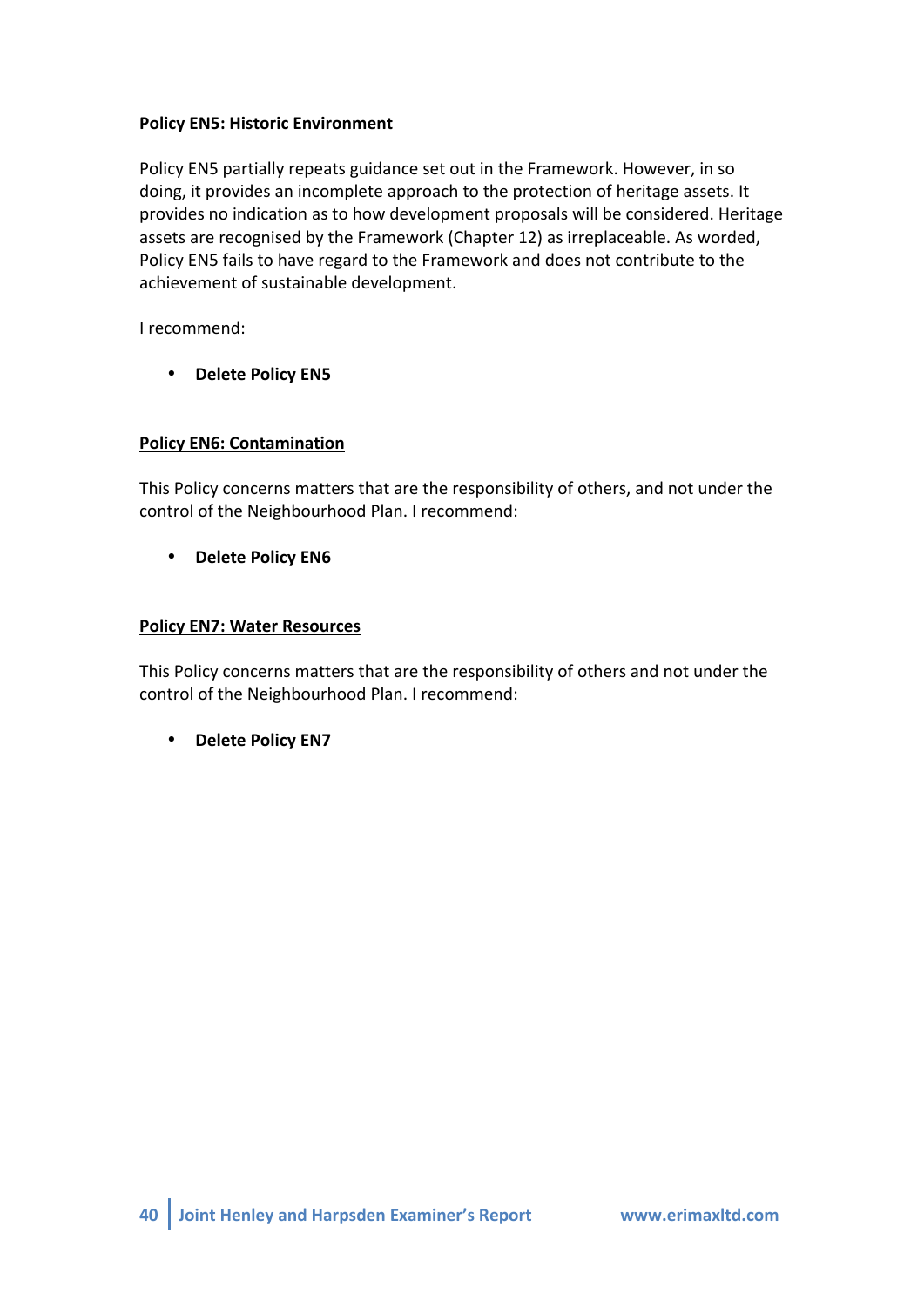#### Design Quality and Sustainability

#### **Policy DQS1: Local Character**

As noted earlier in this Report, good design is recognised by national policy as comprising a key aspect of sustainable development. It is indivisible from good planning and national policy requires good design to contribute positively to making places better for people (Para 56, the Framework).

Policy DQS1 seeks to ensure that design considerations make a positive contribution to local character in the Neighbourhood Area. In this way, the Policy has regard to national policy and contributes towards the achievement of sustainable development. It is in general conformity with Core Strategy policy CSQ3, which protects local character.

The Policy unnecessarily refers to other Policies and the second part could be made clearer for decision makers and prospective applicants. I note that the Chilterns Building Design Guide is referenced in the supporting text. I recommend:

**Policy DQS1, change second sentence to "***Where Design Briefs are required,* they should demonstrate how the proposed development will respond to *local character in terms of design and materials."* 

#### **Policy DQS2: Low Carbon Sustainable Development**

National advice establishes that:

"*…qualifying+bodies+preparing+neighbourhood+plans+should+not+set+in+their+emerging+ neighbourhood+plans+any+additional+local+technical+standards+or+requirements+* relating to the construction, internal layout or performance of new dwellings. This *includes any policy requiring any level of the Code for Sustainable Homes to be achieved by new development."* (Ministerial Statement, 25 March 2015)

The Policy does not meet the basic conditions. I recommend:

• Delete Policy DQS2 (but retain Paragraph 7.55)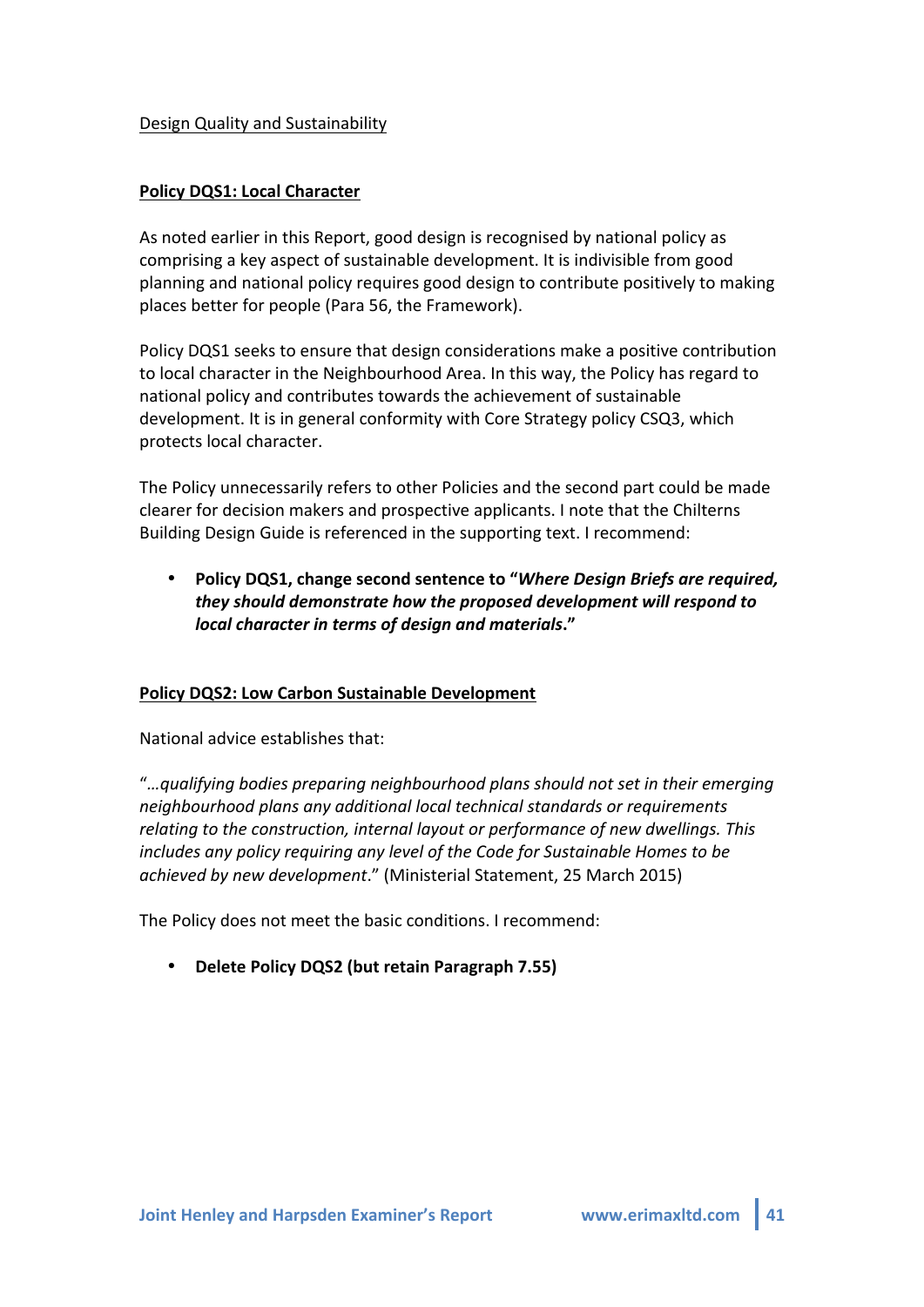# Policy DSQ3 Local Sourcing of Construction Materials and Labour

The Neighbourhood Plan does not define what it means by "local construction materials" and "local labour" and provides no information to demonstrate the existence of relevant and appropriate local labour and local construction materials. Furthermore, there is no indication of what "will be maximised" means or how it will be measured.

Consequently, it is difficult to understand how Policy DSQ3 can be implemented. It does not provide clear guidance for prospective applicants and does not provide decision makers with a clear indication of how to react to a development proposal.

I recommend:

• **Delete Policy DQS3** 

## **Policy DQS4: Community Energy Projects**

As worded, Policy DQS4 could have unintended consequences. For example, it would support the development of 50,000 new homes, so long as a community energy projects were delivered.

However, the general aims of Policy DQS4 have regard to national policy, which supports the delivery of renewable and low carbon energy (Paragraph 93). I recommend:

## • **Policy DQS4, re-word as "Community energy projects will be supported."**

Subject to the above, Policy DQS4 contributes to the achievement of sustainable development and meets the basic conditions.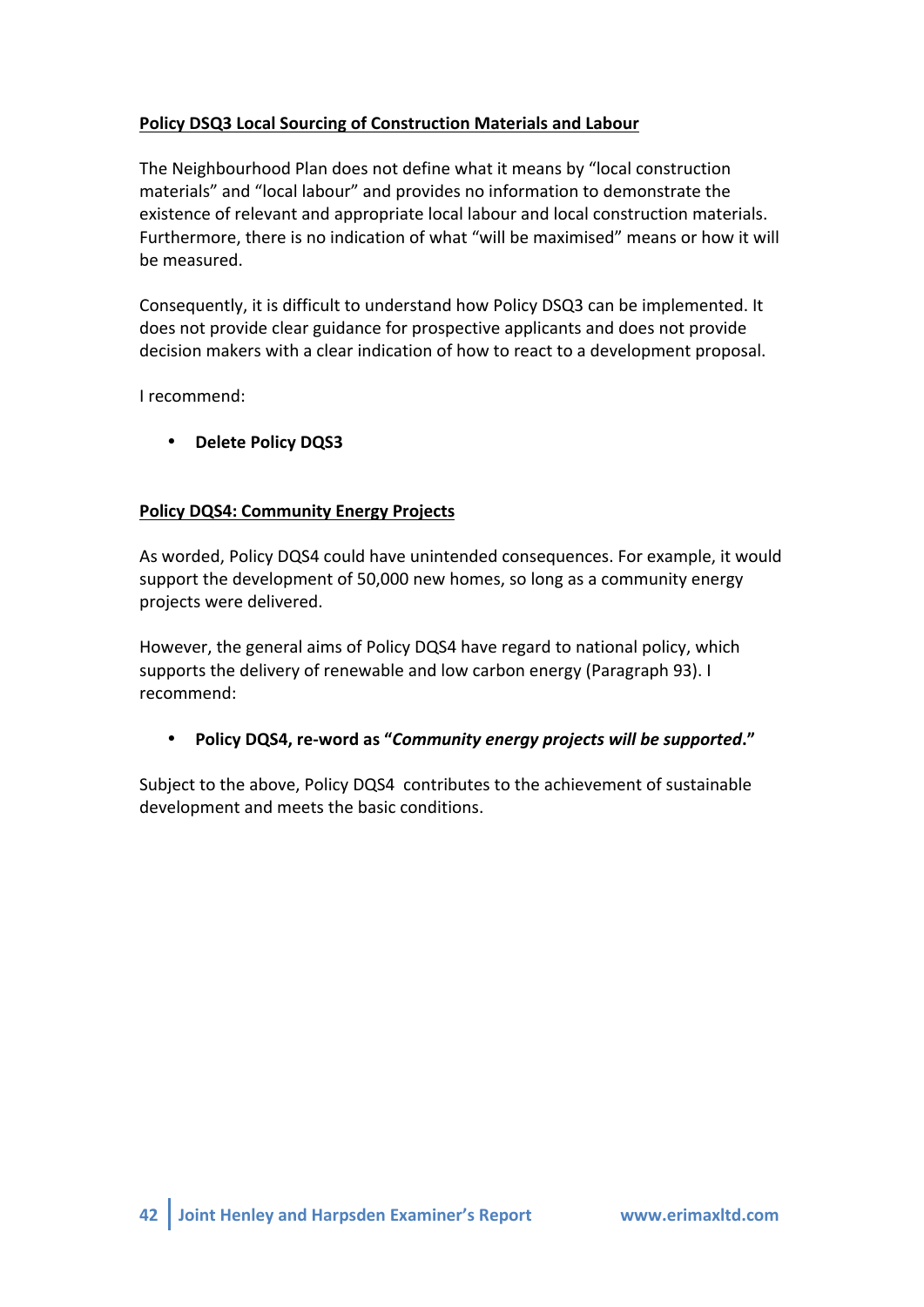#### **7. Neighbourhood Plan – Other Matters**

The Delivery section of the Neighbourhood Plan is potentially confusing as the text appears to suggest that the Town and Parish Council will have a formal monitoring role, alongside South Oxfordshire District Council. This is not quite the case, although the Town and Parish Council will, of course, be free to monitor the impacts of the Neighbourhood Plan.

The text then refers to Policy SCI1, the deletion of which is recommended and goes on to state that key local items listed on page 79 "are established in various" Neighbourhood Plan policies. This is not the case. Paragraph 9.4 then refers to matters not under the control of the Neighbourhood Plan. The text also refers to the "adoption" of the Neighbourhood Plan, whereas, if successful at Referendum, the Neighbourhood Plan will be "made" rather than adopted.

I recommend the following:

- Delete all text on page 79 with the exception of the list of bullet points and Paragraph 9.5. Above these, add "*The Neighbourhood Plan, once made, will provide)policies)that)will)form)part)of)the)development)plan)for)the)area)* and will thus help to determine planning applications. The Town and Parish Councils will monitor the impact of the policies of the Neighbourhood Plan.
- The following items have been identified to help quide any spending by the **Town and Parish Councils of funds resulting from Community Infrastructure** *Levy)(CIL))and/or)Section)106)Agreement)payments:)(retain)list in)9.2)***"**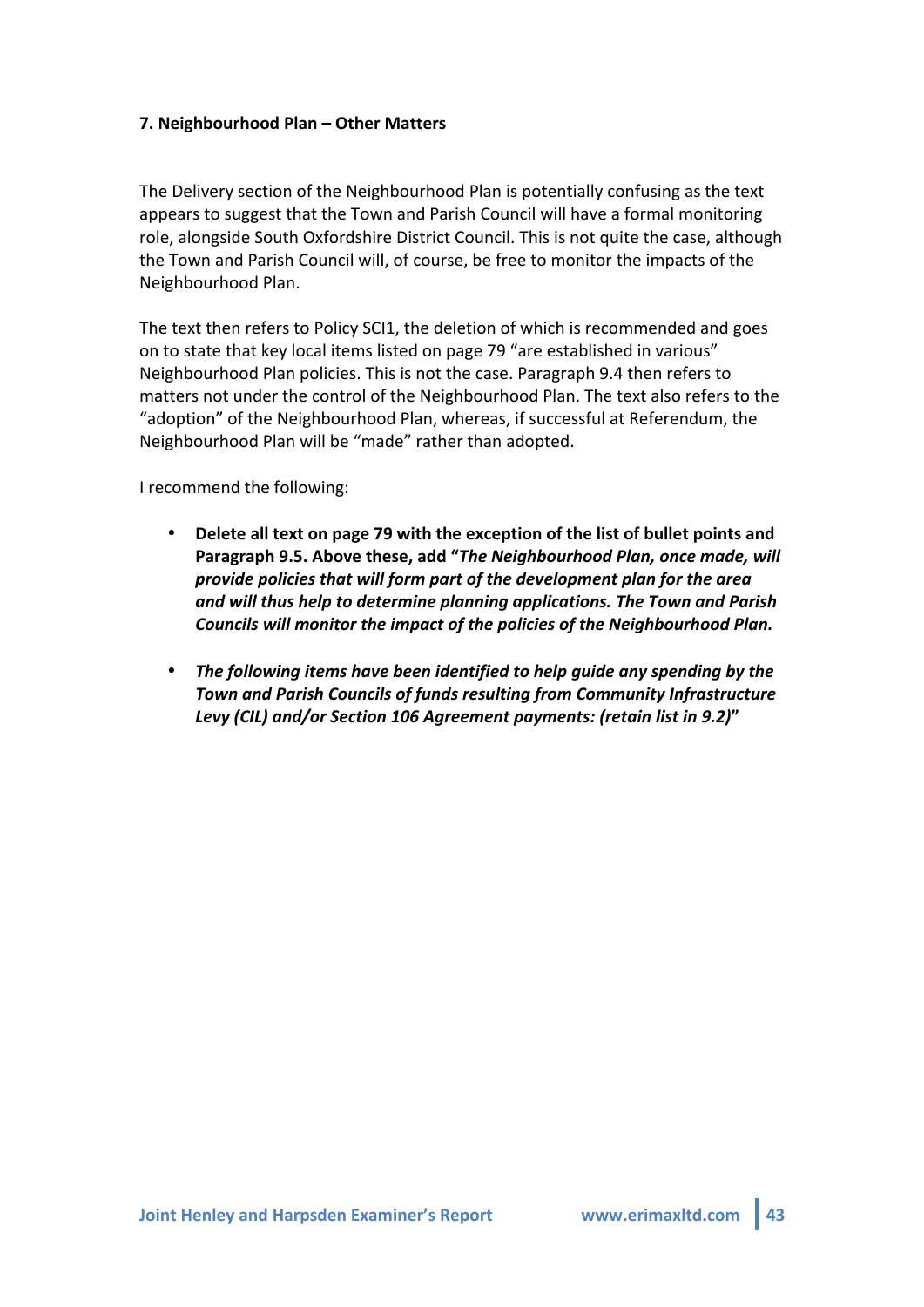## **8. Summary**

I have recommended a number of modifications further to consideration of the Joint Henley and Harpsden Neighbourhood Plan against the basic conditions.

Subject to these modifications, the Joint Henley and Harpsden Neighbourhood Plan

- has regard to national policies and advice contained in guidance issued by the Secretary of State;
- contributes to the achievement of sustainable development;
- is in general conformity with the strategic policies of the development plan for the area;
- does not breach, and is compatible with European Union obligations and the European Convention of Human Rights.

Taking the above into account, I find that the Joint Henley and Harpsden Neighbourhood Plan meets the basic conditions. I have already noted above that the Plan meets paragraph 8(1) requirements.